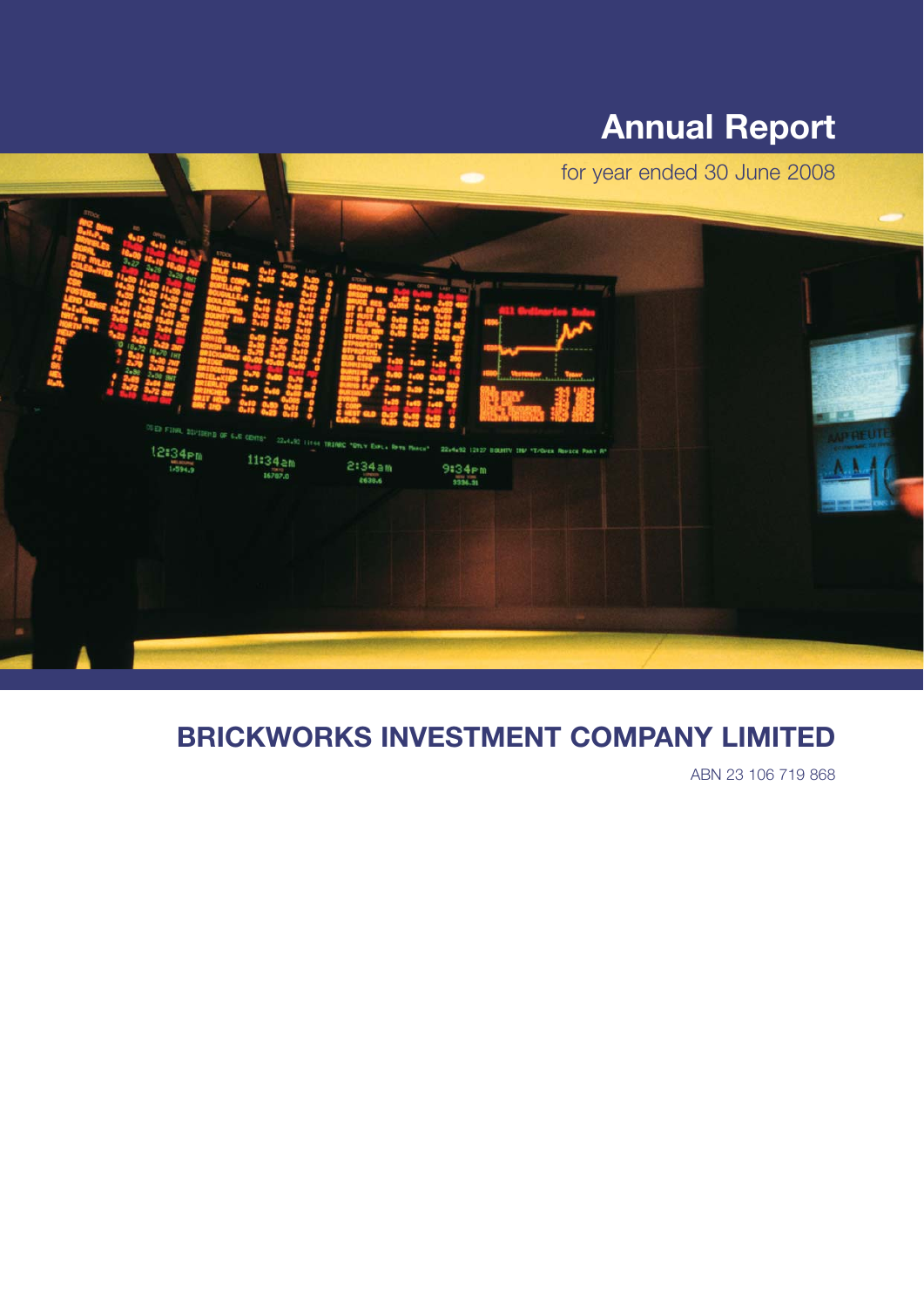ABN: 23 106 719 868

## CORPORATE DIRECTORY

### **Directors**

| Robert Dobson Millner | Non-Executive Director and Chairman |
|-----------------------|-------------------------------------|
| David Capp Hall       | Non-Executive Director              |
| Alexander James Payne | Non-Executive Director              |
| Geoffrey Guild Hill   | Non-Executive Director              |

### **Secretary**

Richard Pillinger

### Registered Office

Level 2 160 Pitt Street Mall Sydney NSW 2000 Telephone: (02) 9210 7000 Facsimile: (02) 9210 7099 Postal Address: GPO Box 5015 Sydney 2001

### Auditors

Travis & Travis 1/114 Longueville Road Lane Cove 2066

#### Investment Manager

Souls Funds Management Limited Level 14 15 Castlereagh Street Sydney 2000

### Share Registry

Computershare Investor Services Pty Limited 60 Carrington Street Sydney 2000

### Australian Stock Exchange Code

Ordinary Shares **BKI** 

### **Website**

http//:www.brickworksinvestments.com.au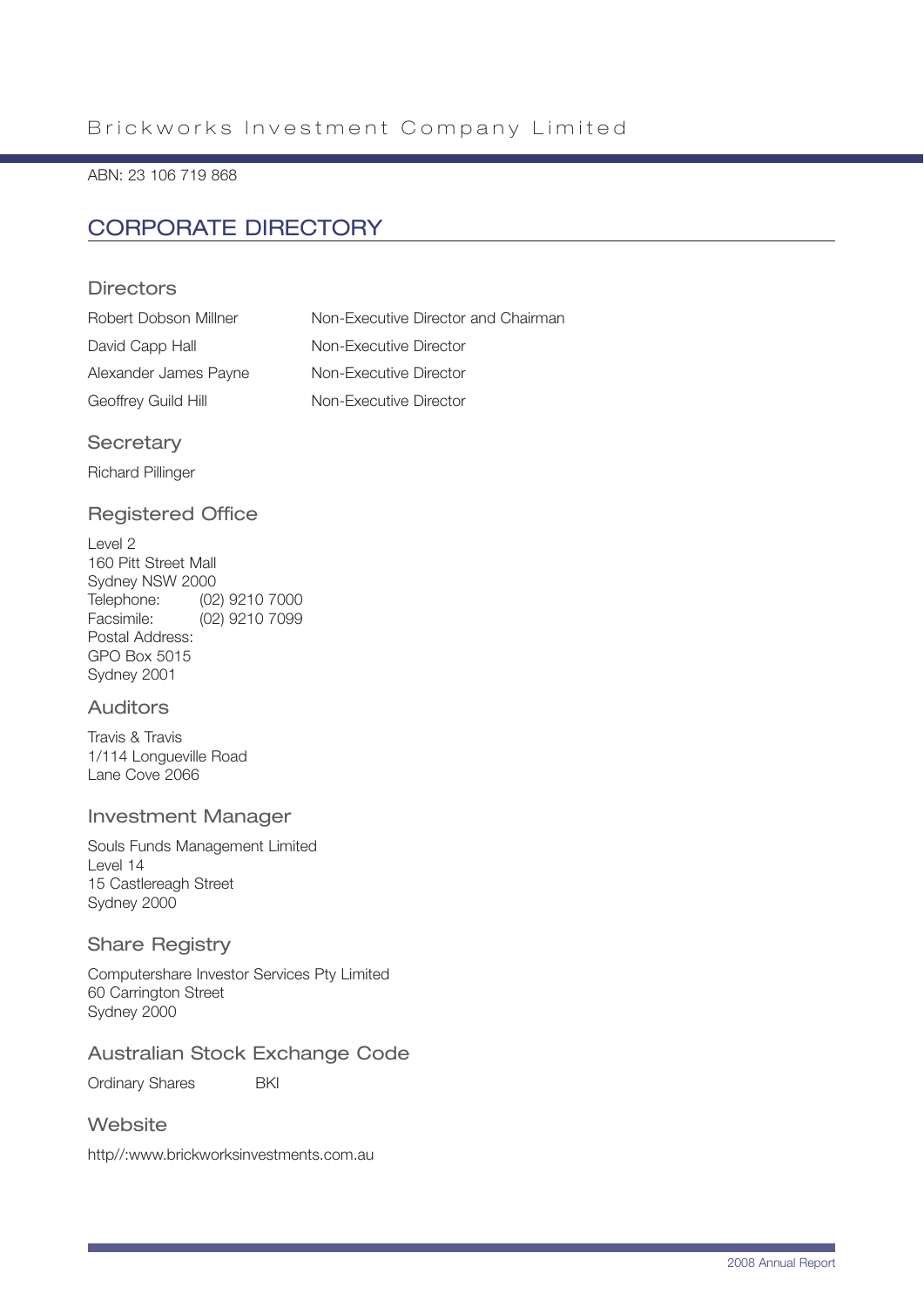| <b>Contents</b>                      | Page No.       |
|--------------------------------------|----------------|
|                                      |                |
| <b>Financial Highlights</b>          | $\mathbf{2}$   |
| Investment Portfolio at 30 June 2008 | $\overline{4}$ |
| <b>Group Profile</b>                 | $\overline{7}$ |
| Chairman's Address                   | 8              |
| Directors' Report                    | 10             |
| Corporate Governance                 | 15             |
| Income Statement                     | 23             |
| <b>Balance Sheet</b>                 | 24             |
| Statement of changes in Equity       | 25             |
| <b>Cash Flow Statement</b>           | 26             |
| Notes to the Financial Statements    | 27             |
| Directors' Declaration               | 45             |
| Independent Audit Report             | 46             |
| Auditor's Independence Declaration   | 47             |
| <b>ASX Additional Information</b>    | 48             |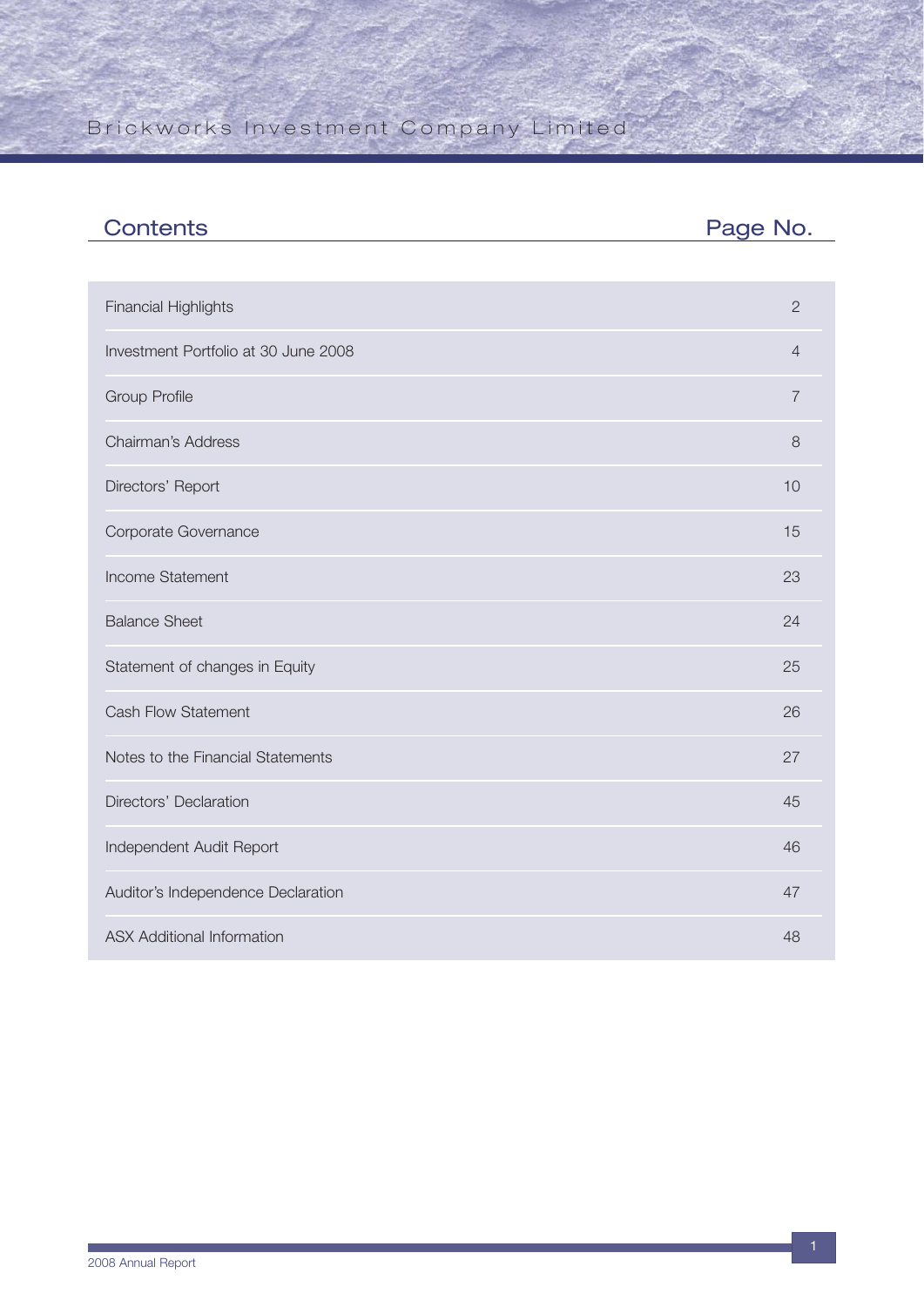## FINANCIAL HIGHLIGHTS

#### ■ **Revenue Performance**

|                                         |      | % Change  | <b>Amount of</b><br>Change<br>\$'000 |    | \$'000 |
|-----------------------------------------|------|-----------|--------------------------------------|----|--------|
| Dividend/distribution income - Ordinary | Up   | 36.45%    | 4.605                                | to | 17,236 |
| Dividend/distribution income - Special  | Down | $42.67\%$ | (664)                                | to | 892    |

#### ■ **Profits**

|                                                                                                                |      | % Change | Amount of<br>Change<br>\$'000 |    | \$'000 |  |
|----------------------------------------------------------------------------------------------------------------|------|----------|-------------------------------|----|--------|--|
| Operating profit after tax but before<br>special dividend income and realised<br>gains on investment portfolio | Up   | 46.79%   | 5.832                         | to | 18,296 |  |
| Dividend Income - Special<br>Realised gains on investment portfolio                                            | Down | 42.67%   | (664)                         | to | 892    |  |
| after tax<br>Net profit for the year attributable to                                                           | Up   | 272.31%  | 2.478                         | to | 3,388  |  |
| shareholders                                                                                                   | Up   | 51.21%   | 7.646                         | to | 22,576 |  |

#### ■ **Earnings per share**

|                                                                                                          |    | % Change | Amount of<br>Change<br>(cents) |    | \$'000 |
|----------------------------------------------------------------------------------------------------------|----|----------|--------------------------------|----|--------|
| Basic earnings per share before<br>special dividend income and realised<br>gains on investment portfolio | Up | 12.48%   | 0.72                           | to | 6.49   |
| Basic earnings per share after special<br>dividend income and realised gains<br>on investment portfolio  | Up | 15.92%   | 1.10                           | to | 8.01   |

#### ■ **Fully franked final dividend** of 3.0 cents per share.

This brings the total fully franked dividends for the year to 6.0 cents per share (2007: 5.3 cents per share)

■ **Total portfolio value** as at 30 June 2008 of \$437.6 million (2007: \$423.0 million)

#### ■ **Net Tangible Asset (NTA) History:**

|                | 30/06/04 | 30/06/05 | 30/06/06 | 30/06/07 | 30/06/08 |
|----------------|----------|----------|----------|----------|----------|
| NTA Before Tax | \$1.08   | \$1.28   | \$1.43   | \$1.69   | \$1.52   |
| NTA After Tax  | \$1.06   | \$1.20   | \$1.32   | \$1.51   | \$141    |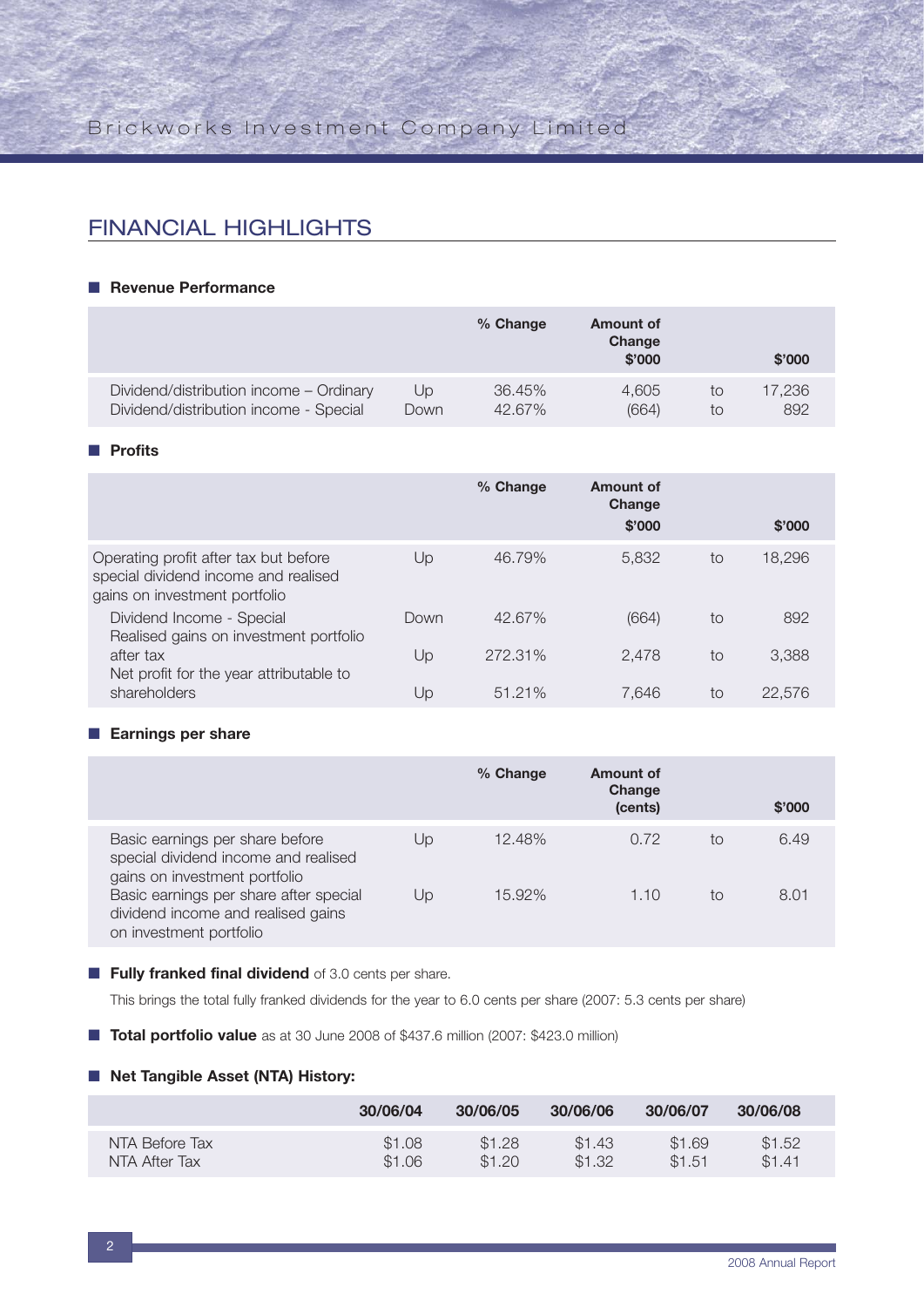## FINANCIAL HIGHLIGHTS (continued)

#### ■ **Share Price History**

|                                                                        | 30/06/04                    | 30/06/05        | 30/06/06        | 30/06/07        | 30/06/08          |
|------------------------------------------------------------------------|-----------------------------|-----------------|-----------------|-----------------|-------------------|
| BKI Prospectus IPO issued @ \$1.00<br>December 2003<br>Annual % Growth | \$0.98<br>$\qquad \qquad -$ | \$1.09<br>11 2% | \$1.35<br>23.9% | \$1.51<br>11.9% | \$1.22<br>$-192%$ |

### ■ **Dividend History (cents per share)**

|              | 30/06/04                 | 30/06/05                     | 30/06/06 | 30/06/07                 | 30/06/08                 |
|--------------|--------------------------|------------------------------|----------|--------------------------|--------------------------|
| Interim      | $\rightarrow$            | 2.1                          | 2.5      | 2.6                      | 3.0                      |
| Final        | 2.0                      | 2.2                          | 2.5      | 2.7                      | 3.0                      |
| Special      | $\overline{\phantom{0}}$ | $\qquad \qquad \blacksquare$ | 1.0      | $\overline{\phantom{0}}$ | $\overline{\phantom{0}}$ |
| <b>Total</b> | 2.0                      | 4.3                          | 6.0      | 5.3                      | 6.0                      |

\* This Company was listed on ASX 12 December 2003, no interim dividend is applicable.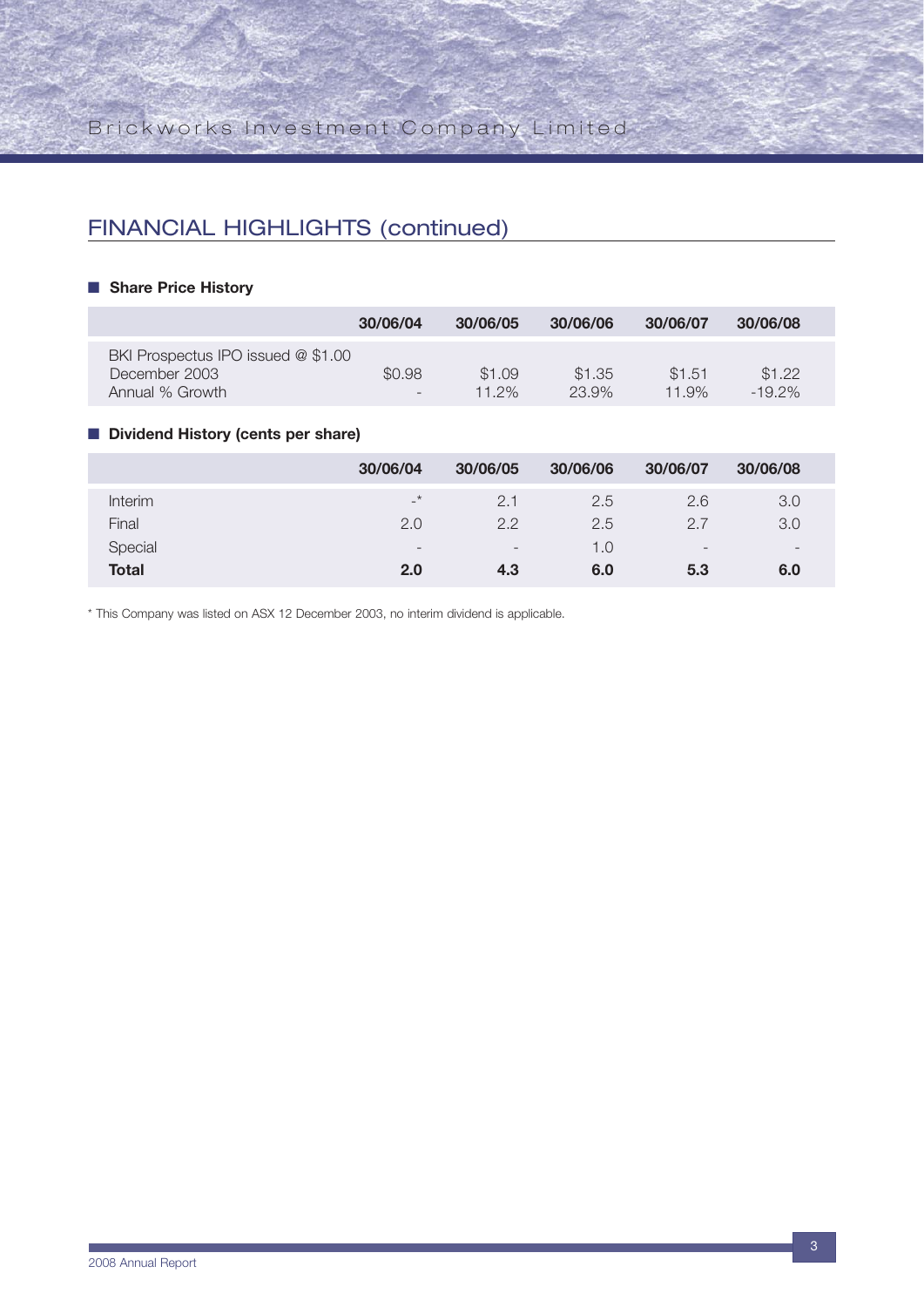**List of securities held and their market value at 30 June 2008 were:**

| <b>Stock</b>                                    | <b>Shares</b><br><b>Held</b> | Fair<br><b>Value</b><br>(\$'000) | <b>Portfolio</b><br>Weight<br>$\frac{0}{0}$ |
|-------------------------------------------------|------------------------------|----------------------------------|---------------------------------------------|
| <b>Banks</b>                                    |                              |                                  |                                             |
| Australia and New Zealand Banking Group Limited | 209,182                      | 3,916                            | 0.89%                                       |
| <b>Bank of Queensland Limited</b>               | 150,382                      | 1,955                            | 0.45%                                       |
|                                                 |                              |                                  | 1.21%                                       |
| Bendigo Bank Limited                            | 485,392                      | 5,305                            |                                             |
| Commonwealth Bank                               | 729,930                      | 29,307                           | 6.70%                                       |
| National Australia Bank Limited                 | 1,583,690                    | 41,920                           | 9.58%                                       |
| St George Bank CPS                              | 10,000                       | 966                              | 0.22%                                       |
| St George Bank CPS II                           | 165                          | 16                               | 0.00%                                       |
| St George Bank Limited                          | 521,860                      | 14,148                           | 3.23%                                       |
| Westpac Banking Corporation                     | 203,172                      | 4,063                            | 0.93%                                       |
|                                                 |                              | 101,596                          | 23.21%                                      |
| <b>Capital Goods</b>                            |                              |                                  |                                             |
| Alesco Corporation Limited                      | 176,645                      | 1,219                            | 0.28%                                       |
| <b>GWA International Limited</b>                | 1,310,000                    | 3,275                            | 0.75%                                       |
|                                                 |                              | 4,494                            | 1.03%                                       |
| <b>Commercial Services &amp; Supplies</b>       |                              |                                  |                                             |
| <b>Brambles Limited</b>                         | 505,952                      | 4,412                            | 1.01%                                       |
| Campbell Brothers Limited                       | 306,629                      | 8,371                            | 1.91%                                       |
| <b>Salmat Limited</b>                           | 786,085                      | 2,138                            | 0.49%                                       |
| <b>Skilled Group Limited</b>                    | 394,826                      | 1,184                            | 0.27%                                       |
|                                                 |                              | 16,105                           | 3.68%                                       |
| <b>Consumer Durables &amp; Apparel</b>          |                              |                                  |                                             |
| <b>Gazal Corporation Limited</b>                | 211,865                      | 402                              | 0.09%                                       |
|                                                 |                              | 402                              | 0.09%                                       |
| <b>Consumer Services</b>                        |                              |                                  |                                             |
| Crown Limited                                   | 75,574                       | 701                              | 0.16%                                       |
| <b>Tabcorp Holdings Limited</b>                 | 253,900                      | 2,488                            | 0.57%                                       |
| <b>Tatts Group Limited</b>                      | 800,128                      | 1,872                            | 0.43%                                       |
|                                                 |                              | 5,061                            | 1.16%                                       |
| <b>Diversified Financials</b>                   |                              |                                  |                                             |
| Australian Securities Exchange Limited          | 30,100                       | 945                              | 0.22%                                       |
| Choiseul Investments Limited                    | 1,082,985                    | 5,588                            | 1.28%                                       |
| Huntley Investment Company Limited              | 6,981,320                    | 5,061                            | 1.16%                                       |
| Macquarie Group Limited                         | 136,650                      | 6,644                            | 1.52%                                       |
| Milton Corporation Limited<br>Perpetual Limited | 106,326<br>52,510            | 2,049<br>2,239                   | 0.47%<br>0.51%                              |
|                                                 |                              | 22,526                           | 5.15%                                       |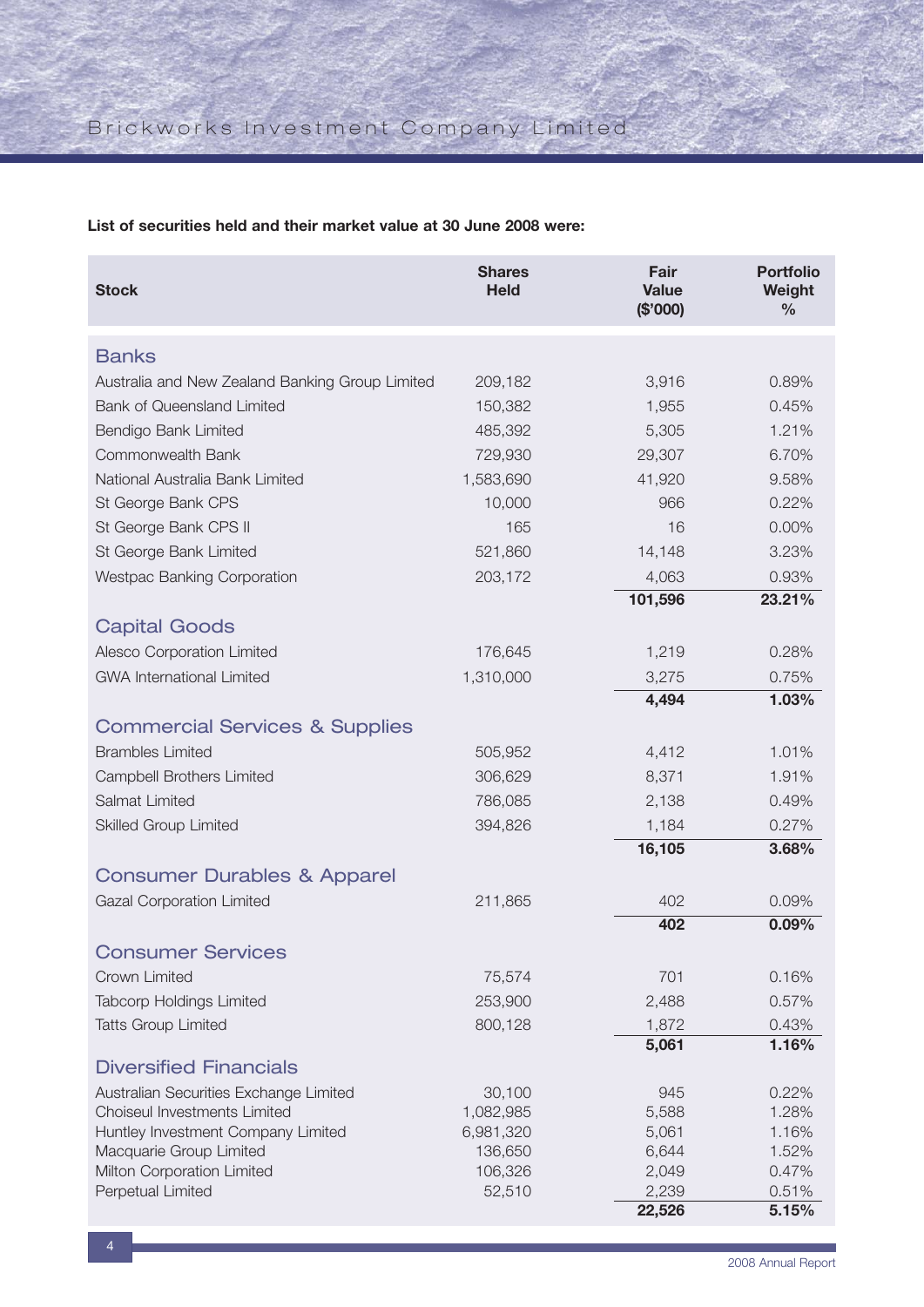## **List of securities (continued):**

| Energy<br>Caltex Australia Limited<br>86,950<br>1,130<br>0.26%<br>14,060,452<br>New Hope Corporation Limited<br>74,099<br>16.93%<br>Santos Limited<br>70,000<br>1,499<br>0.34%<br>215,484<br>14,524<br>3.32%<br>Woodside Petroleum Limited<br>91,252<br>20.85%<br>Food, Beverages & Tobacco<br>Coca Cola Amatil Limited<br>436,000<br>3,052<br>0.70%<br>Graincorp Limited<br>91,044<br>737<br>0.17%<br>Lion Nathan Limited<br>227,300<br>1,941<br>0.44%<br>5,730<br>1.31%<br><b>Food &amp; Staples Retailing</b><br><b>AWB Limited</b><br>782,000<br>0.43%<br>1,885<br>Metcash Limited<br>1,385,833<br>5,128<br>1.17%<br><b>Wesfarmers Limited</b><br>284,625<br>10,614<br>2.43%<br><b>Woolworths Limited</b><br>571,000<br>13,961<br>3.19%<br>7.22%<br>31,588<br><b>Health Care Equipment &amp; Services</b><br><b>Clover Corporation Limited</b><br>858,000<br>133<br>0.03%<br>133<br>0.03%<br>Insurance<br><b>AMP Limited</b><br>516,865<br>0.79%<br>3,453<br>426,000<br>AXA Asia Pacific Holdings Limited<br>1,994<br>0.46%<br>Insurance Australia Group Limited<br>1,076,446<br>3,714<br>0.85%<br>QBE Insurance Group Limited<br>65,096<br>1,449<br>0.33%<br>Suncorp-Metway Limited Convertible<br>Preference Shares<br>40,000<br>4,040<br>0.92%<br>383,000<br>4,979<br>Suncorp-Metway Limited<br>1.14%<br>4.49%<br>19,629<br><b>Materials</b><br>Alumina Limited<br>3,819<br>809,013<br>0.87%<br><b>BHP Billiton Limited</b><br>927,629<br>40,361<br>9.22%<br><b>Bluescope Steel Limited</b><br>233,568<br>2,623<br>0.60%<br>Orica Limited Step up Preference Securities<br>10,000<br>951<br>0.22%<br><b>Onesteel Limited</b><br>690,000<br>5,134<br>1.17%<br>Rio Tinto Limited<br>28,753<br>0.89%<br>3,888<br>Wattyl Limited<br>673,881<br>943<br>0.22%<br>57,719<br>13.19% | <b>Stock</b> | <b>Shares</b><br><b>Held</b> | Fair<br><b>Value</b><br>(\$'000) | <b>Portfolio</b><br>Weight<br>$\frac{0}{0}$ |
|------------------------------------------------------------------------------------------------------------------------------------------------------------------------------------------------------------------------------------------------------------------------------------------------------------------------------------------------------------------------------------------------------------------------------------------------------------------------------------------------------------------------------------------------------------------------------------------------------------------------------------------------------------------------------------------------------------------------------------------------------------------------------------------------------------------------------------------------------------------------------------------------------------------------------------------------------------------------------------------------------------------------------------------------------------------------------------------------------------------------------------------------------------------------------------------------------------------------------------------------------------------------------------------------------------------------------------------------------------------------------------------------------------------------------------------------------------------------------------------------------------------------------------------------------------------------------------------------------------------------------------------------------------------------------------------------------------------------------------------------------------------------------------|--------------|------------------------------|----------------------------------|---------------------------------------------|
|                                                                                                                                                                                                                                                                                                                                                                                                                                                                                                                                                                                                                                                                                                                                                                                                                                                                                                                                                                                                                                                                                                                                                                                                                                                                                                                                                                                                                                                                                                                                                                                                                                                                                                                                                                                    |              |                              |                                  |                                             |
|                                                                                                                                                                                                                                                                                                                                                                                                                                                                                                                                                                                                                                                                                                                                                                                                                                                                                                                                                                                                                                                                                                                                                                                                                                                                                                                                                                                                                                                                                                                                                                                                                                                                                                                                                                                    |              |                              |                                  |                                             |
|                                                                                                                                                                                                                                                                                                                                                                                                                                                                                                                                                                                                                                                                                                                                                                                                                                                                                                                                                                                                                                                                                                                                                                                                                                                                                                                                                                                                                                                                                                                                                                                                                                                                                                                                                                                    |              |                              |                                  |                                             |
|                                                                                                                                                                                                                                                                                                                                                                                                                                                                                                                                                                                                                                                                                                                                                                                                                                                                                                                                                                                                                                                                                                                                                                                                                                                                                                                                                                                                                                                                                                                                                                                                                                                                                                                                                                                    |              |                              |                                  |                                             |
|                                                                                                                                                                                                                                                                                                                                                                                                                                                                                                                                                                                                                                                                                                                                                                                                                                                                                                                                                                                                                                                                                                                                                                                                                                                                                                                                                                                                                                                                                                                                                                                                                                                                                                                                                                                    |              |                              |                                  |                                             |
|                                                                                                                                                                                                                                                                                                                                                                                                                                                                                                                                                                                                                                                                                                                                                                                                                                                                                                                                                                                                                                                                                                                                                                                                                                                                                                                                                                                                                                                                                                                                                                                                                                                                                                                                                                                    |              |                              |                                  |                                             |
|                                                                                                                                                                                                                                                                                                                                                                                                                                                                                                                                                                                                                                                                                                                                                                                                                                                                                                                                                                                                                                                                                                                                                                                                                                                                                                                                                                                                                                                                                                                                                                                                                                                                                                                                                                                    |              |                              |                                  |                                             |
|                                                                                                                                                                                                                                                                                                                                                                                                                                                                                                                                                                                                                                                                                                                                                                                                                                                                                                                                                                                                                                                                                                                                                                                                                                                                                                                                                                                                                                                                                                                                                                                                                                                                                                                                                                                    |              |                              |                                  |                                             |
|                                                                                                                                                                                                                                                                                                                                                                                                                                                                                                                                                                                                                                                                                                                                                                                                                                                                                                                                                                                                                                                                                                                                                                                                                                                                                                                                                                                                                                                                                                                                                                                                                                                                                                                                                                                    |              |                              |                                  |                                             |
|                                                                                                                                                                                                                                                                                                                                                                                                                                                                                                                                                                                                                                                                                                                                                                                                                                                                                                                                                                                                                                                                                                                                                                                                                                                                                                                                                                                                                                                                                                                                                                                                                                                                                                                                                                                    |              |                              |                                  |                                             |
|                                                                                                                                                                                                                                                                                                                                                                                                                                                                                                                                                                                                                                                                                                                                                                                                                                                                                                                                                                                                                                                                                                                                                                                                                                                                                                                                                                                                                                                                                                                                                                                                                                                                                                                                                                                    |              |                              |                                  |                                             |
|                                                                                                                                                                                                                                                                                                                                                                                                                                                                                                                                                                                                                                                                                                                                                                                                                                                                                                                                                                                                                                                                                                                                                                                                                                                                                                                                                                                                                                                                                                                                                                                                                                                                                                                                                                                    |              |                              |                                  |                                             |
|                                                                                                                                                                                                                                                                                                                                                                                                                                                                                                                                                                                                                                                                                                                                                                                                                                                                                                                                                                                                                                                                                                                                                                                                                                                                                                                                                                                                                                                                                                                                                                                                                                                                                                                                                                                    |              |                              |                                  |                                             |
|                                                                                                                                                                                                                                                                                                                                                                                                                                                                                                                                                                                                                                                                                                                                                                                                                                                                                                                                                                                                                                                                                                                                                                                                                                                                                                                                                                                                                                                                                                                                                                                                                                                                                                                                                                                    |              |                              |                                  |                                             |
|                                                                                                                                                                                                                                                                                                                                                                                                                                                                                                                                                                                                                                                                                                                                                                                                                                                                                                                                                                                                                                                                                                                                                                                                                                                                                                                                                                                                                                                                                                                                                                                                                                                                                                                                                                                    |              |                              |                                  |                                             |
|                                                                                                                                                                                                                                                                                                                                                                                                                                                                                                                                                                                                                                                                                                                                                                                                                                                                                                                                                                                                                                                                                                                                                                                                                                                                                                                                                                                                                                                                                                                                                                                                                                                                                                                                                                                    |              |                              |                                  |                                             |
|                                                                                                                                                                                                                                                                                                                                                                                                                                                                                                                                                                                                                                                                                                                                                                                                                                                                                                                                                                                                                                                                                                                                                                                                                                                                                                                                                                                                                                                                                                                                                                                                                                                                                                                                                                                    |              |                              |                                  |                                             |
|                                                                                                                                                                                                                                                                                                                                                                                                                                                                                                                                                                                                                                                                                                                                                                                                                                                                                                                                                                                                                                                                                                                                                                                                                                                                                                                                                                                                                                                                                                                                                                                                                                                                                                                                                                                    |              |                              |                                  |                                             |
|                                                                                                                                                                                                                                                                                                                                                                                                                                                                                                                                                                                                                                                                                                                                                                                                                                                                                                                                                                                                                                                                                                                                                                                                                                                                                                                                                                                                                                                                                                                                                                                                                                                                                                                                                                                    |              |                              |                                  |                                             |
|                                                                                                                                                                                                                                                                                                                                                                                                                                                                                                                                                                                                                                                                                                                                                                                                                                                                                                                                                                                                                                                                                                                                                                                                                                                                                                                                                                                                                                                                                                                                                                                                                                                                                                                                                                                    |              |                              |                                  |                                             |
|                                                                                                                                                                                                                                                                                                                                                                                                                                                                                                                                                                                                                                                                                                                                                                                                                                                                                                                                                                                                                                                                                                                                                                                                                                                                                                                                                                                                                                                                                                                                                                                                                                                                                                                                                                                    |              |                              |                                  |                                             |
|                                                                                                                                                                                                                                                                                                                                                                                                                                                                                                                                                                                                                                                                                                                                                                                                                                                                                                                                                                                                                                                                                                                                                                                                                                                                                                                                                                                                                                                                                                                                                                                                                                                                                                                                                                                    |              |                              |                                  |                                             |
|                                                                                                                                                                                                                                                                                                                                                                                                                                                                                                                                                                                                                                                                                                                                                                                                                                                                                                                                                                                                                                                                                                                                                                                                                                                                                                                                                                                                                                                                                                                                                                                                                                                                                                                                                                                    |              |                              |                                  |                                             |
|                                                                                                                                                                                                                                                                                                                                                                                                                                                                                                                                                                                                                                                                                                                                                                                                                                                                                                                                                                                                                                                                                                                                                                                                                                                                                                                                                                                                                                                                                                                                                                                                                                                                                                                                                                                    |              |                              |                                  |                                             |
|                                                                                                                                                                                                                                                                                                                                                                                                                                                                                                                                                                                                                                                                                                                                                                                                                                                                                                                                                                                                                                                                                                                                                                                                                                                                                                                                                                                                                                                                                                                                                                                                                                                                                                                                                                                    |              |                              |                                  |                                             |
|                                                                                                                                                                                                                                                                                                                                                                                                                                                                                                                                                                                                                                                                                                                                                                                                                                                                                                                                                                                                                                                                                                                                                                                                                                                                                                                                                                                                                                                                                                                                                                                                                                                                                                                                                                                    |              |                              |                                  |                                             |
|                                                                                                                                                                                                                                                                                                                                                                                                                                                                                                                                                                                                                                                                                                                                                                                                                                                                                                                                                                                                                                                                                                                                                                                                                                                                                                                                                                                                                                                                                                                                                                                                                                                                                                                                                                                    |              |                              |                                  |                                             |
|                                                                                                                                                                                                                                                                                                                                                                                                                                                                                                                                                                                                                                                                                                                                                                                                                                                                                                                                                                                                                                                                                                                                                                                                                                                                                                                                                                                                                                                                                                                                                                                                                                                                                                                                                                                    |              |                              |                                  |                                             |
|                                                                                                                                                                                                                                                                                                                                                                                                                                                                                                                                                                                                                                                                                                                                                                                                                                                                                                                                                                                                                                                                                                                                                                                                                                                                                                                                                                                                                                                                                                                                                                                                                                                                                                                                                                                    |              |                              |                                  |                                             |
|                                                                                                                                                                                                                                                                                                                                                                                                                                                                                                                                                                                                                                                                                                                                                                                                                                                                                                                                                                                                                                                                                                                                                                                                                                                                                                                                                                                                                                                                                                                                                                                                                                                                                                                                                                                    |              |                              |                                  |                                             |
|                                                                                                                                                                                                                                                                                                                                                                                                                                                                                                                                                                                                                                                                                                                                                                                                                                                                                                                                                                                                                                                                                                                                                                                                                                                                                                                                                                                                                                                                                                                                                                                                                                                                                                                                                                                    |              |                              |                                  |                                             |
|                                                                                                                                                                                                                                                                                                                                                                                                                                                                                                                                                                                                                                                                                                                                                                                                                                                                                                                                                                                                                                                                                                                                                                                                                                                                                                                                                                                                                                                                                                                                                                                                                                                                                                                                                                                    |              |                              |                                  |                                             |
|                                                                                                                                                                                                                                                                                                                                                                                                                                                                                                                                                                                                                                                                                                                                                                                                                                                                                                                                                                                                                                                                                                                                                                                                                                                                                                                                                                                                                                                                                                                                                                                                                                                                                                                                                                                    |              |                              |                                  |                                             |
|                                                                                                                                                                                                                                                                                                                                                                                                                                                                                                                                                                                                                                                                                                                                                                                                                                                                                                                                                                                                                                                                                                                                                                                                                                                                                                                                                                                                                                                                                                                                                                                                                                                                                                                                                                                    |              |                              |                                  |                                             |
|                                                                                                                                                                                                                                                                                                                                                                                                                                                                                                                                                                                                                                                                                                                                                                                                                                                                                                                                                                                                                                                                                                                                                                                                                                                                                                                                                                                                                                                                                                                                                                                                                                                                                                                                                                                    |              |                              |                                  |                                             |
|                                                                                                                                                                                                                                                                                                                                                                                                                                                                                                                                                                                                                                                                                                                                                                                                                                                                                                                                                                                                                                                                                                                                                                                                                                                                                                                                                                                                                                                                                                                                                                                                                                                                                                                                                                                    |              |                              |                                  |                                             |
|                                                                                                                                                                                                                                                                                                                                                                                                                                                                                                                                                                                                                                                                                                                                                                                                                                                                                                                                                                                                                                                                                                                                                                                                                                                                                                                                                                                                                                                                                                                                                                                                                                                                                                                                                                                    |              |                              |                                  |                                             |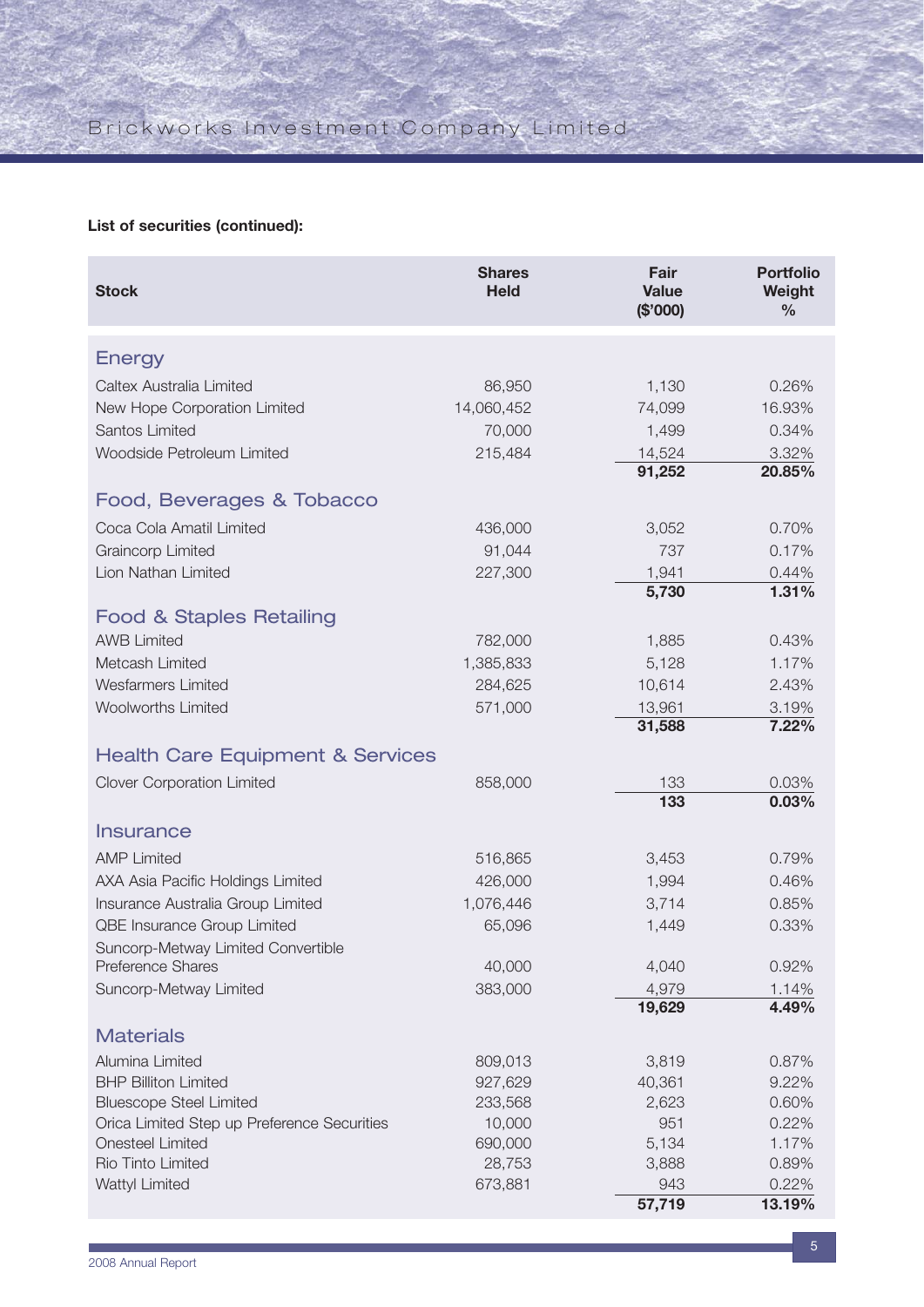### **List of securities (continued):**

| <b>Stock</b>                                | <b>Shares</b><br><b>Held</b> | Fair<br><b>Value</b><br>(\$'000) | <b>Portfolio</b><br>Weight<br>$\frac{0}{0}$ |
|---------------------------------------------|------------------------------|----------------------------------|---------------------------------------------|
| <b>Media</b>                                |                              |                                  |                                             |
| <b>Consolidated Media Holdings</b>          | 75,574                       | 249                              | 0.06%                                       |
| Fairfax Media Limited                       | 1,921,163                    | 5,591                            | 1.28%                                       |
| Ten Network Holdings Limited                | 747,429                      | 1,020                            | 0.23%                                       |
| West Australian Newspapers Holdings Limited | 348,048                      | 2,750                            | 0.63%                                       |
|                                             |                              | 9,610                            | 2.20%                                       |
| <b>Real Estate</b>                          |                              |                                  |                                             |
| <b>Westfield Group</b>                      | 193,157                      | 3,141                            | 0.72%                                       |
|                                             |                              | 3,141                            | 0.72%                                       |
| Retailing                                   |                              |                                  |                                             |
| <b>ARB Corporation Limited</b>              | 513,437                      | 1,854                            | 0.42%                                       |
|                                             |                              | 1,854                            | 0.42%                                       |
| <b>Telecommunications Services</b>          |                              |                                  |                                             |
| SP Telemedia Limited                        | 3,322,223                    | 598                              | 0.14%                                       |
| <b>Telstra Corporation Limited</b>          | 2,436,000                    | 10,329                           | 2.36%                                       |
|                                             |                              | 10,927                           | 2.50%                                       |
| Transportation                              |                              |                                  |                                             |
| Lindsay Australia Limited                   | 3,120,034                    | 530                              | 0.12%                                       |
| Macquarie Infrastructure Group              | 762,329                      | 1,738                            | 0.40%                                       |
| Qantas Airways Limited                      | 602,500                      | 1,832                            | 0.42%                                       |
| Transurban Group                            | 134,581                      | 569<br>4,669                     | 0.13%<br>1.07%                              |
|                                             |                              |                                  |                                             |
| <b>Utilities</b>                            |                              |                                  |                                             |
| <b>AGL Energy Limited</b>                   | 431,700                      | 6,173                            | 1.41%                                       |
| Babcock & Brown Infrastructure Group        | 1,087,124                    | 739                              | 0.17%                                       |
| <b>BBI EPS Limited</b>                      | 946,011                      | 653                              | 0.15%                                       |
|                                             |                              | 7,565                            | 1.73%                                       |
| <b>Total Investments</b>                    |                              | 394,001                          | 90.03%                                      |
| <b>Bank Deposit</b>                         |                              | 43,645                           | 9.97%                                       |
|                                             | <b>TOTAL PORTFOLIO</b>       | 437,646                          | 100.00%                                     |

The Company is not a substantial shareholder in any of the investee corporations in accordance with the Corporations Act 2001, as each equity investment represents less than 5% of the issued capital of the investee corporation.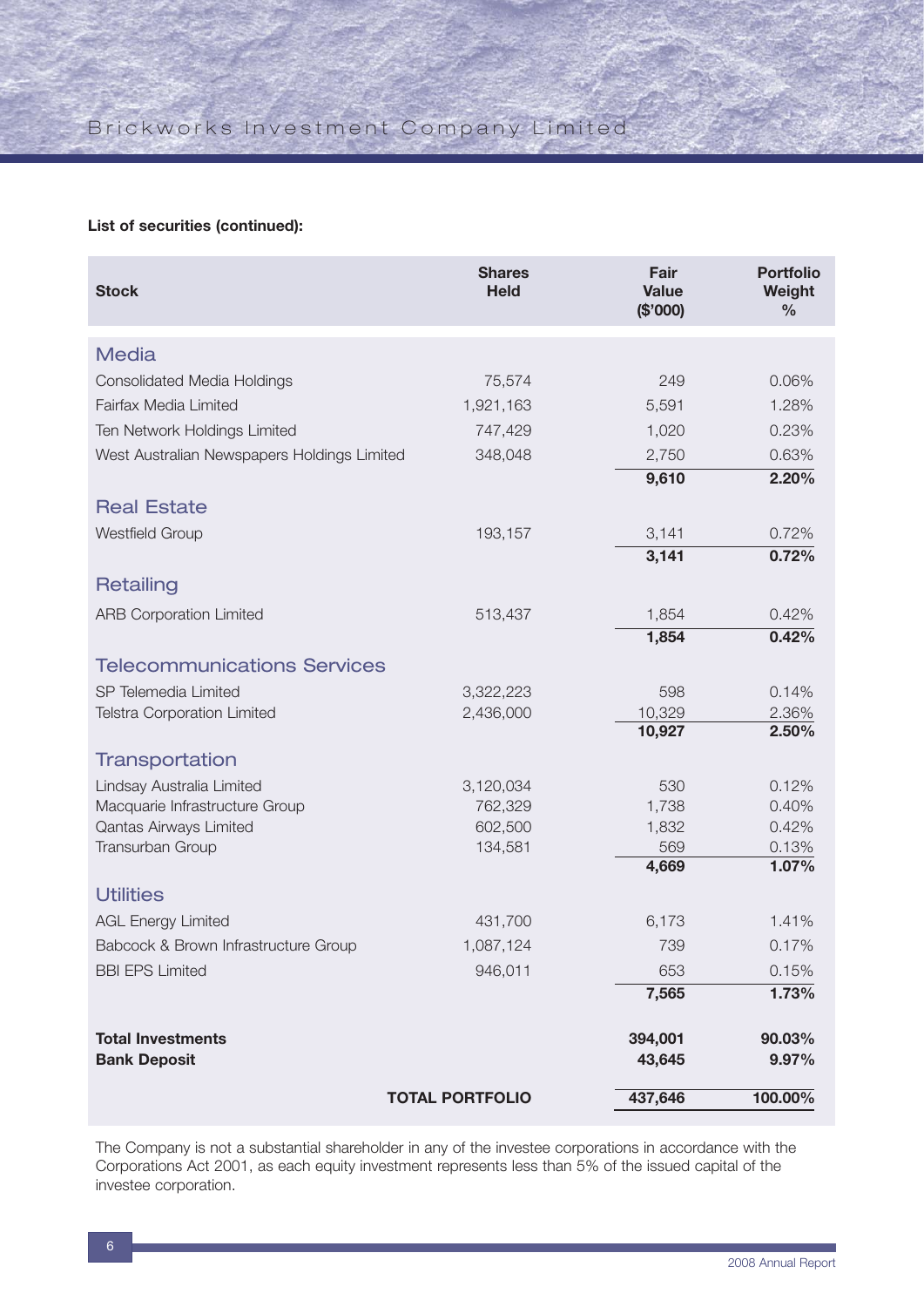## GROUP PROFILE

Brickworks Investment Company Limited (the Group) is a Listed Investment Company on the Australian Stock Exchange. The Group invests in a diversified portfolio of Australian shares, trusts and interest bearing securities.

The Group was formed on 17 October 2003 to take over the investment portfolio of Brickworks Limited.

Shares were listed on the Australian Stock Exchange Limited commencing 12 December 2003.

At 30 June 2008 the market capitalisation of the Group was \$355.0 million.

### Corporate Objectives

The Group aims to generate an increasing income stream for distribution to its shareholders in the form of fully franked dividends, to the extent of its available imputation tax credits, through long-term investment in a portfolio of assets that are also able to deliver long term capital growth to shareholders.

### Investment Strategy

The Group is a long-term investor in companies, trusts and interest bearing securities with a focus on Australian entities. It primarily seeks to invest in well-managed businesses with a profitable history and with the expectation of sound dividend and distribution growth.

### Dividend Policy

The Group will pay the maximum amount of realised profits after tax to its shareholders in the form of fully franked dividends to the extent permitted by the Corporations Act, the Income Tax Assessment Act and prudent business practices from profits obtained through interest, dividends and other income it receives from its investments.

Dividends will be declared by the Board of Directors out of realised profit after tax, excluding realised capital profit from any disposals of long-term investments.

### Portfolio Management

The Group has appointed Souls Funds Management Limited to act as Portfolio Manager and provide investment advisory services to the Board of Directors and its Investment Committee, including the implementation and execution of investment decisions and the day to day administration of the investment portfolio. The Directors have previously announced that management of the Listed Investment Portfolio will be brought in house on expiry of the current agreement with Souls Funds Management Limited on 1 December 2008.

The Group also engages Corporate and Administrative Services Pty Ltd to provide accounting and group secretarial services.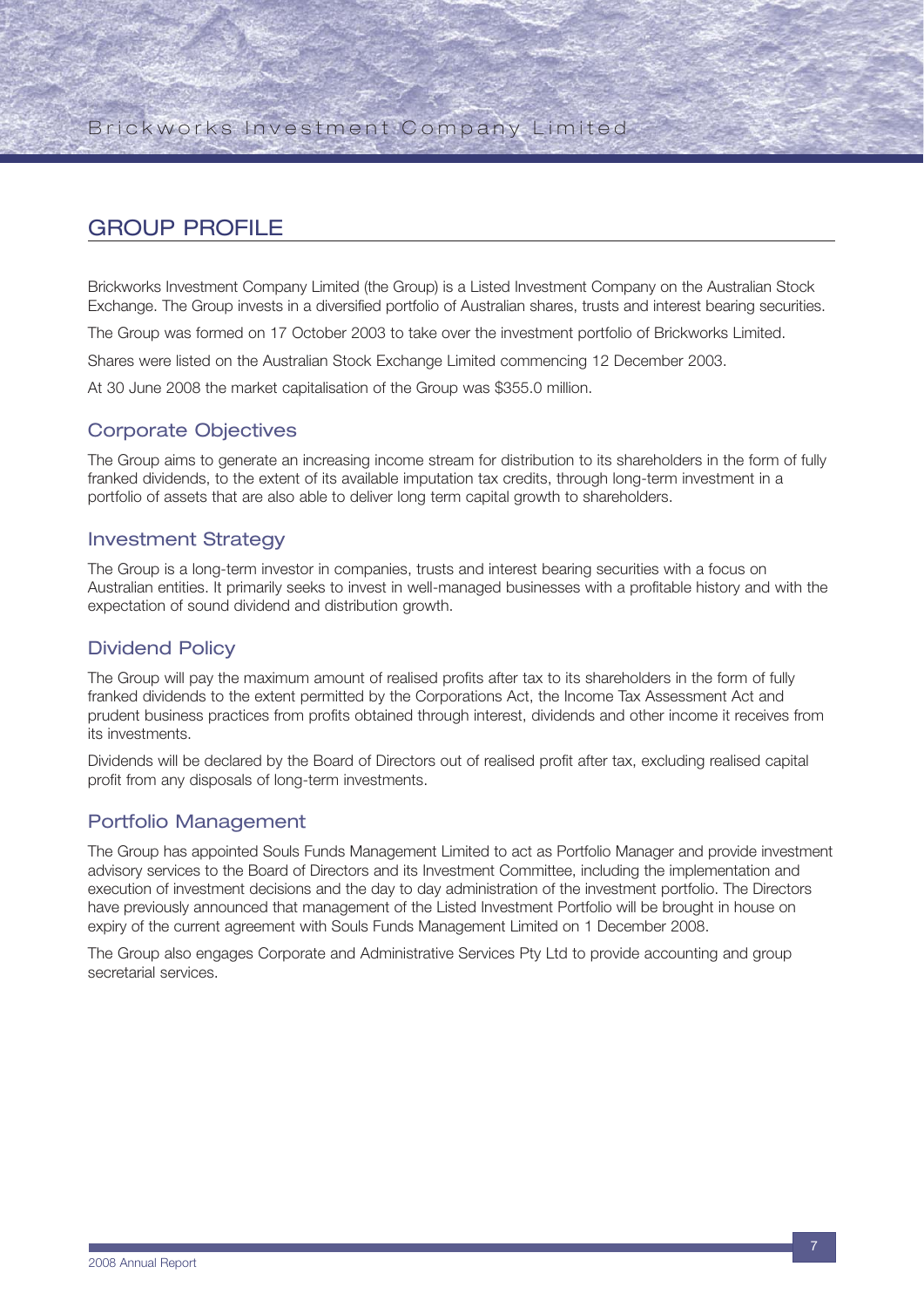## CHAIRMAN'S ADDRESS

Dear Shareholders,

I am pleased to enclose the fifth Annual Report of Brickworks Investment Company Limited for the year ended 30th June 2008.

The consolidated profit for the Group after providing for income tax increased by 51.2% to \$22,576,000 (2007 \$14,930,000).

Revenue from the investment portfolio comprising ordinary dividend income increased by 36.4% to \$17,236,000, whilst revenue from special dividend income decreased during the year by 42.7% to \$892,000.

At the 30th June 2008 the portfolio of investments was valued at \$437.6 million compared to \$423.0 million as at June 2007.

The Group's portfolio return continues to outperform the ASX/S&P 300 Accumulation Index return as shown below:

|                           | Portfolio Return* |                        |  |  |
|---------------------------|-------------------|------------------------|--|--|
| Period                    | <b>BKI</b>        | <b>ASX/S&amp;P 300</b> |  |  |
| 6 Months to 30 June 2008  | $-4.6%$           | $-16.1%$               |  |  |
| 12 Months to 30 June 2008 | $-6.0\%$          | $-13.7\%$              |  |  |
| 24 Months to 30 June 2008 | 6.7%              | 56%                    |  |  |

\* Portfolio Return measured by change in NTA backing per share plus dividend reinvested

During the year, the Group was successful in raising \$54.1million additional share capital through a Share Placement, Share Purchase Plan and the Dividend Reinvestment Plan.

### Portfolio Movements

Major investment purchases during the year were Suncorp-Metway Limited Convertible Preference Shares, AMP Limited, Tattersall's Group Limited, Woolworths Limited and Metcash; while the final instalment for Telstra (T3) shares was completed.

Net purchases amounted to \$75.6 million excluding shares acquired on takeovers.

The only sales were Consolidated Rutile Limited, Coventry Group Limited, APA Group, Babcock and Brown Power, Babcock and Brown Wind Partners Group and Illuka Resources Limited for a total of \$5.6 million.

There were takeovers of Alinta Limited by Babcock and Brown and HPAL Limited by Salmat Limited. Publishing and Broadcasting Limited was split into Crown Limited and Consolidated Media Holdings Limited.

Also, there was a merger during the year between Adelaide Bank Limited and Bendigo Bank.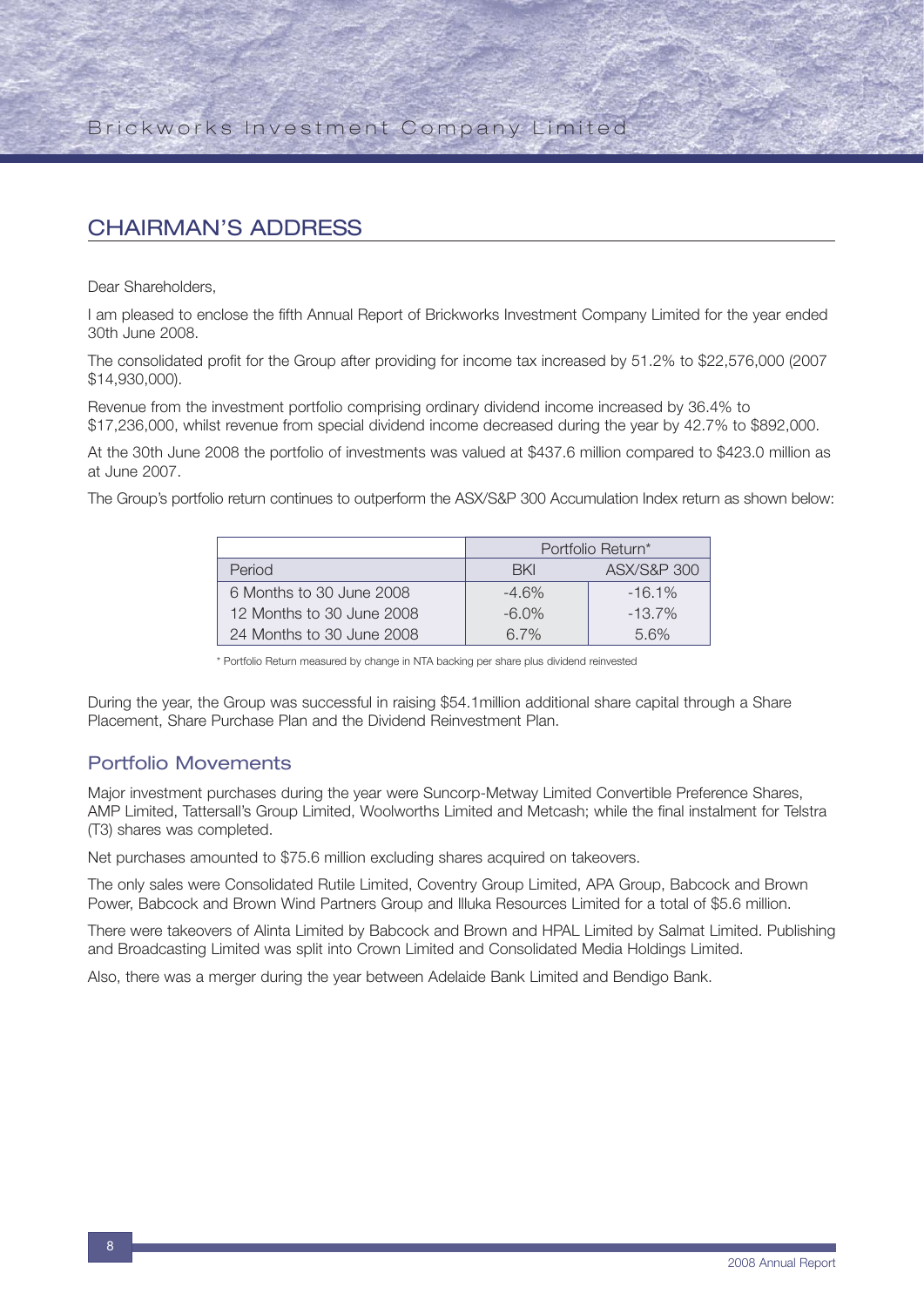## CHAIRMAN'S ADDRESS - Continued

### List of Top 20 Securities held as at 30 June 2008:

| <b>Stock</b>   |                                     | <b>Shares</b><br><b>Held</b> | Fair<br><b>Value</b><br>(\$'000) | <b>Portfolio</b><br>Weight *<br>$\%$ |
|----------------|-------------------------------------|------------------------------|----------------------------------|--------------------------------------|
| 1              | New Hope Corporation Limited        | 14,060,452                   | 74,099                           | 18.81%                               |
| 2              | National Australia Bank Limited     | 1,583,690                    | 41,920                           | 10.64%                               |
| 3              | <b>BHP Billiton Limited</b>         | 927,629                      | 40,361                           | 10.24%                               |
| $\overline{4}$ | Commonwealth Bank                   | 729,930                      | 29,307                           | 7.44%                                |
| 5              | Woodside Petroleum Limited          | 215,484                      | 14,524                           | 3.69%                                |
| 6              | St George Bank Limited              | 521,860                      | 14,148                           | 3.59%                                |
| $\overline{7}$ | <b>Woolworths Limited</b>           | 571,000                      | 13,961                           | 3.54%                                |
| 8              | Wesfarmers Limited                  | 284,625                      | 10,614                           | 2.69%                                |
| 9              | <b>Telstra Corporation Limited</b>  | 2,436,000                    | 10,329                           | 2.62%                                |
| 10             | <b>Campbell Brothers Limited</b>    | 306,629                      | 8,371                            | 2.12%                                |
| 11             | Macquarie Group Limited             | 136,650                      | 6,644                            | 1.69%                                |
| 12             | <b>AGL Energy Limited</b>           | 431,700                      | 6,173                            | 1.57%                                |
| 13             | Fairfax Media Limited               | 1,921,163                    | 5,591                            | 1.42%                                |
| 14             | <b>Choiseul Investments Limited</b> | 1,082,985                    | 5,588                            | 1.42%                                |
| 15             | Bendigo Bank Limited                | 485,392                      | 5,305                            | 1.35%                                |
| 16             | <b>Onesteel Limited</b>             | 690,000                      | 5,134                            | 1.30%                                |
| 17             | Metcash Limited                     | 1,385,833                    | 5,128                            | 1.30%                                |
| 18             | Huntley Investment Company Limited  | 6,981,320                    | 5,061                            | 1.28%                                |
| 19             | Suncorp-Metway Limited              | 383,000                      | 4,979                            | 1.26%                                |
| 20             | <b>Brambles Limited</b>             | 505,952                      | 4,412                            | 1.12%                                |

\* Weighting is a percentage of the listed portfolio only, excluding cash assets

### **Dividends**

I am pleased to report that based on the profits earned by the Group during the year the directors have declared the payment of a final fully franked dividend of 3.0 cents per share which will be paid on 29 August 2008. This final dividend includes an attributable LIC capital gain of 0.5 cents per share which will enable some shareholders to claim a tax deduction.

This brings the total ordinary dividend paid for the year 30th June 2008 to 6.0 cents per share compared to 5.3 cents last year, an increase of 13.2%.

### Earnings per Share and NTA

Following the increased capital base resulting from the capital raising initiatives during the year, the earnings per share for the year were 8.01 cents (2007: 6.91 cents) an increase of 15.9%.

The Net Tangible Asset Backing (NTA) of the group at 30th June 2008 was \$ 1.52 before tax (2007: \$1.69) and the after tax Net Asset Backing per share was \$1.41 (2007: \$1.51).

### **Outlook**

In these uncertain times where high interest rates, concerns over high inflation and tight credit conditions are contributing to high share market volatility, the \$43.6m cash holdings of the group at 30 June 2008 puts it in a very strong position to take advantage of opportunities should they arise in the next financial year.

Yours sincerely,

**Robert Millner Chairman**

**Sydney, 6 August 2008**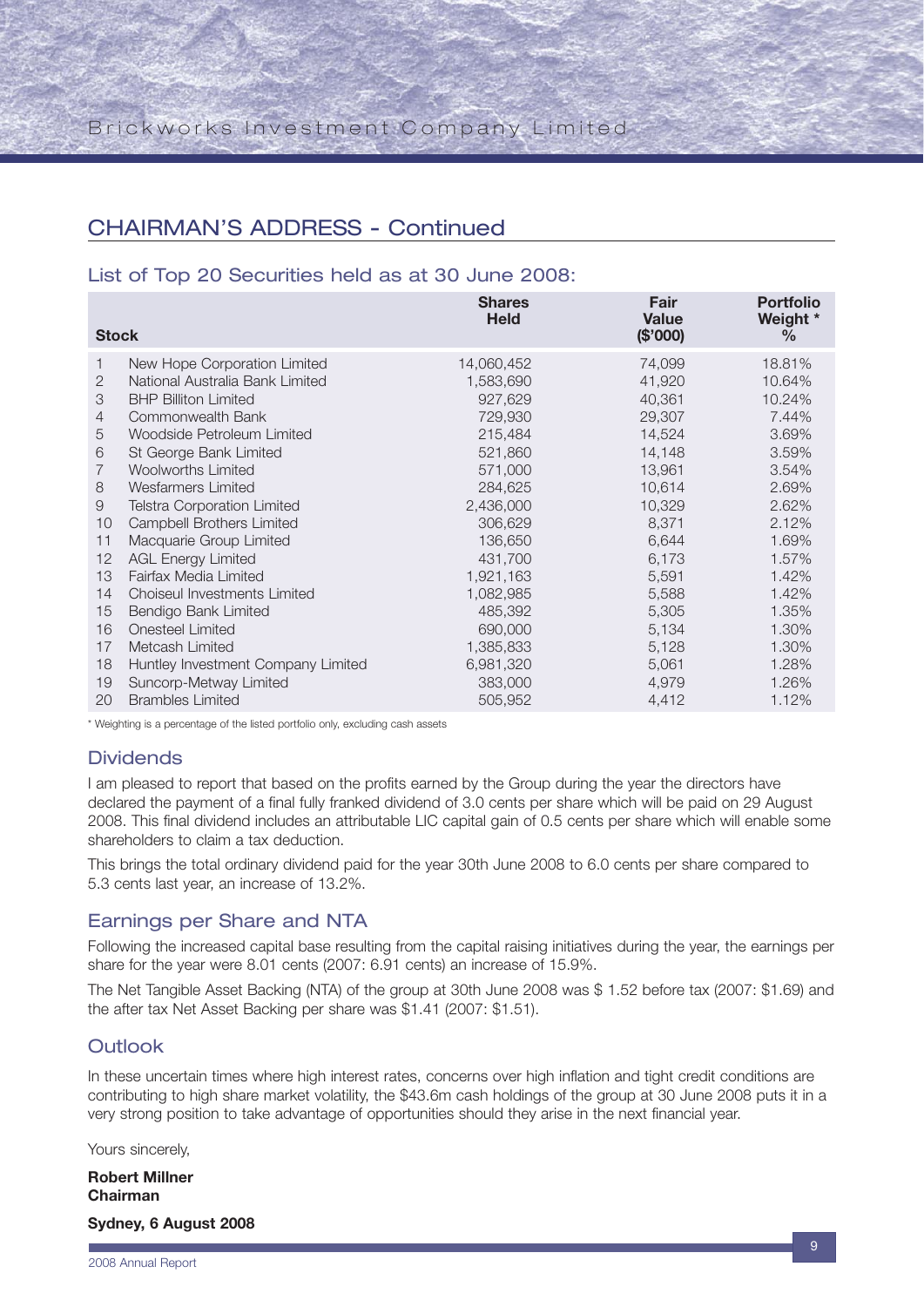## DIRECTORS' REPORT

The directors of Brickworks Investment Company Limited present the following report on the Company and its controlled entities (the Group) for the year ended 30 June 2008.

### 1. Directors

The following persons were directors since the start of the financial year and up to the date of this report unless otherwise stated:

#### **Robert Dobson Millner – Non-Executive Director and Chairman**

Mr Millner has over 20 years experience as a Company Director. During the past three years, Mr Millner has also served as a director of the following other listed companies:

- Milton Corporations Limited\*
- Choiseul Investments Limited\*
- New Hope Corporation Limited\*
- Washington H Soul Pattinson and Company Limited\*
- SP Telemedia Limited\*
- Brickworks Limited\*
- Souls Private Equity Limited\*
- Australian Pharmaceutical Industries Limited\*

\* denotes current directorship

#### *Special Responsibilities:*

- Chairman of the Board
- Chairman of the Remuneration Committee
- Chairman of the Nomination Committee
- Chairman of the Investment Committee

#### **David Capp Hall, FCA, FAICD – Independent Non-Executive Director**

Mr Hall is a Chartered Accountant with experience in corporate management and finance. He holds directorships in other companies and is the Chairman of the audit committee. During the past three years, Mr Hall also served as a director of the following listed companies:

- Undercoverwear Limited
- Ainsworth Game Technology Limited

#### *Special Responsibilities:*

- Chairman of the Audit Committee
- Member of the Remuneration Committee
- Member of the Nomination Committee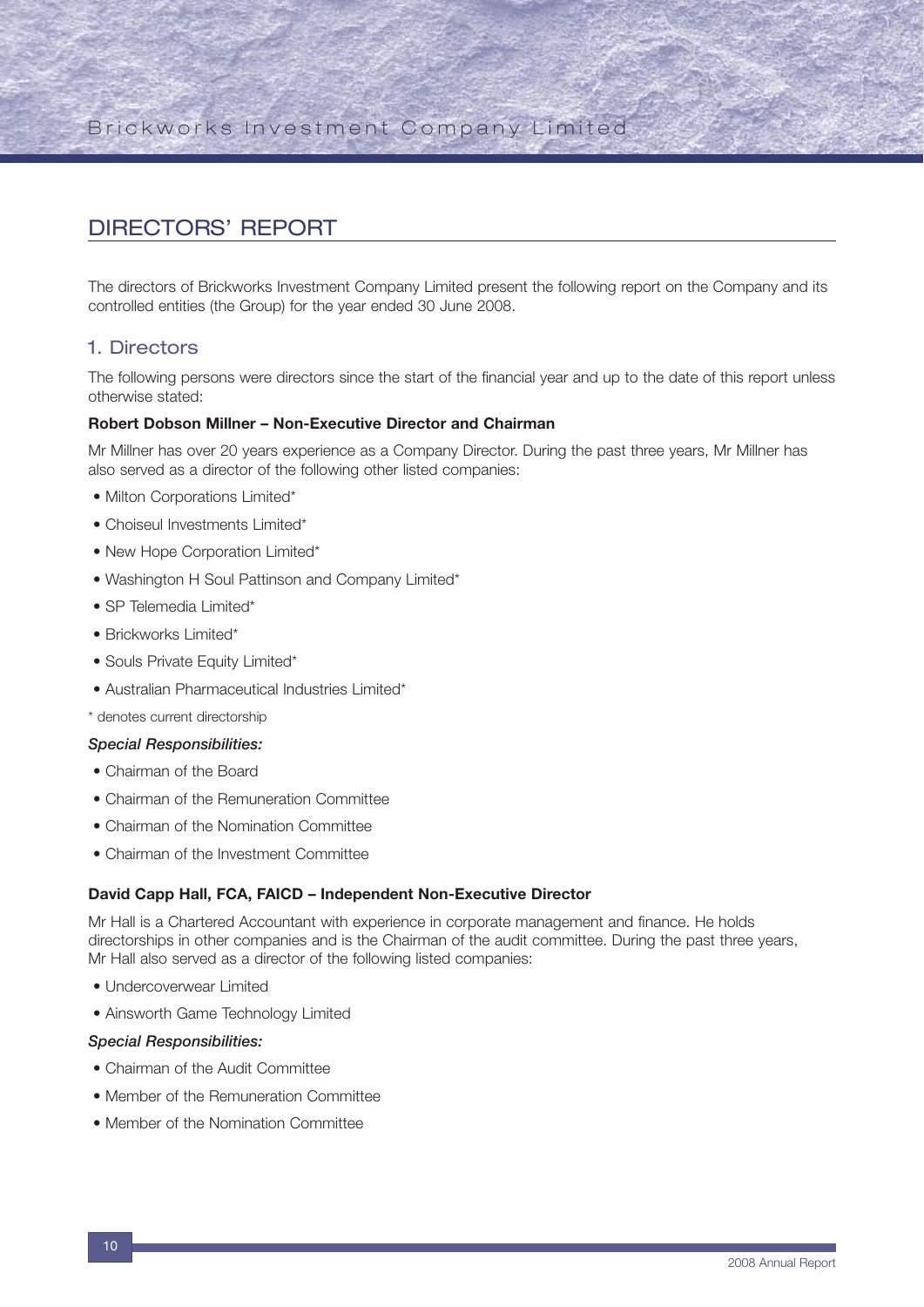## DIRECTORS' REPORT - Continued

#### **Alexander James Payne, B.Comm, Dip Cm, FCPA, FCIS, FCIM - Non-Executive Director**

Mr Payne is chief financial officer of Brickworks Limited and has considerable experience in finance and investment and is a member of the audit committee.

#### *Special Responsibilities:*

- Member of the Audit Committee
- Member of the Investment Committee
- Member of the Remuneration Committee
- Member of the Nomination Committee

#### **Geoffrey Guild Hill, B.Econ., MBA, FCPA, ASIA FAICD – Independent Non-Executive Director**

A merchant banker, Mr Hill has identified and implemented mergers and takeovers and has acted for a wide range of corporate clients in Australia and overseas.

During the past three years, Mr Hill has served as a director of the following listed companies:

- Huntley Investment Company Limited\*
- Heritage Gold NZ Limited\*
- Hills Industries Limited\*
- Souls Private Equity Limited (alternate director)
- Enterprise Energy NL
- Biron Capital Limited
- Undercoverwear Limited

\* denotes current directorship

#### *Special Responsibilities:*

- Member of the Audit Committee
- Member of the Remuneration Committee
- Member of the Nomination Committee

#### 2. Company Secretary

#### **Richard Pillinger, BSc, CA**

Mr Pillinger was appointed as Company Secretary of Brickworks Investment Company Limited on 26 March 2008. Mr Pillinger is a Chartered Accountant with extensive experience in public practice and commercial financial roles.

Mr J de Gouveia resigned as Company Secretary on 15 November 2007. Mr G S Bruce was appointed as temporary Company Secretary on that date and resigned on the appointment of Mr. Pillinger.

### 3. Principal Activities

The principal activities of the Group during the financial year were that of a Listed Investment Company (LIC) primarily focused on long term investment in ASX listed securities. There have been no significant changes in the nature of those activities during the year.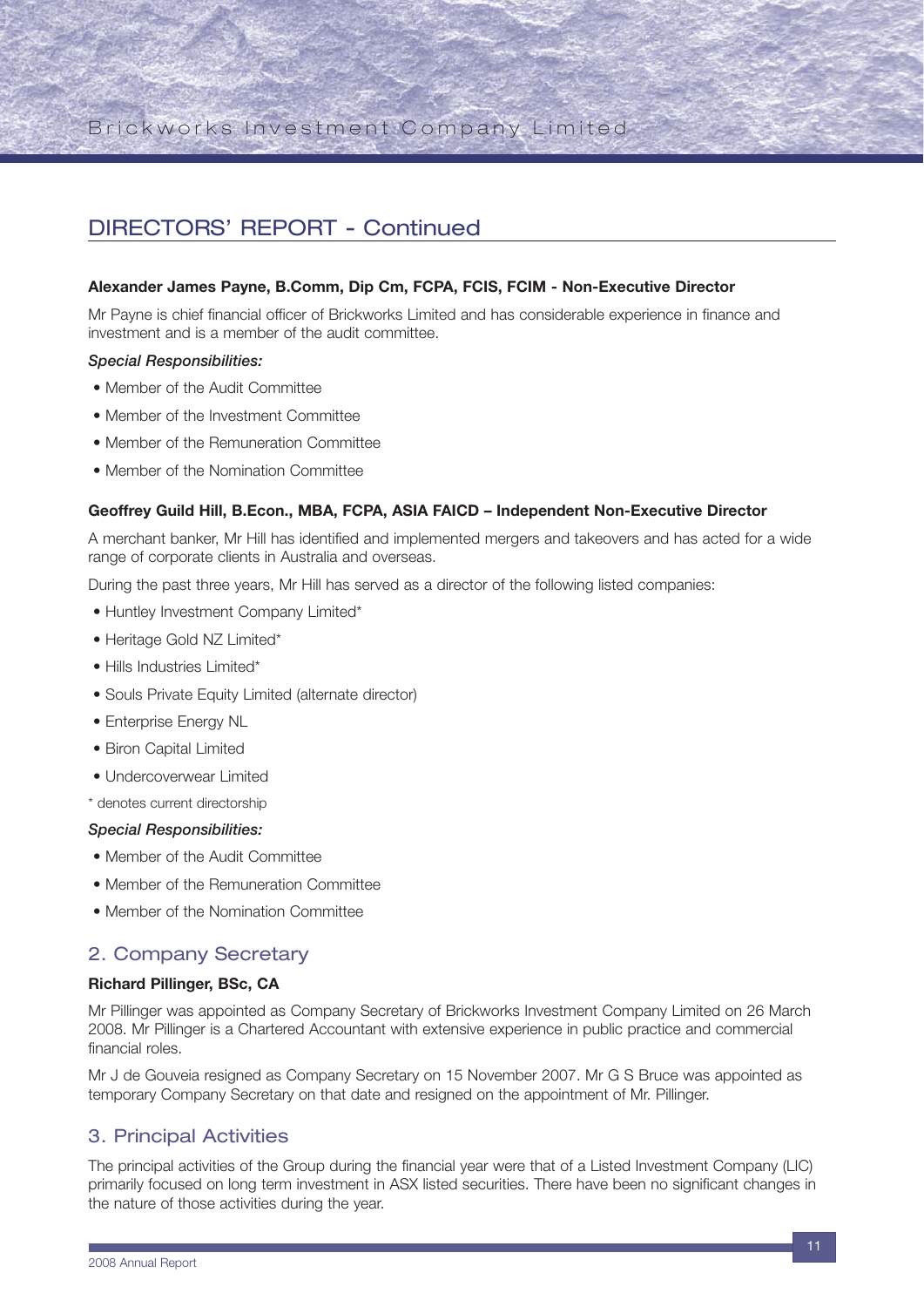## DIRECTORS' REPORT - Continued

### 4. Operating Results

The consolidated profit of the Group after providing for income tax amounted to \$22,576,000 (2007: \$14,930,000).

### 5. Review of Operations

The Australian share market endured a difficult period during the year ending 30 June 2008 as a result of credit issues and high interest rates and oil prices. Despite this, the group enjoyed another successful year with total income from operating activities increasing by 39.37% and overall profits after tax increasing by 51.21%.

The investment focus during the year again concentrated on managing the existing portfolio by continuing to add on its existing holdings as well as adding new companies and investment products to its investment portfolio, such as Suncorp-Metway Limited Convertible Preference Shares.

In addition, to further increase the investment base a Share Placement was undertaken in September 2007 which raised \$49.3 million and further strengthens the future earning base of the group.

### 6. Financial Position

The net assets of the Group increased during the financial year by \$28.5 million to \$411.4 million.

This movement has largely resulted from the following factors;

- Proceeds from share issues raising \$51.2 million;
- Market value decrease in the investment portfolio of \$32.7 million net of tax, and
- Retained profits.

#### 7. Employees

The Group has nil employees as at 30 June 2008 (2007: Nil)

### 8. Significant changes in the state of affairs

Other than as stated above and in the accompany Financial Report, there were no significant changes in the state of affairs of the Group during the reporting year.

### 9. Likely Developments and Expected Results

The operations of the Group will continue with planned investments in Australian equities and fixed interest securities. The Directors have previously announced that management of the Listed Investment Portfolio will be brought in-house on expiry of the current agreement with their outsourced Investment Manager on 1 December 2008. No information is included on the expected results of those operations and the strategy for particular investments, as it is the opinion of the directors that this information would prejudice the interests of the Group if included in this report.

### 10. Significant Events after Balance Date

The directors are not aware of any matter or circumstance that has arisen since the end of the year to the date of this report that has significantly affected or may significantly affect:

- i. the operations of the Company and the entities that it controls
- ii. the results of those operations; or
- iii. the state of affairs of the Company in subsequent years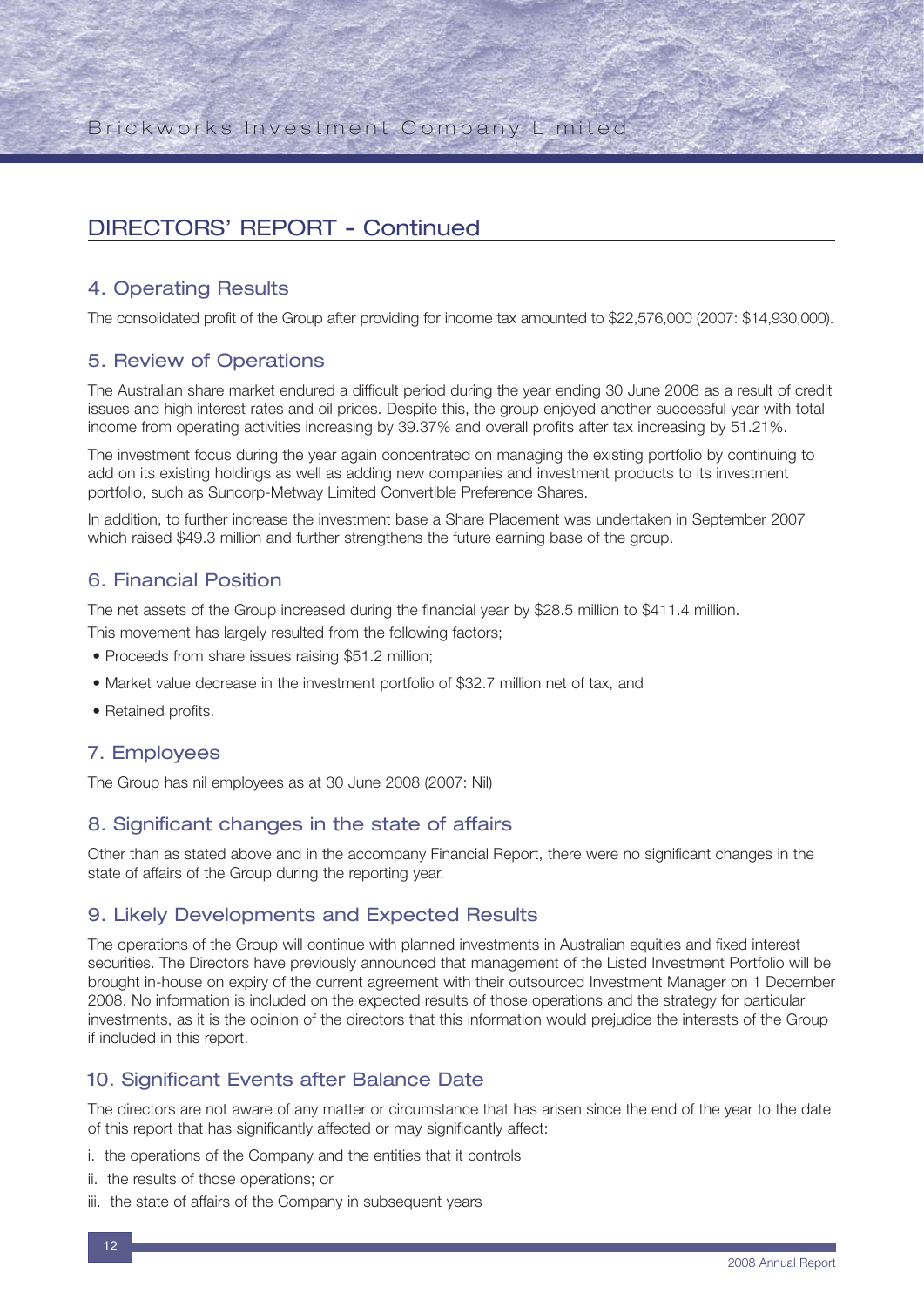## DIRECTORS' REPORT - Continued

### 11. Dividends

There were two dividend payments during the year ended 30 June 2008.

On 31 August 2007, a final ordinary dividend of \$6,810,690 (2.7 cents per share fully franked) was paid out of retained profits at 30 June 2007.

On 7 March 2008, an interim ordinary dividend of \$8,615,012 (3.0 cents per share fully franked) was paid out of retained profits at 31 December 2007.

In addition, the directors have declared a final ordinary dividend of \$ 8,728,998 (3.0 cents per share fully franked) out of retained profits at 30 June 2008 and payable on 29 August 2008.

### 12. Environmental Regulations

The Group's operations are not materially affected by environmental regulations.

### 13. Meetings of Directors

The numbers of meetings of the Board of Directors and each board committee held during the year to 30 June 2008, and the numbers of meetings attended by each Director were:

|                   | <b>Board</b>    |                              |                          | <b>Investment</b>            | <b>Audit</b>    |                              |  |
|-------------------|-----------------|------------------------------|--------------------------|------------------------------|-----------------|------------------------------|--|
|                   | <b>Attended</b> | <b>Eligible</b><br>to attend | <b>Attended</b>          | <b>Eligible</b><br>to attend | <b>Attended</b> | <b>Eligible</b><br>to attend |  |
| <b>RD Millner</b> |                 |                              | 12                       | 12                           | 2               | 2                            |  |
| AJ Payne          |                 |                              | 12                       | 12                           | っ               | 2                            |  |
| DC Hall           |                 |                              | $\overline{\phantom{a}}$ | $\overline{\phantom{0}}$     | $\mathcal{P}$   | $\mathcal{D}$                |  |
| <b>GG Hill</b>    |                 |                              | $\overline{\phantom{a}}$ | $\overline{\phantom{0}}$     | っ               | ◯                            |  |

### 14. Remuneration Report

Other than the Directors acting in their capacity as directors, the Group had no employees during the year to 30 June 2008.

Payment to non-executive directors is fixed at \$300,000 until shareholders, by ordinary resolution, approve some other fixed sum amount. This amount is to be divided amongst the Directors as they may determine.

These fees exclude any additional fee for any service based agreement which may be agreed from time to time, and also excludes statutory superannuation and the reimbursement of out of pocket expenses.

Details of the nature and amount of each Non – Executive Director's emoluments from the Parent and controlled entities in respect of the year to 30 June 2008 were:

|                   | <b>Primary</b> | <b>Superannuation</b> | <b>Equity</b><br>Compensation | <b>Other</b><br><b>Compensation</b> | <b>Total</b> |
|-------------------|----------------|-----------------------|-------------------------------|-------------------------------------|--------------|
|                   | \$             | \$                    |                               |                                     | \$           |
| <b>RD Millner</b> | 40,000         | 3,600                 |                               |                                     | 43,600       |
| DC Hall           | 30,000         | 2,700                 | $\overline{\phantom{0}}$      | $\overline{\phantom{0}}$            | 32,700       |
| AJ Payne          | 25,000         | 2,250                 | -                             | $\overline{\phantom{0}}$            | 27,250       |
| <b>GG Hill</b>    | 25,000         | 2,250                 | -                             | $\overline{\phantom{0}}$            | 27,250       |
| <b>Total</b>      | 120,000        | 10,800                |                               | $\overline{\phantom{a}}$            | 130,800      |

There were no retirement allowances provided for the retirement of non-executive directors.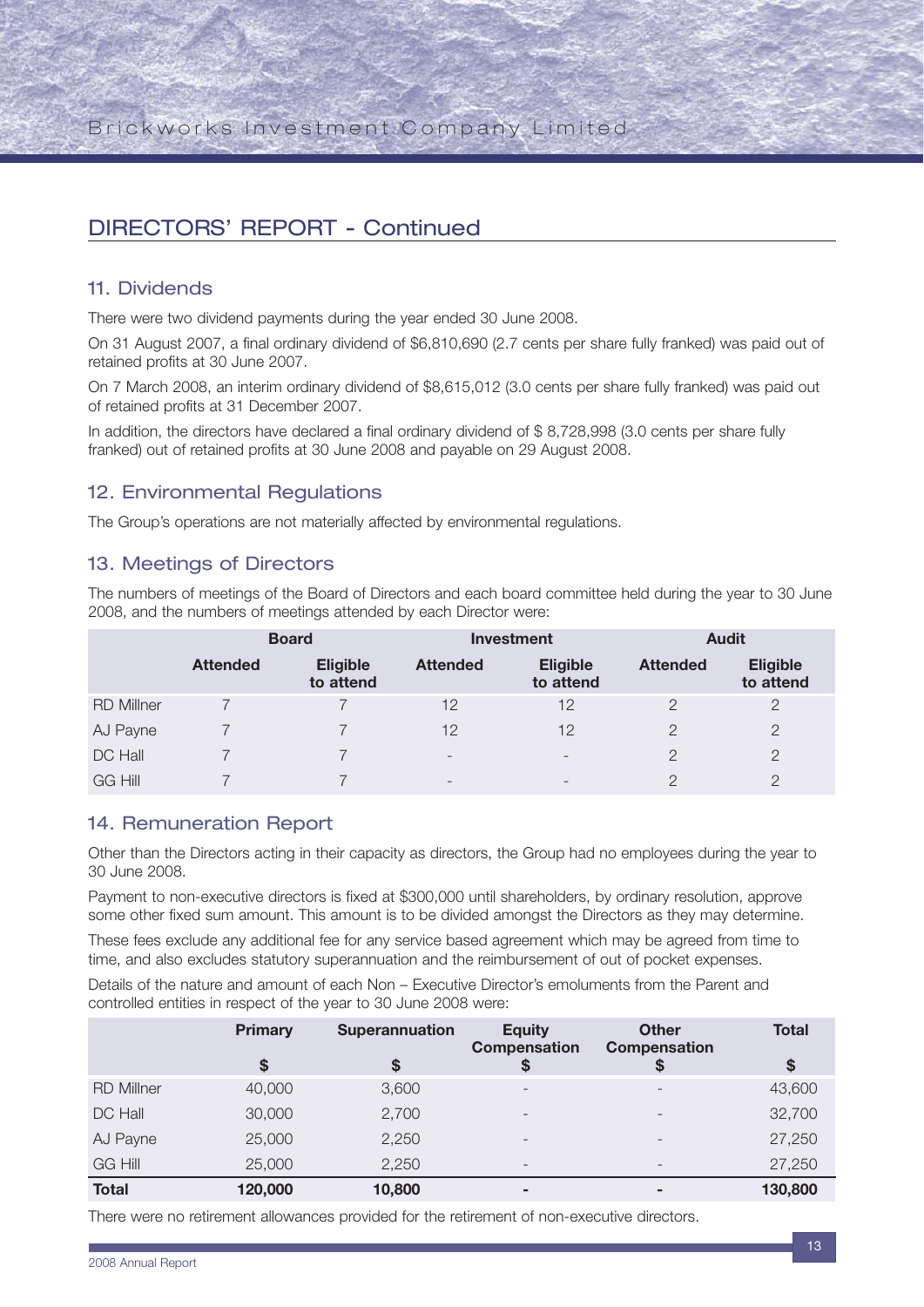## DIRECTORS' REPORT - Continued

### 15. Beneficial and relevant interest of Directors in Shares of the Company

As at the date of this report, details of Directors who hold shares for their own benefit or who have an interest in holdings through a third party and the total number of such shares held are listed as follows:

|                   | <b>Number of Shares</b> |
|-------------------|-------------------------|
| <b>RD</b> Millner | 4.905.200               |
| DC Hall           | 221.749                 |
| AJ Payne          | 120,586                 |
| GG Hill           | 764.367                 |
|                   |                         |

### 16. Directors and Officers' Indemnity

The Constitution of the Parent provides indemnity against liability and legal costs incurred by Directors and Officers to the extent permitted by Corporations Act.

During the year to 30 June 2008, the Group has paid premiums of \$33,688 in respect of an insurance contract to insure each of the officers against all liabilities and expenses arising as a result of work performed in their respective capacities.

### 17. Proceedings on Behalf of Group

No person has applied for leave of the Court to bring proceedings on behalf of the Group or intervene in any proceedings to which the Group is a party for the purpose of taking responsibility on behalf of the Group for all or any part of those proceedings.

The Group was not a party to any such proceedings during the year.

#### 18. Non-audit Services

The board of directors is satisfied that the provision of non-audit services during the year is compatible with the general standard of independence for auditors imposed by the Corporations Act 2001. The directors are satisfied that the services disclosed below did not compromise the external auditor's independence for the following reasons:

- all non-audit services are reviewed and approved by the board of directors prior to commencement to ensure they do not adversely affect the integrity and objectivity of the auditor; and
- the nature of the services provided do not compromise the general principles relating to auditor independence as set out in the Institute of Chartered Accountants in Australia and CPA Australia's Professional Statement F1: Professional Independence.

The following fees (inclusive of GST) for non-audit services were paid to the external auditor, Travis & Travis, during the year ended 30 June 2008:

Taxation services \$ 2,090 \$ 2,090

### 19. Auditor's Independence Declaration

The auditor's independence declaration for the year ended 30 June 2008 has been received and can be found on page 47.

This report is made in accordance with a resolution of the directors.

**Robert D Millner Director**

#### **Sydney 6 August 2008**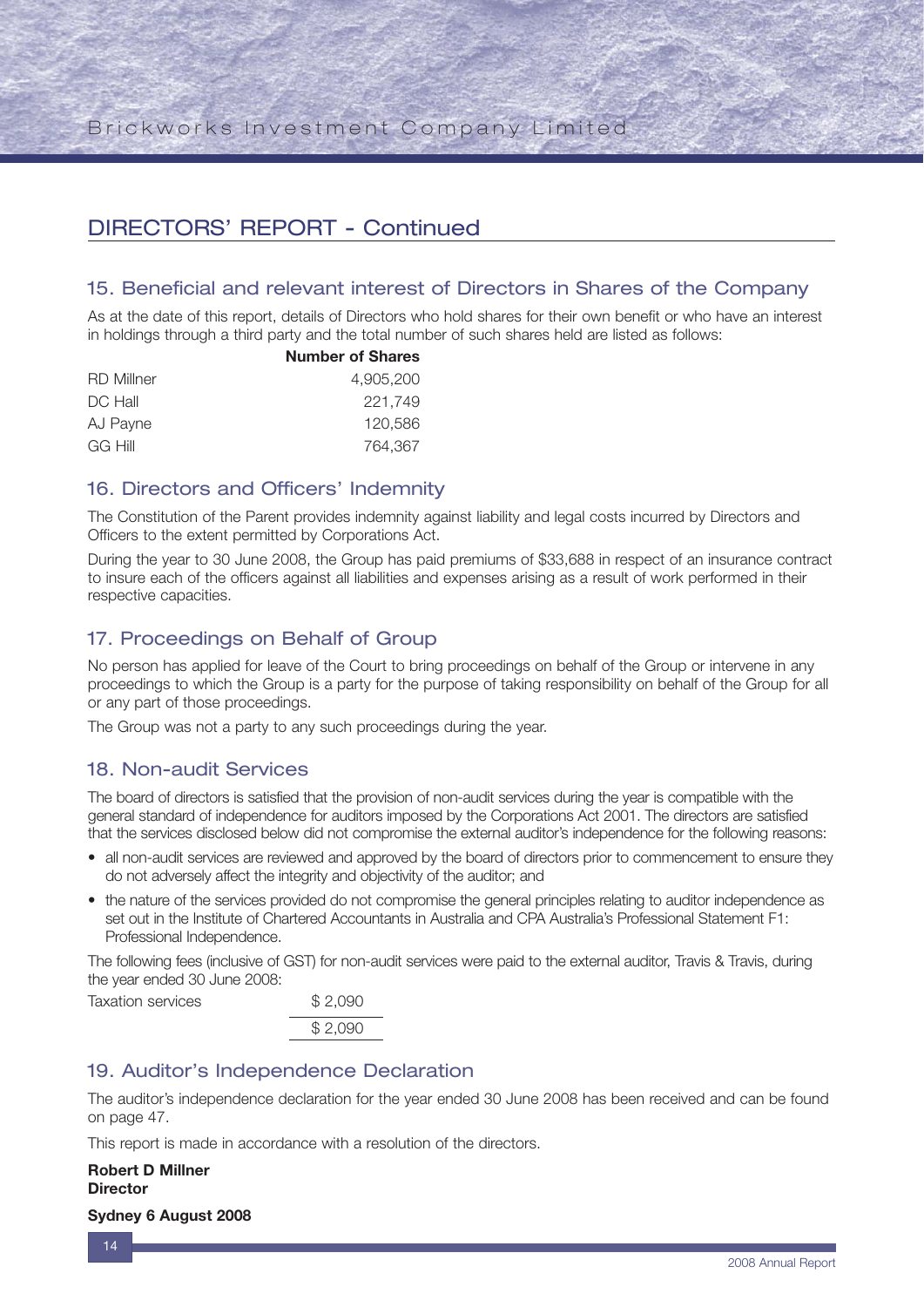## CORPORATE GOVERNANCE

Brickworks Investment Company Limited (the Group) was incorporated on 17 October 2003 and since that date the Board have been committed to achieving and demonstrating the highest standards of corporate governance. Unless otherwise stated, the Group has followed best practice recommendations set by the ASX Corporate Governance Council during the reporting year

The Board of directors (hereinafter referred to as the Board) are responsible for the corporate governance of the Parent and its controlled entities. The directors of the Parent and its controlled entities are required to act honestly, transparently, diligently, independently, and in the best interests of all shareholders in order to increase shareholder value.

The directors are responsible to the shareholders for the performance of the Group in both the short and the longer term and seek to balance sometimes competing objectives in the best interests of the Group as a whole. Their focus is to enhance the interests of shareholders and other key stakeholders and to ensure the Group is properly managed.

The Group's main corporate governance practices in place throughout the year are discussed in this section.

#### *The Board of Directors*

The Board operates in accordance with the broad principles set out in its charter.

#### *Role of the Board*

The responsibilities of the board include:

- contributing to the development of and approving the corporate strategy
- reviewing and approving business results, business plans, the annual budget and financial plans
- organisation and monitoring the investment portfolio
- ensuring regulatory compliance
- reviewing internal controls
- ensuring adequate risk management processes
- monitoring the Board composition, director selection and Board processes and performance
- overseeing and monitoring:
	- organisational performance and the achievement of the Group's strategic goals and objectives
	- compliance with the Group's code of conduct
- monitoring financial performance including approval of the annual report and half-year financial reports and liaison with the Group's auditors
- appointment and contributing to the performance assessment of the portfolio manager and other external service providers
- enhancing and protecting the reputation of the Group
- reporting to shareholders.

The terms and conditions of appointment and retirement of new directors are set out in a formal letter of appointment that includes:

- term of the appointment
- powers and duties
- determination of remuneration
- dealings in the Group securities including notification requirements
- conflicts of interest and disclosure policies
- indemnity and insurance arrangements
- access to independent professional advice
- review of appointment.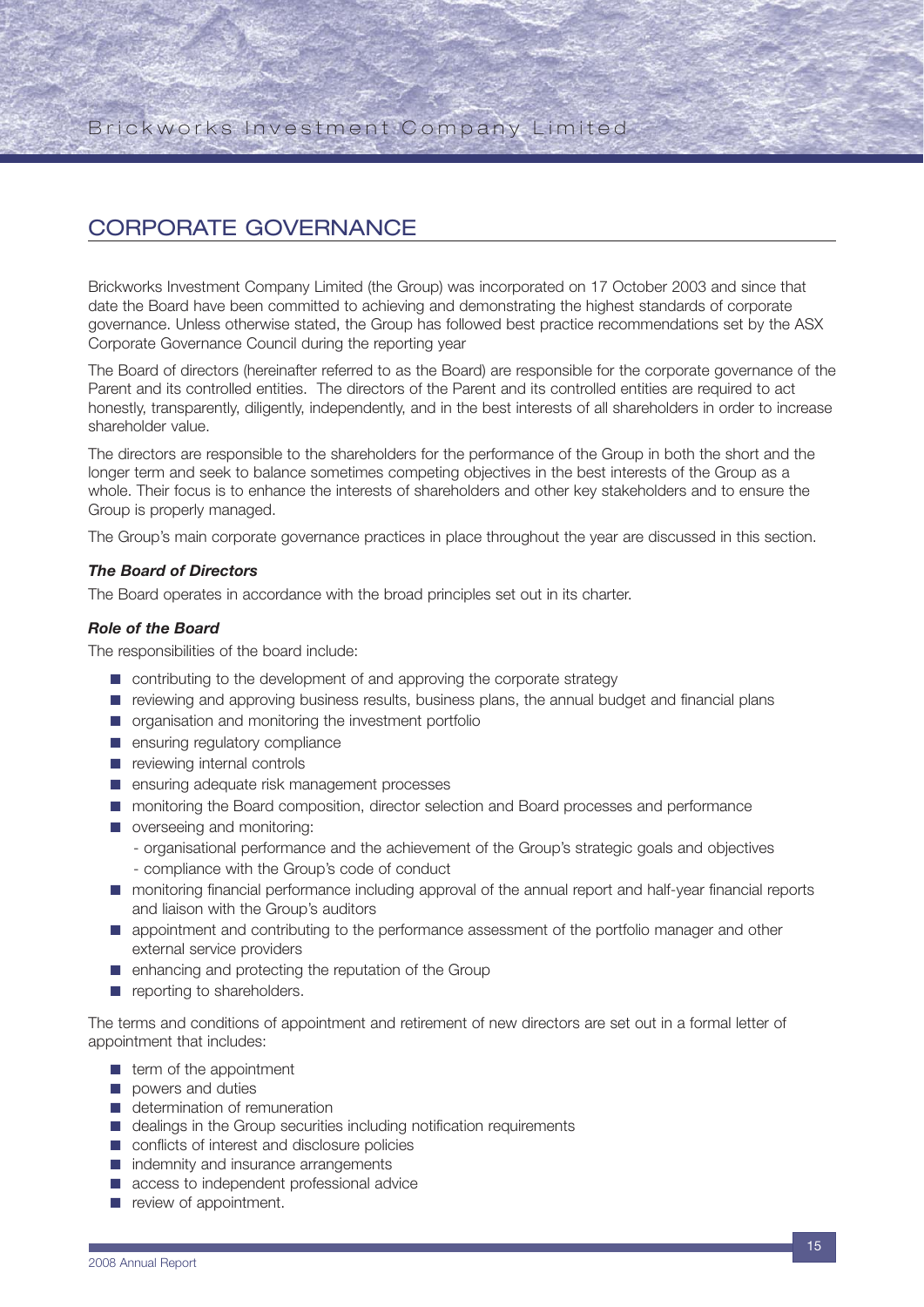#### *Board Composition*

The key elements of the Board composition include:

- ensuring, where practicable to do so, that a majority of the Board are independent directors
- the Board of the Group currently comprises 2 independent non-executive directors and 2 non-executive directors
- non-executive directors bring a fresh perspective to the board's consideration of strategic, risk and performance matters and are best placed to exercise independent judgement and review and constructively challenge the performance of management
- the Group is to maintain a mix of directors on the Board from different backgrounds with complimentary skills and experience
- the Board seeks to ensure that:
	- at any point in time, its membership represents an appropriate balance between directors with experience and knowledge of the Group and directors with an external perspective
	- the size of the Board is conducive to effective discussion and efficient decision making.
- in recognition of the importance placed on the investment experience of the directors and the Board's role in supervising the activities of the portfolio manager, the majority of the Board are not independent directors. Refer discussion detailed under "Directors' Independence" on page 17.

Details of the members of the Board, their experience, expertise, qualifications and independent status are set out in the directors' report under the heading "Directors".

#### *Term of Office*

The Company's Constitution specifies that all directors must retire from office no later than the third annual general meeting (AGM) following their last election. Where eligible, a director may stand for re-election in accordance with the Company's Constitution.

#### *Chairman*

The Chairman is a non-executive director who is responsible for leading the Board, ensuring directors are properly briefed in all matters relevant to their role and responsibilities, facilitating Board discussions and managing the Board's relationship with external service providers.

#### *Board Meetings*

Details of directors' attendance at Board meetings are set out in the Directors' Report on page 13.

The Board meets formally at least 6 times a year. In addition, it meets whenever necessary to deal with specific matters needing attention between the scheduled meetings.

Meeting agendas are established by the Chairman and Company Secretary to ensure adequate coverage of financial, strategic, compliance and other major areas throughout the year.

Copies of Board papers are circulated in advance of meetings. Directors are always encouraged to participate with a robust exchange of views and to bring their independent judgment to bear on the issues and decisions at hand. The Board highly values its relationship with the portfolio manager which is based on openness and trust.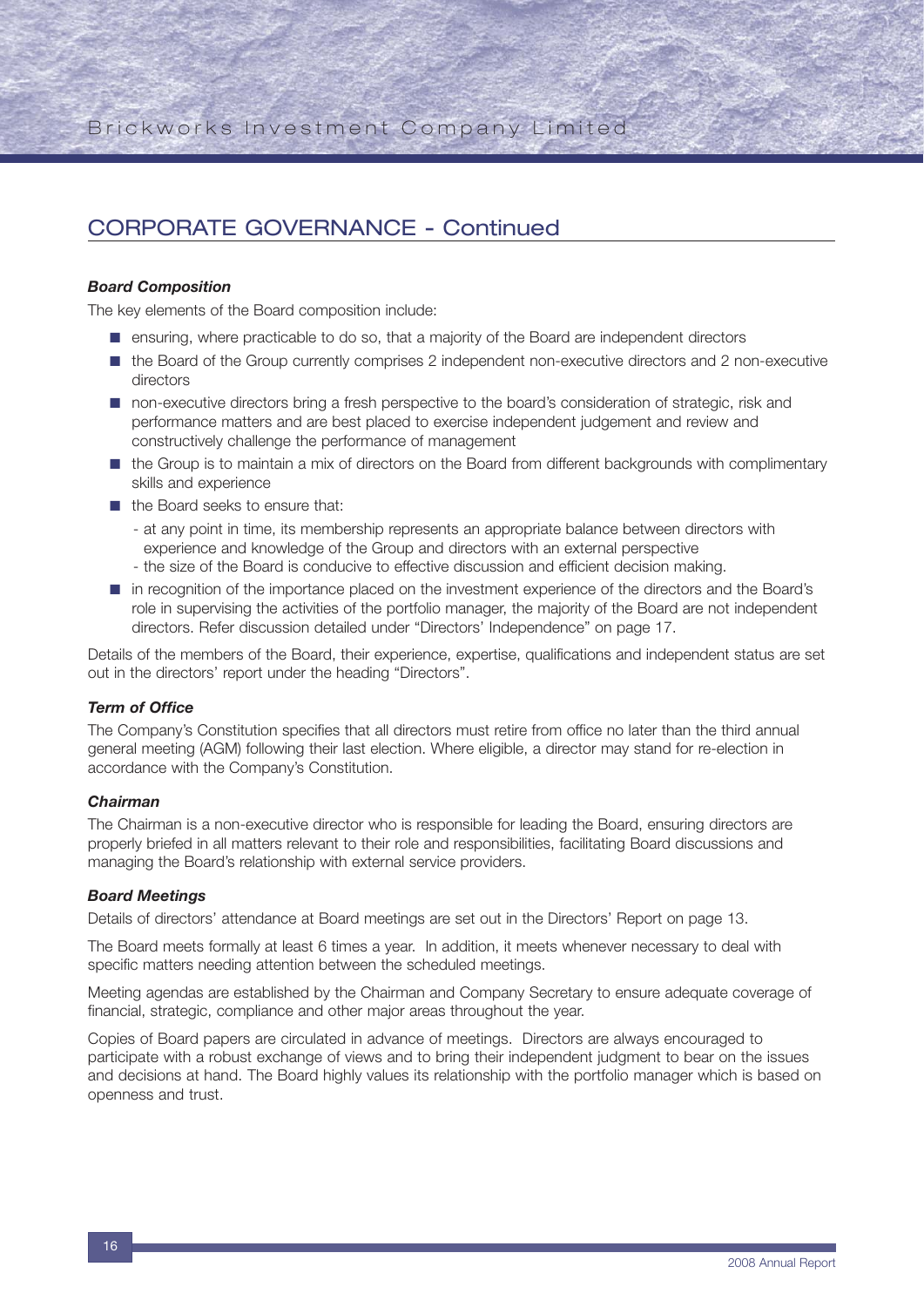#### *Performance Assessment*

The Board undertakes an annual self assessment of its collective performance. The results and any action plans are documented together with specific performance goals which are agreed for the coming year. The self assessment:

- compares the performance of the Board with the requirements of it's Charter
- sets forth the goals and objectives of the Board for the upcoming year
- effects any improvements to the Board charter deemed necessary or desirable.

The performance evaluation is conducted in such manner as the Board deems appropriate. In addition, each Board committee undertakes an annual self assessment on the performance of the committee and achievement of committee objectives.

The Chairman annually assesses the performance of individual directors, where necessary and meets privately with each director to discuss this assessment. The Chairman's performance is reviewed by the Board.

#### *Directors' Independence*

Assessing the independence of directors is undertaken in accordance with the best practice recommendations released by the Australian Stock Exchange Corporate Governance Council in March 2003.

When assessing the independence of directors and the Chairman under recommendation 2.1 and 2.2 of the best practice recommendations released by the Australian Stock Exchange Corporate Governance Council, both Mr Millner and Mr Payne, although meeting other criteria, and bringing independent judgement to bear on their respective roles, are both not defined as independent directors, primarily due to the fact that both Messrs Millner and Payne are officers of Brickworks Limited, which is a substantial shareholder of the Parent. The Group has not followed recommendation 2.1 and 2.2 due to the following reasons;

■ The Board are of the opinion that all directors exercise and bring to bear an unfettered and independent judgement towards their duties. Brickworks Investment Company Limited listed on the Australian Stock exchange on 12 December 2003 to take over the investment portfolio of Brickworks Limited and the Board is satisfied that both Messrs Millner and Payne play an important role in the continued success and performance of the portfolio.

In relation to director independence, materiality is determined on both quantitative and qualitative bases. An amount of over 5% of annual turnover of the Group is considered material. In addition, a transaction of any amount or a relationship is deemed material if knowledge of it impacts the shareholders' understanding of the director's performance.

#### *Avoidance of conflicts of interests of Directors*

In accordance with the Corporations Act 2001 (Cth), any director with a material personal interest in a matter being considered by the Board must not be present when the matter is being considered, and may not vote on the matter.

#### *Independent Professional Advice*

Directors and board committees have the right, in connection with their duties and responsibilities, to seek independent professional advice at the Parent's expense. Prior approval of the Chairman is required, but this will not be unreasonably withheld.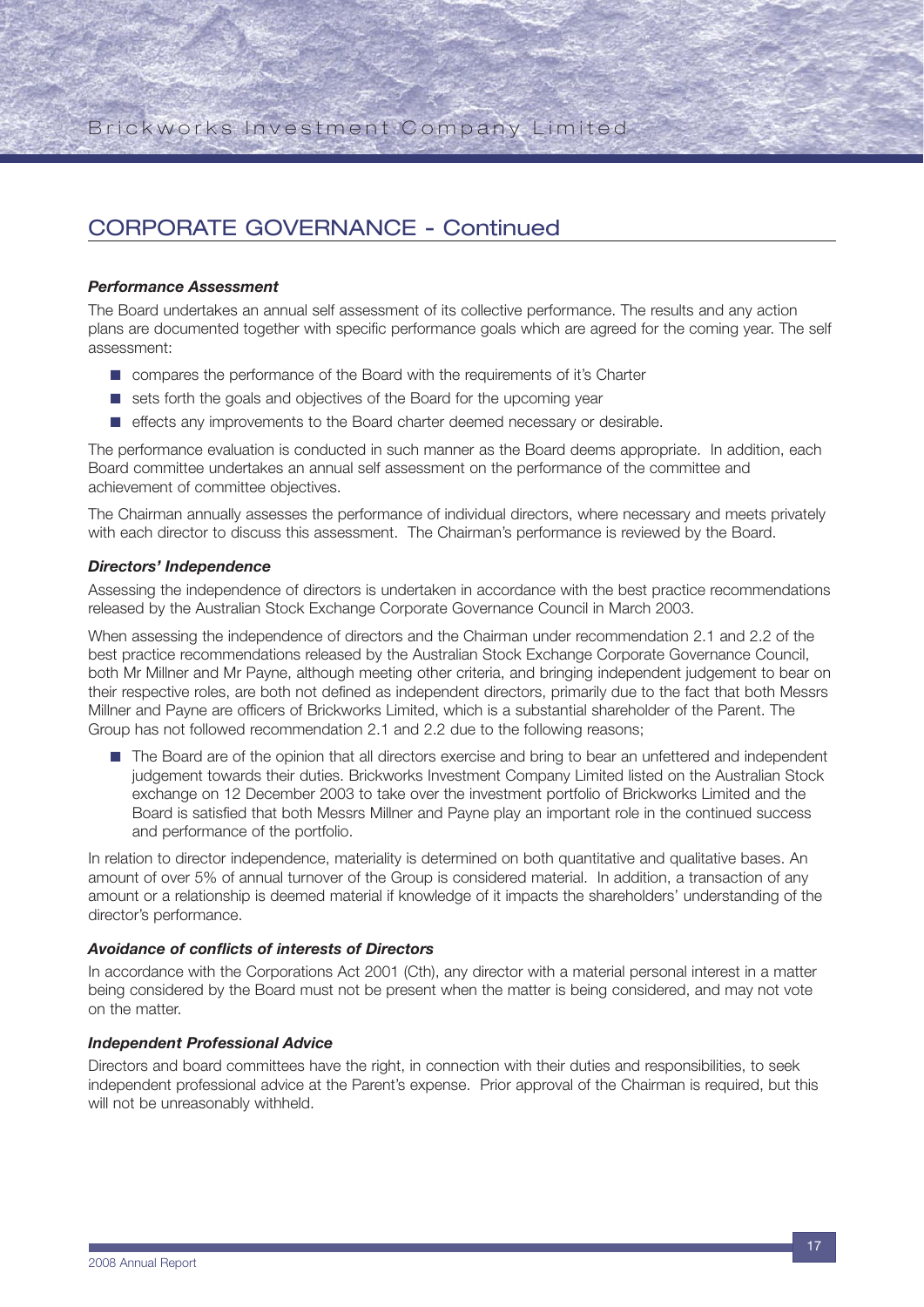#### *Corporate Reporting*

The portfolio manager and the administrative and company secretarial service provider, namely Souls Funds Management Ltd and Corporate & Administrative Services Pty Ltd have made the following certifications to the Board:

- that the Group's financial reports are complete and present a true and fair view, in all material respects, of the financial condition and operational results of the Parent and its consolidated entities in accordance with all mandatory professional reporting requirements
- that the above statement is founded on a sound system of internal control and risk management which implements the policies adopted by the Board and that the Group's risk management and internal control is operating effectively and efficiently in all material respects.

The Group adopted this reporting structure for the year ended 30 June 2008.

#### *Board Committees*

The Board has established a number of committees to assist in the execution of its duties and to allow detailed consideration of complex issues. Current committees of the Board are the investment committee, nomination committee, the remuneration committee and audit committee. The committee's structure and membership is reviewed on an annual basis. All matters determined by committees are submitted to the full Board as recommendations for Board decisions.

#### *Investment Committee*

The Group has established an Investment Committee effective from 12 December 2003.

The investment committee consists of the following members:

## **RD Millner (Chairman)**

## **AJ Payne**

Details of these directors' qualifications, experience and attendance at investment committee meetings held during the year are set out in the Directors' Report on pages 10-14.

The main responsibilities of the committee are to:

- assess the information and recommendations received from the portfolio manager regarding the present and future investment needs of the Group
- assess the performance of the portfolio manager
- evaluating investment performance.

#### *Nomination Committee*

The Group has embraced the best practice recommendations released by the Australian Stock Exchange Corporate Governance Council in March 2003 and established a Nominations Committee effective from 12 December 2003.

The nomination committee consists of the following members:

#### **RD Millner (Chairman)**

**DC Hall**

#### **AJ Payne**

**GG Hill**

Details of these directors' qualifications and experience are set out in the Directors' Report on page 10-14.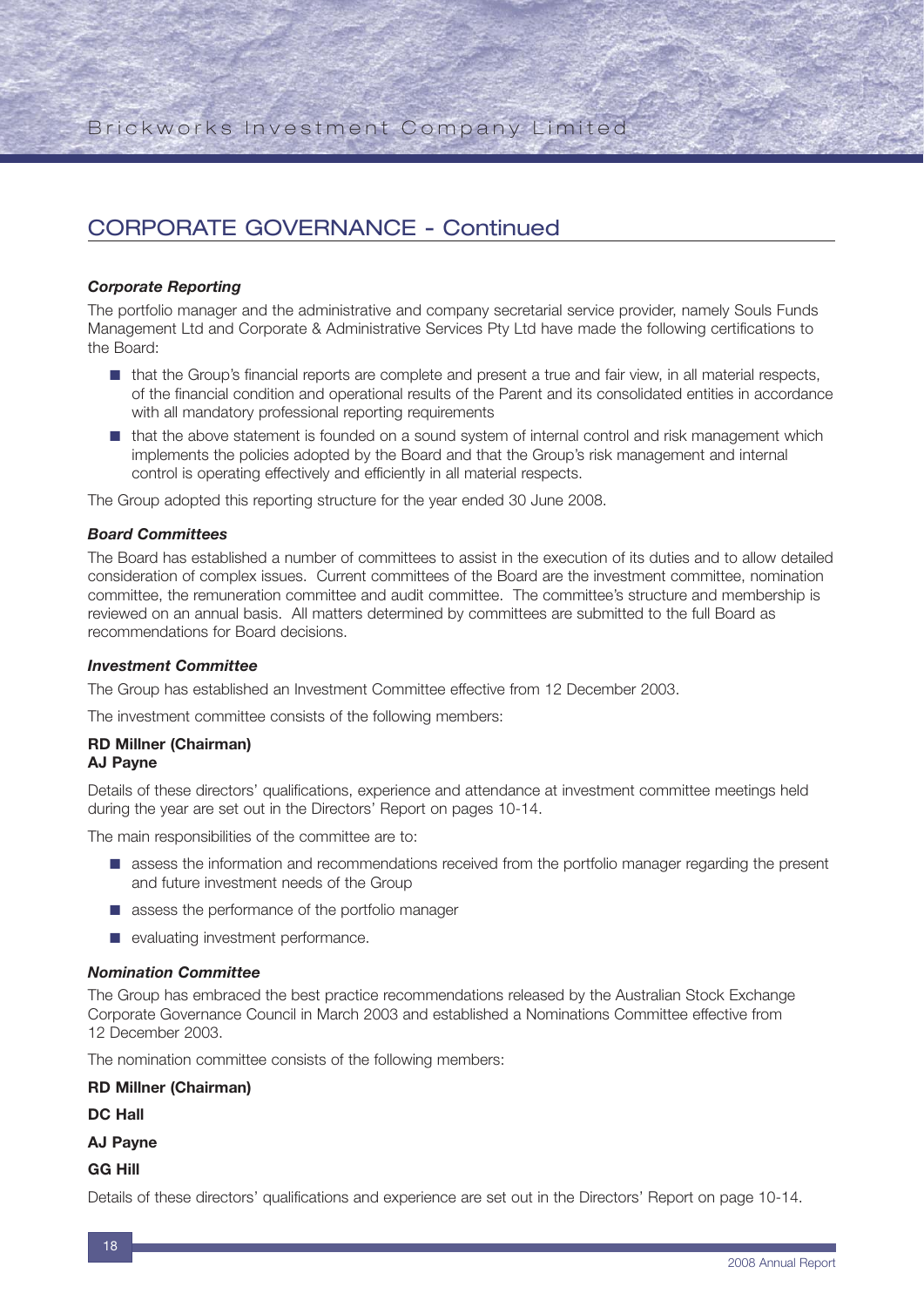#### *Nomination Committee (continued)*

The main responsibilities of the committee are to:

- assess the membership of the Board having regard to present and future needs of the Group
- assess the independence of directors to ensure the majority of the Board are independent directors
- propose candidates for Board vacancies in consideration of qualifications, experience and domicile
- oversee board succession
- evaluating Board performance.

New directors are provided with a letter of appointment setting out their responsibilities, rights and the terms and conditions of their employment.

The nominations committee charter provides guidance for the selection and appointment of new directors.

#### *Audit Committee*

The members of the audit committee at the date of this annual financial report are:

**DC Hall (Chairman) AJ Payne**

### **GG Hill**

#### **RD Millner** – resigned 10 June 2008

Details of these directors' qualification, experience and attendance at audit committee meetings are set out in the Directors' Report on page 10-14.

The audit committee operates in accordance with a charter.

The Chairman of the audit committee is an independent, non-executive director. The Chairman of the Audit Committee is also required to have accounting or related financial expertise, which includes past employment, professional qualification or other comparable experience. The other members of the audit committee are all financially literate and have a strong understanding of the industry in which the Group operates.

The audit committee's role and responsibilities, composition, structure and membership requirements are documented in an audit committee charter, which has been approved by the Board and is reviewed annually.

The main responsibilities of the committee are to:

- review, assess and approve the annual report, half-year financial report and all other financial information published by the Group or released to the market
- reviewing the effectiveness of the organisation's internal control environment covering:
	- effectiveness and efficiency of operations
	- reliability of financial reporting
	- compliance with applicable laws and regulations.
- oversee the effective operation of the risk management framework
- recommend to the Board the appointment, removal and remuneration of the external auditors, and review the terms of their engagement, the scope and quality of the audit and assess performance and consider the independence and competence of the external auditor on an ongoing basis. The Audit Committee receives certified independence assurances from the external auditors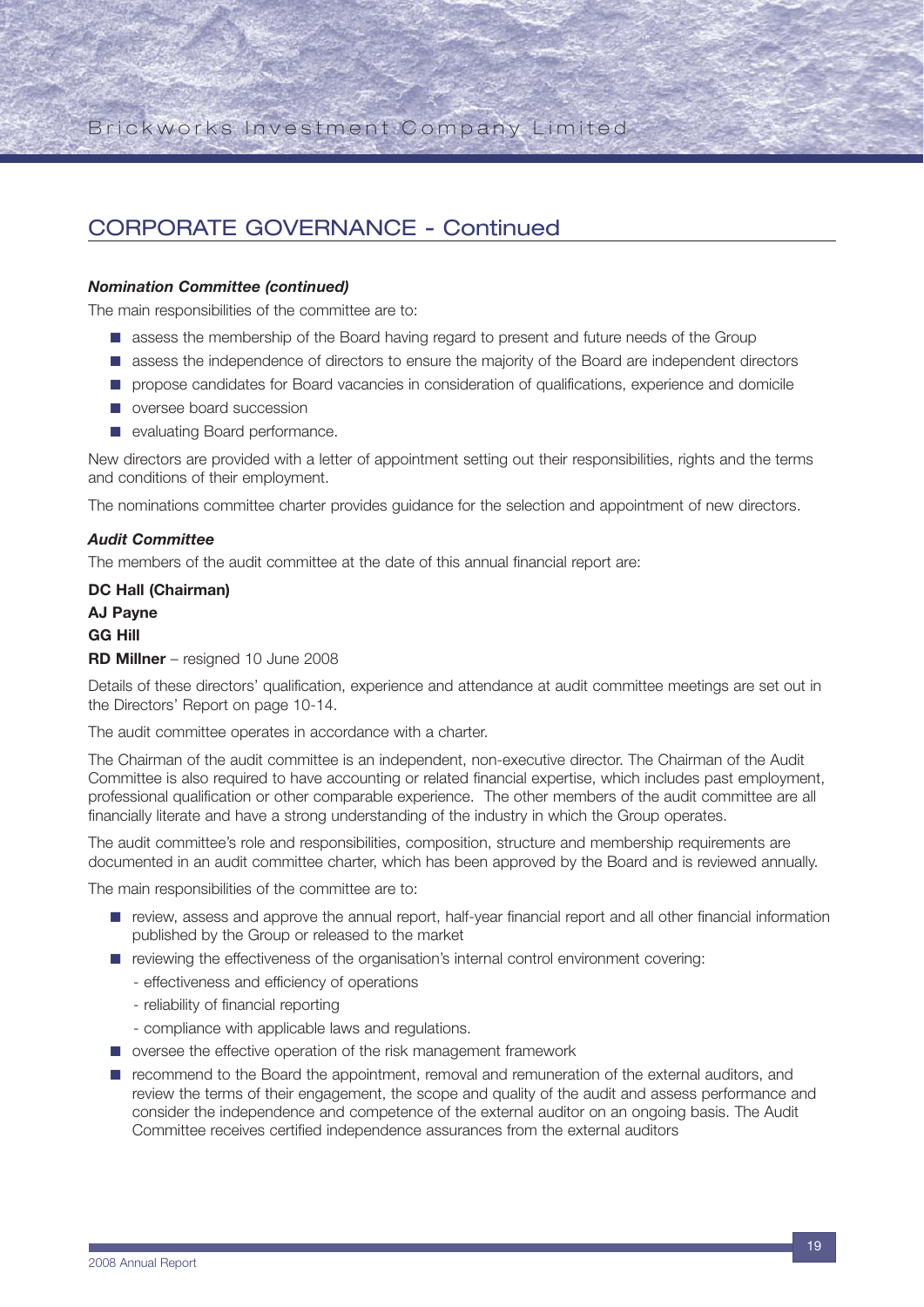#### *Audit Committee (continued)*

- review and approve the level of non-audit services provided by the external auditors and ensure it does not adversely impact on auditor independence. The external auditor will not provide services to the Group where the auditor would have a mutual or conflicting interest with the Group; be in a position where they audit their own work; function as management of the Group; or have their independence impaired or perceived to be impaired in any way.
- review and monitor related party transactions and assess their priority
- report to the Board on matters relevant to the committee's role and responsibilities

In accordance with the audit committee charter, the Group requires that the external audit engagement partner and review partner be rotated every five years. In accordance with that policy, a new external audit firm will be appointed for the year ending 30 June 2009.

The external auditor will attend the annual general meeting and be available to answer shareholder questions about the conduct of the audit and the preparation and content of the audit report.

In fulfilling its responsibilities, the audit committee requires the portfolio manager and the administrative and company secretarial service provider, namely Souls Funds Management Ltd and Corporate & Administrative Services Pty Ltd to state in writing to the Board that the Group's financial reports presents a true and fair view, in all material respects, of the Parent's and its consolidated entities financial condition, operational results and are in accordance with the relevant accounting standards.

The portfolio manager and the administrative and company secretarial service provider, namely Souls Funds Management Ltd and Corporate & Administrative Services Pty Ltd are invited to attend meetings at the discretion of the audit committee.

#### *Remuneration Committee & Policies*

The Group has embraced the best practice recommendations released by the Australian Stock Exchange Corporate Governance Council in March 2003 and established a Remuneration Committee effective from 12 December 2003.

The remuneration committee consists of the following members:

**RD Millner (Chairman) DC Hall AJ Payne GG Hill**

Details of these directors' qualifications and experience are set out in the Directors' Report on page 10-14.

The Remuneration Committee oversees and reviews remuneration packages and other terms of employment for executive management (if any). In undertaking their roles the Committee members consider reports from external remuneration experts on recent developments on remuneration and related matters.

The Group does not have any employees due to the nature of its business and the use of external service providers. If the use of external service providers was to change in the future, any person engaged in an executive capacity would be required sign a formal employment contract at the time of their appointment covering a range of matters including their duties, rights, responsibilities, and any entitlements on termination. In such circumstances, executive remuneration and other terms of employment would also be reviewed annually by the committee having regard to personal and corporate performance, contribution to long term growth, relevant comparative information and independent expert advice. As well as a base salary, remuneration in such circumstances could be expected to include superannuation, performance-related bonuses and fringe benefits.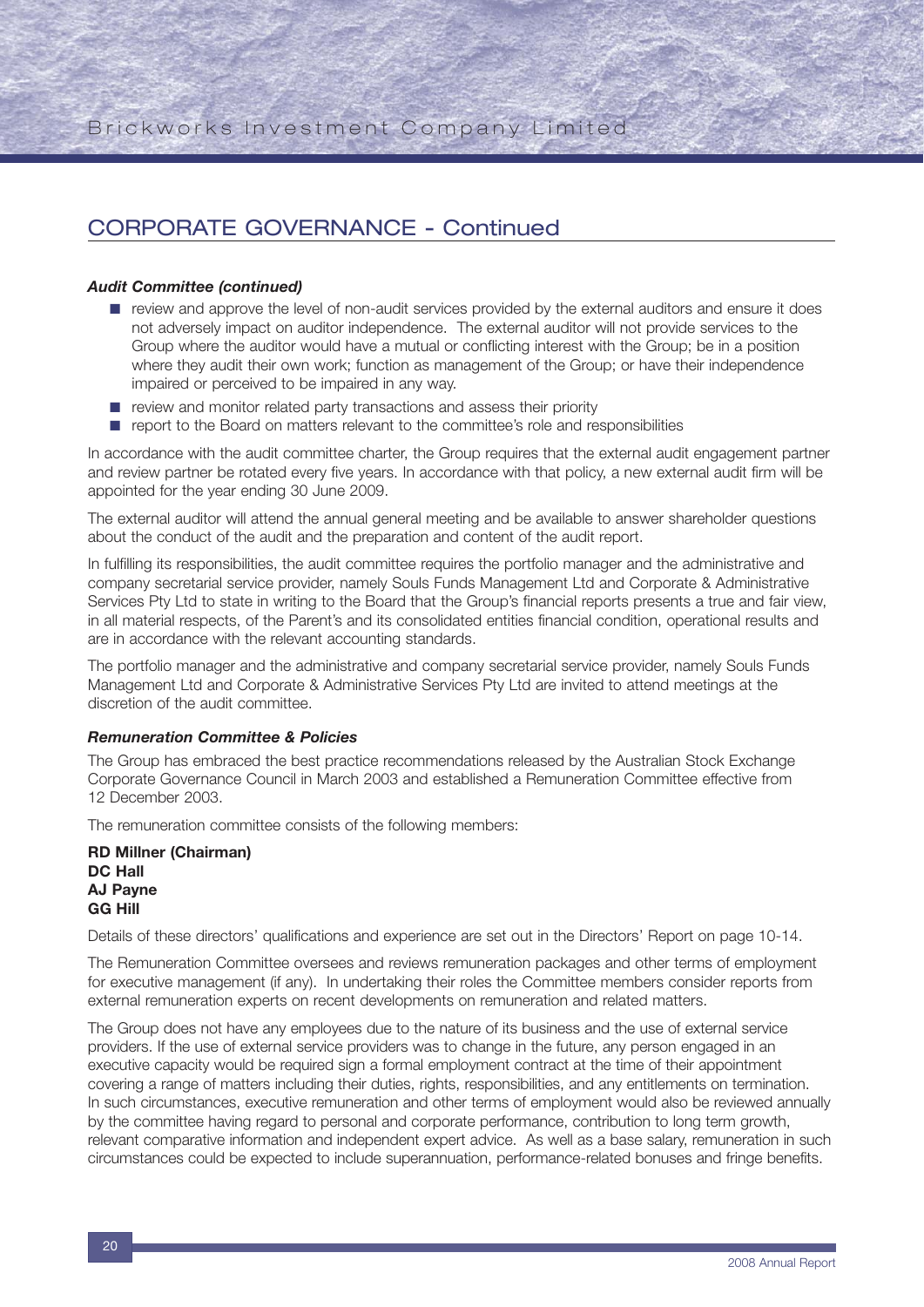#### *Remuneration Committee & Policies (continued)*

Fees for non-executive directors reflect the demands on and responsibilities of our directors. Non-executive directors are remunerated by way of base fees and statutory superannuation contributions and do not participate in schemes designed for the remuneration of executives. Non-executive directors do not receive any options, bonus payments nor are provided with retirement benefits other than statutory superannuation.

Further information on directors' and executives' remuneration is set out in the directors' report and note 20 to the financial statements.

The Remuneration Committee's terms of reference include responsibility for reviewing any transactions between the organisation and the directors, or any interest associated with the directors, to ensure the structure and terms of the transaction are in compliance with the Corporations Act 2001 and are appropriately disclosed.

The remuneration committee operates in accordance with a charter.

#### *Corporate Governance Framework*

The Board is committed to the highest standards of corporate governance, which it requires as fundamental to all its activities.

External service providers are required to provide a Corporate Governance Declaration (the Declaration) to the Board on an annual basis.

External service providers are required to confirm in the annual Statements that to the best of their knowledge and belief and having made appropriate inquiries of their own staff and consultants regarding the Parent and its controlled entities (the Group) that, in the interests of directors, shareholders and other key stakeholders the service provider has applied corporate governance practices mandated by the Board at all times.

The Declaration covers the following:

- disclosure of the Groups' operations in the Board meeting papers.
- satisfaction of all matters arising from prior Board meetings
- the maintenance of financial records that correctly record and explain the Group's transactions and financial position and performance to enable true and fair financial statements to be prepared and audited or reviewed in accordance with all applicable Accounting Standards and other mandatory professional reporting requirements
- compliance with statutory and prudential obligations and details of all lodgements in accordance with these obligations
- maintenance of ethical conduct by execution of duties with the utmost integrity, objectivity and professionalism at all times
- notification to the Company Secretary of all purchases and sales of company securities, directly and indirectly and disclosure in the Board papers.

#### *Risk Management*

The Board is committed to the identification and quantification of risk throughout the Group's operations.

Considerable importance is placed on maintaining a strong control environment. There is an organisational structure with clearly drawn lines of accountability. Adherence to the code of conduct is required at all times and the Board actively promotes a culture of quality and integrity.

Management of investment risk is fundamental to the business of the Group being an investor in Australian listed securities. Details of investment risk management policies are held by the portfolio manager.

The Board operates to minimise its exposure to investment risk, in part, by implementing stringent processes and procedures to effectively manage investment risk.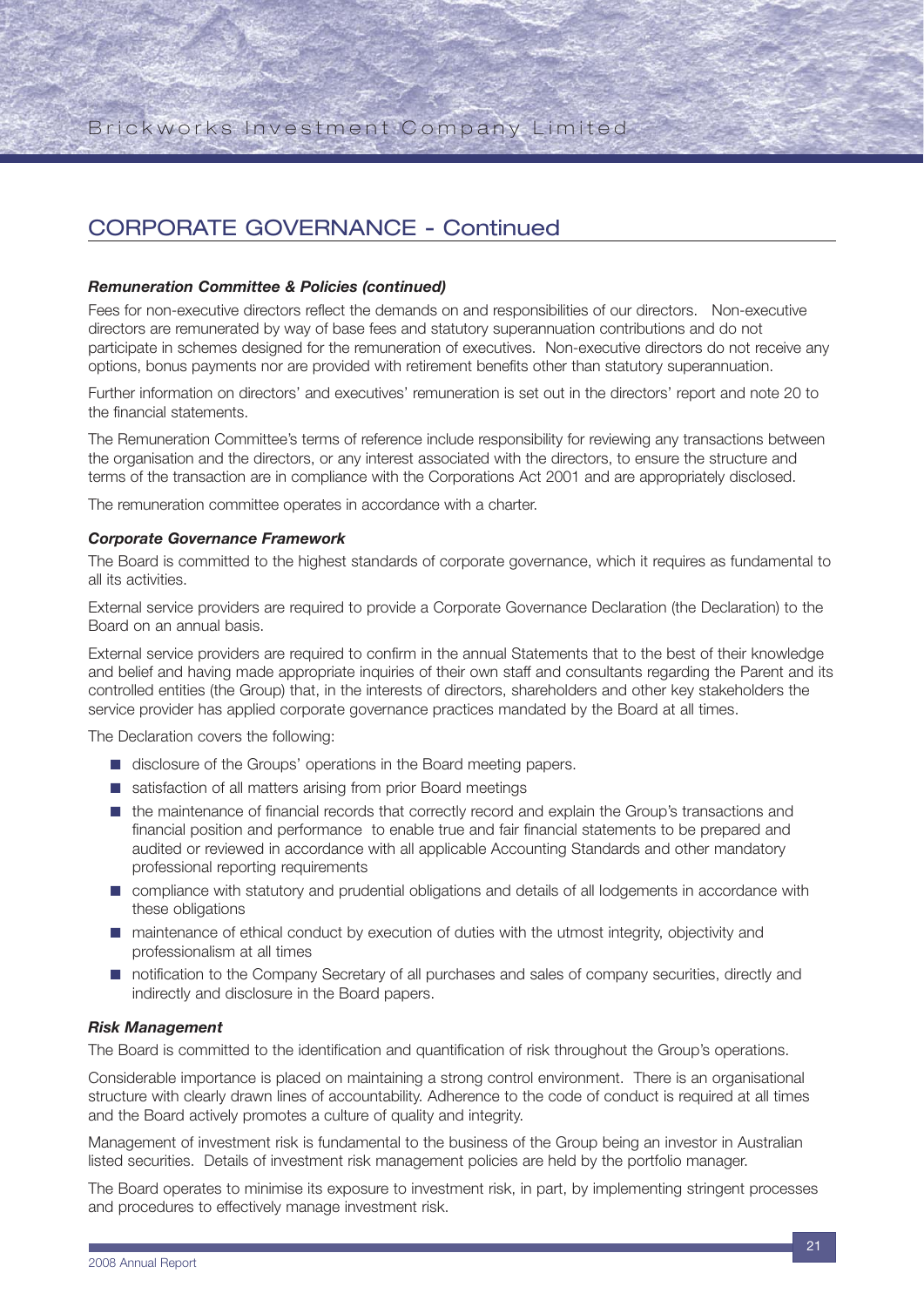#### *Code of Conduct*

The Group has developed a Code of Conduct (the Code) which has been fully endorsed by the Board and applies to all directors and external service providers and their employees. The code is regularly reviewed and updated as necessary to ensure it reflects the highest standards of behaviour and professionalism and the practices necessary to maintain confidence in the Group's integrity.

In summary, the Code requires that at all times all Group personnel act with the utmost integrity, objectivity and in compliance with the letter and the spirit of the law and company policies.

The Group has developed a Share Trading Policy which has been fully endorsed by the Board and applies to all directors and employees.

#### *Share Trading Policy*

Directors, executives and employees may deal in company securities; however they may not do so if in possession of information which is price sensitive or likely to be price sensitive to the security's market price. Changes in a Director's interest are required to be advised to the Group within 3 days for notification to the ASX.

The directors are satisfied that the Group has complied with its policies on ethical standards, including trading in securities.

#### *Continuous Disclosure and Shareholder Communication*

The Chairman and Company Secretary have been nominated as being the persons responsible for communications with the Australian Stock Exchange (ASX). This role includes the responsibility for ensuring compliance with the continuous disclosure requirements in the ASX listing rules and overseeing and coordinating information disclosure to ASX. The Chairman is responsible for disclosure to analysts, brokers and shareholders, the media and the public.

The Parent has written policies and procedures on information disclosure that focus on continuous disclosure of any information concerning the Group that a reasonable person would expect to have a material effect on the price of the Company's securities.

All information disclosed to the ASX is available on the ASX's website within 24 hours of the release to the ASX. Procedures have been established for reviewing whether price sensitive information has been inadvertently disclosed, and if so, this information is also immediately released to the market.

All shareholders receive a copy of the Group's full annual report. Shareholders also are updated with the Group's operations via monthly ASX announcements of the net tangible asset (NTA) backing of the portfolio and other disclosure information. All recent ASX announcements and annual reports are available on the ASX website, or alternatively, by request via email, facsimile or post.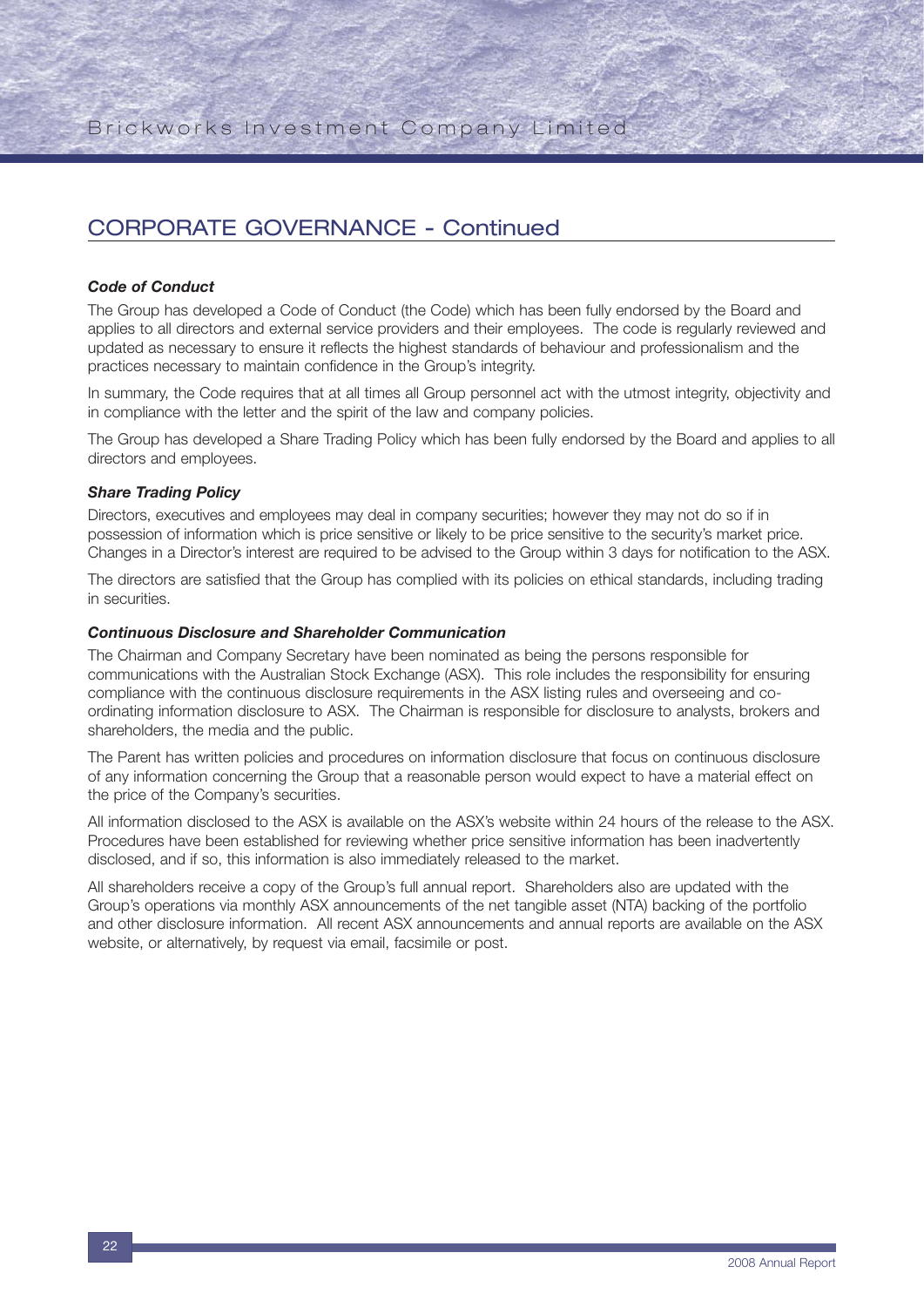## CONSOLIDATED INCOME STATEMENT

FOR THE YEAR ENDED 30 JUNE 2008

|                                                                                     |                | <b>Consolidated</b> |                    | <b>Parent</b>      |                    |
|-------------------------------------------------------------------------------------|----------------|---------------------|--------------------|--------------------|--------------------|
|                                                                                     | <b>Note</b>    | 30/06/08<br>\$'000  | 30/06/07<br>\$'000 | 30/06/08<br>\$'000 | 30/06/07<br>\$'000 |
|                                                                                     |                |                     |                    |                    |                    |
| Revenue from investment portfolio                                                   |                | 18,277              | 14,276             | 18,277             | 14,276             |
| Revenue from bank deposits                                                          |                | 3,731               | 1,505              | 3,731              | 1,421              |
| Other income                                                                        |                | 5                   | 14                 | 5                  |                    |
| Income from operating activities before net<br>gains on investment portfolio        | $\mathbf{2}$   | 22,013              | 15,795             | 22,013             | 15,697             |
| Operating expenses                                                                  | 3              | 2,006               | 1,671              | 2,005              | 1,670              |
| Operating profit before income tax expense<br>and net gains on investment portfolio |                | 20,007              | 14,124             | 20,008             | 14,027             |
| Income tax expense                                                                  | $\overline{4}$ | (819)               | (104)              | (819)              | (75)               |
| Net operating profit before net gains on<br>investment portfolio                    |                | 19,188              | 14,020             | 19,189             | 13,952             |
| Gains on investment portfolio                                                       |                | 4,625               | 1,300              | 4,625              | 1,300              |
| Tax expense relating to net realised gains on<br>investment portfolio               | $\overline{4}$ | (1, 237)            | (390)              | (1, 237)           | (390)              |
| Net gains on investment portfolio                                                   |                | 3,388               | 910                | 3,388              | 910                |
| Profit for the year attributable to members<br>of the Company                       |                | 22,576              | 14,930             | 22,577             | 14,862             |

|                                   |    | 2008<br><b>Cents</b> | 2007<br>Cents |  |
|-----------------------------------|----|----------------------|---------------|--|
| <b>Basic earnings per share</b>   | 18 | 8.01                 | 6.91          |  |
| <b>Diluted earnings per share</b> | 18 | 8.01                 | 6.91          |  |

This Income Statement should be read in conjunction with the accompany notes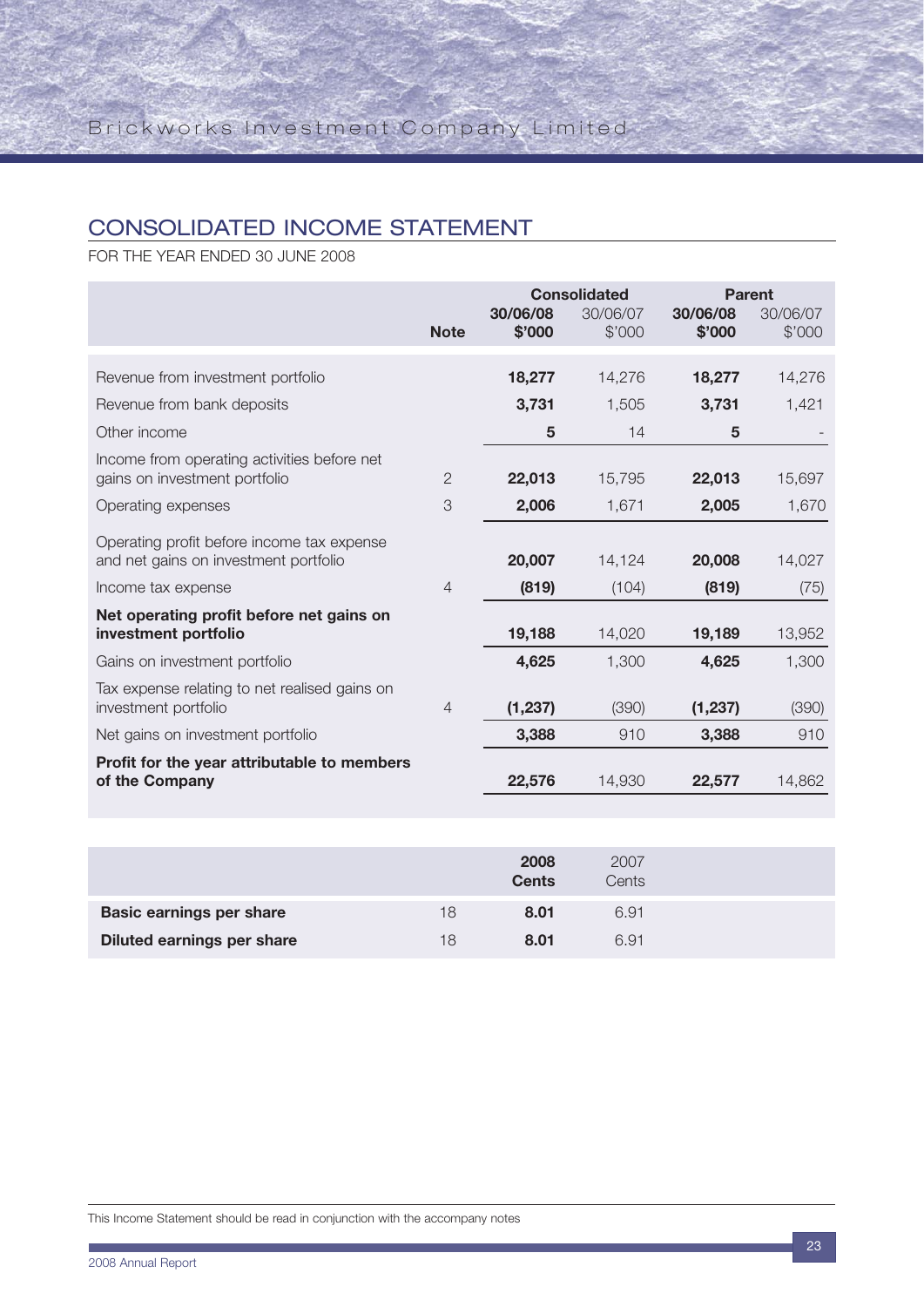## CONSOLIDATED BALANCE SHEET

AS AT 30 JUNE 2008

|                                      |             | <b>Consolidated</b> |                    | <b>Parent</b>      |                    |
|--------------------------------------|-------------|---------------------|--------------------|--------------------|--------------------|
|                                      | <b>Note</b> | 30/06/08<br>\$'000  | 30/06/07<br>\$'000 | 30/06/08<br>\$'000 | 30/06/07<br>\$'000 |
|                                      |             |                     |                    |                    |                    |
| <b>CURRENT ASSETS</b>                |             |                     |                    |                    |                    |
| Cash and cash equivalents            | 6           | 43,645              | 51,547             | 43,642             | 51,543             |
| Trade and other receivables          | 7           | 4,413               | 2,782              | 4,413              | 2,896              |
| Prepayments                          |             | 15                  | 16                 | 15                 | 17                 |
| <b>Total Current Assets</b>          |             | 48,073              | 54,345             | 48,070             | 54,456             |
| <b>NON-CURRENT ASSETS</b>            |             |                     |                    |                    |                    |
| Investment portfolio                 | 8           | 394,001             | 371,491            | 489,387            | 466,877            |
| Deferred tax assets                  | $\Theta$    | 498                 | 1,050              | 497                | 1,074              |
| <b>Total Non-Current Assets</b>      |             | 394,499             | 372,541            | 489,884            | 467,951            |
| <b>Total Assets</b>                  |             | 442,572             | 426,886            | 537,954            | 522,407            |
| <b>CURRENT LIABILITIES</b>           |             |                     |                    |                    |                    |
| Trade and other payables             | 10          | 166                 | 170                | 166                | 170                |
| Current tax liabilities              | 11          | 172                 |                    | 172                |                    |
| <b>Total Current Liabilities</b>     |             | 338                 | 170                | 338                | 170                |
| <b>NON-CURRENT LIABILITIES</b>       |             |                     |                    |                    |                    |
| Trade and other payables             | 10          |                     |                    | 96,460             | 96,600             |
| Deferred tax liabilities             | 12          | 30,811              | 43,777             | 30,811             | 43,777             |
| <b>Total Non-Current Liabilities</b> |             | 30,811              | 43,777             | 127,271            | 140,377            |
| <b>TOTAL LIABILITIES</b>             |             | 31,149              | 43,947             | 127,609            | 140,547            |
| <b>NET ASSETS</b>                    |             | 411,423             | 382,939            | 410,345            | 381,860            |
| <b>EQUITY</b>                        |             |                     |                    |                    |                    |
| Share capital                        | 13          | 322,915             | 268,834            | 322,915            | 268,834            |
| Revaluation reserve                  | 14          | 67,381              | 100,128            | 69,333             | 102,080            |
| Realised capital gains reserve       | 15          | 6,048               | 2,660              | 6,048              | 2,660              |
| Retained profits                     | 16          | 15,079              | 11,317             | 12,049             | 8,286              |
| <b>Total Equity</b>                  |             | 411,423             | 382,939            | 410,345            | 381,860            |

This Balance Sheet should be read in conjunction with the accompanying notes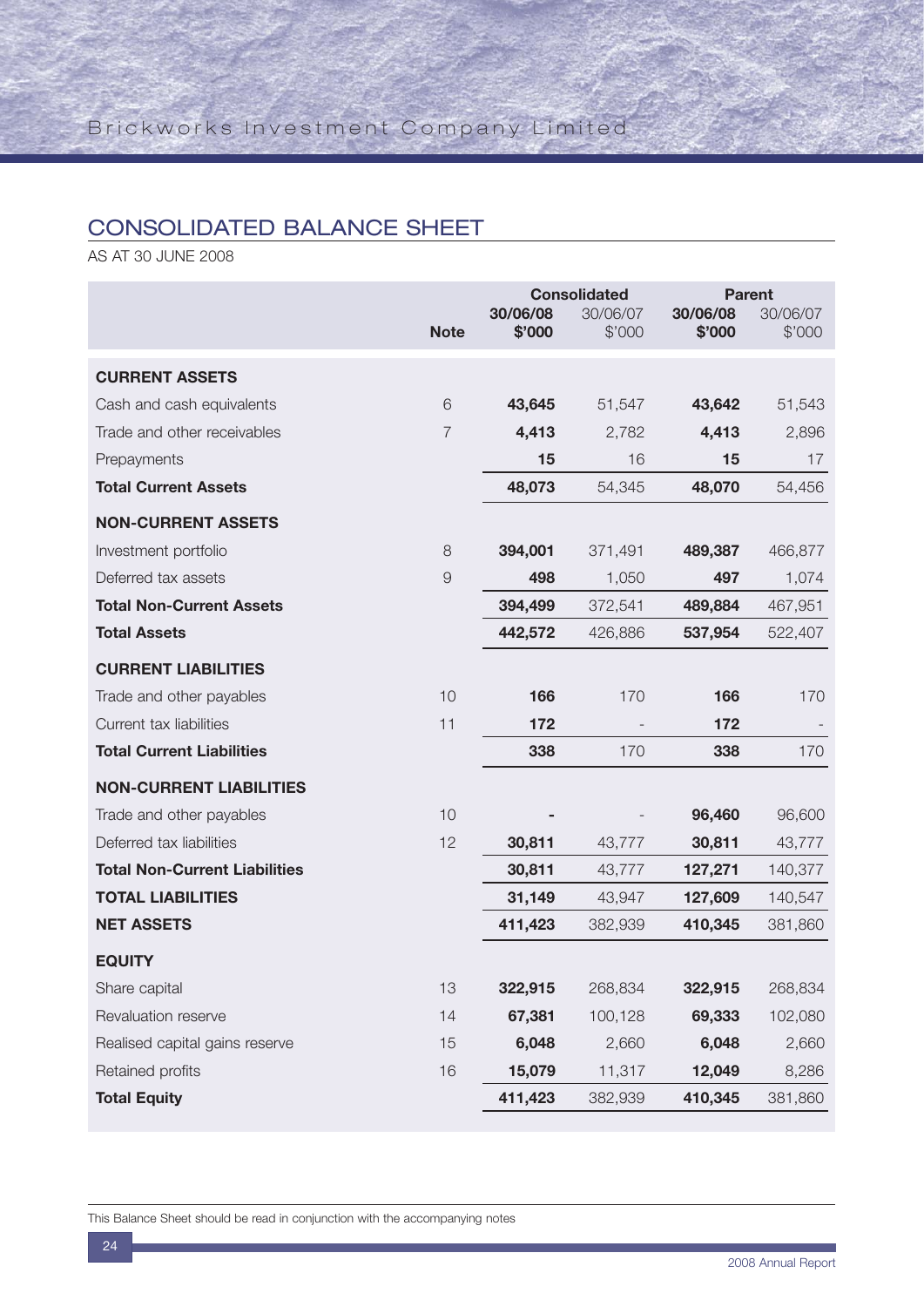## CONSOLIDATED STATEMENT OF CHANGES IN EQUITY

FOR THE YEAR ENDED 30 JUNE 2008

|                                            |             | <b>Consolidated</b> |           | <b>Parent</b> |           |
|--------------------------------------------|-------------|---------------------|-----------|---------------|-----------|
|                                            |             | 30/06/08            | 30/06/07  | 30/06/08      | 30/06/07  |
|                                            | <b>Note</b> | \$'000              | \$'000    | \$'000        | \$'000    |
| Total equity at the beginning of the year  |             | 382,939             | 275,332   | 381,860       | 274,321   |
| Dividends paid                             | 5(a)        | (15, 426)           | (12, 733) | (15, 426)     | (12, 733) |
| Issue of capital:                          |             |                     |           |               |           |
| - dividend reinvestment plan               | 13(b)       | 2,644               | 2,256     | 2,644         | 2,256     |
| - rights issue                             | 13(b)       |                     | 56,988    |               | 56,988    |
| - share placement                          | 13(b)       | 49,300              |           | 49,300        |           |
| - transaction costs                        | 13(b)       | (1, 117)            | (374)     | (1, 117)      | (374)     |
| - share purchase plan                      | 13(b)       | 3,254               |           | 3,254         |           |
| Total transactions with equity holders in  |             |                     |           |               |           |
| their capacity as equity holders           |             | 38,655              | 46,137    | 38,655        | 46,137    |
| Revaluation of investment portfolio        |             | (46, 567)           | 66,486    | (46, 567)     | 66,486    |
| Provision for tax on unrealised gains      |             | 13,820              | (19,946)  | 13,820        | (19,946)  |
| Net unrealised gains recognised directly   |             |                     |           |               |           |
| in equity                                  | 14          | (32, 747)           | 46,540    | (32, 747)     | 46,540    |
| Profit for the year                        |             | 22,576              | 14,930    | 22,577        | 14,862    |
| <b>Total recognised income (including</b>  |             |                     |           |               |           |
| unrealised gains) and expense for the year |             | (10, 171)           | 61,470    | (10, 170)     | 61,402    |
| Total equity at the end of the year        |             | 411,423             | 382,939   | 410,345       | 381,860   |

This Statement of Changes in Equity should be read in conjunction with the accompanying notes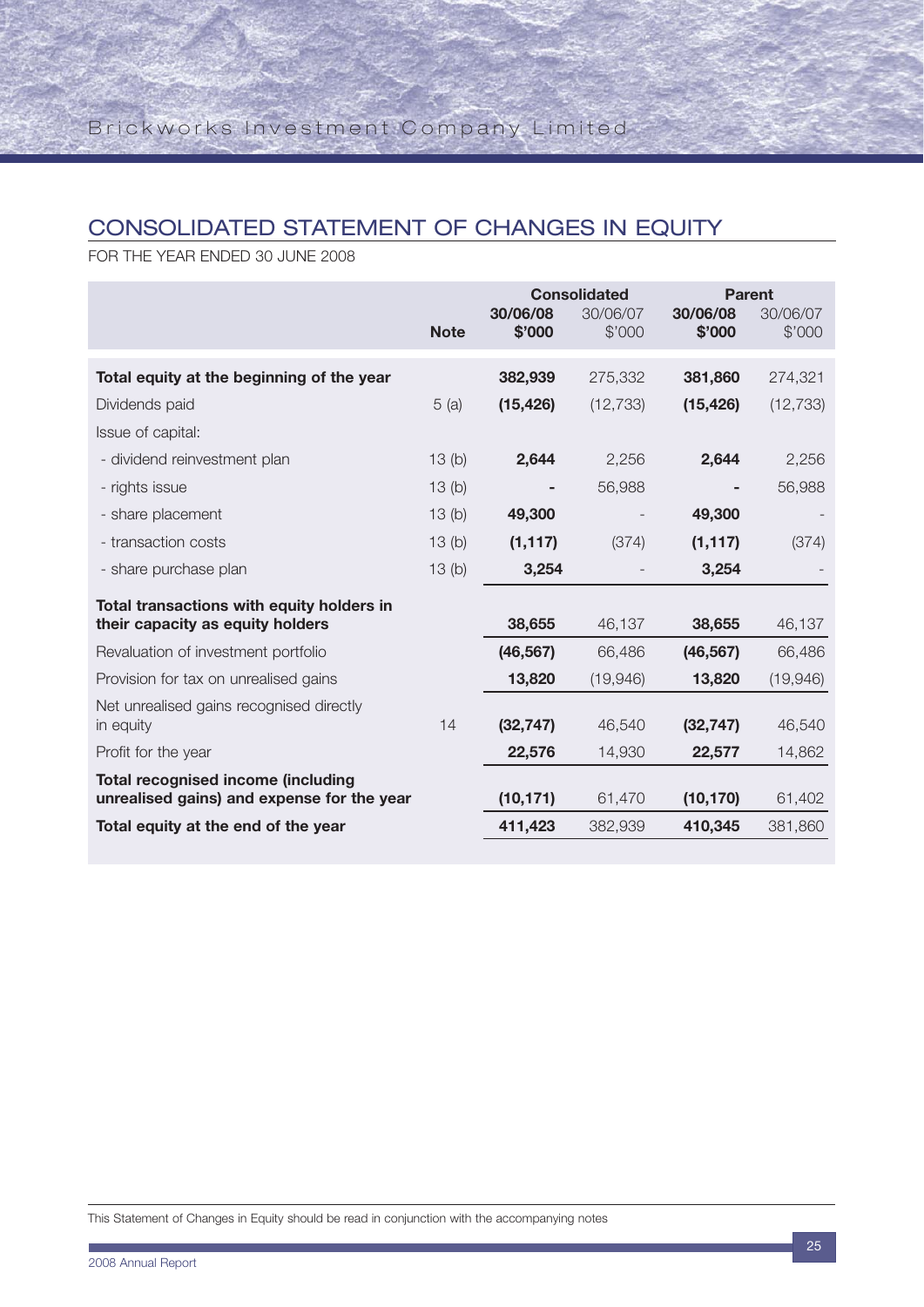## CONSOLIDATED CASH FLOW STATEMENT

FOR THE YEAR ENDED 30 JUNE 2008

|                                               |             | <b>Consolidated</b> |                    | <b>Parent</b>      |                    |
|-----------------------------------------------|-------------|---------------------|--------------------|--------------------|--------------------|
|                                               | <b>Note</b> | 30/06/08<br>\$'000  | 30/06/07<br>\$'000 | 30/06/08<br>\$'000 | 30/06/07<br>\$'000 |
|                                               |             |                     |                    |                    |                    |
| Cash flows from operating activities          |             |                     |                    |                    |                    |
| Payments to suppliers and employees           |             | (2, 257)            | (1,797)            | (2, 256)           | (1,785)            |
| Other receipts in the course of operations    |             | 269                 | 74                 | 269                | 60                 |
| Dividends and distributions received          |             | 17,461              | 13,919             | 17,461             | 13,919             |
| Interest received                             |             | 3,736               | 1,333              | 3,736              | 1,249              |
| Income tax refund                             |             |                     | 884                |                    | 141                |
| Net cash inflow from operating activities     | 17(a)       | 19,209              | 14,413             | 19,210             | 13,584             |
| <b>Cash flows from investing activities</b>   |             |                     |                    |                    |                    |
| Payment for non current investments           |             | (75,606)            | (34, 219)          | (75,606)           | (34, 219)          |
| Proceeds from sale of non current investments |             | 10,321              | 2,697              | 10,321             | 2,697              |
| Net cash (outflow) from investing activities  |             | (65, 285)           | (31, 522)          | (65, 285)          | (31, 522)          |
| <b>Cash flows from financing activities</b>   |             |                     |                    |                    |                    |
| Proceeds from issues of ordinary shares       |             | 50,957              | 56,463             | 50,957             | 56,463             |
| Proceeds from borrowings                      |             |                     |                    |                    | 4,050              |
| Dividends paid                                | 5(a)        | (12, 783)           | (10, 477)          | (12, 783)          | (10, 477)          |
|                                               |             |                     |                    |                    |                    |
| Net cash inflow from financing activities     |             | 38,174              | 45,986             | 38,174             | 50,036             |
|                                               |             |                     |                    |                    |                    |
| Net (decrease)/increase in cash held          |             | (7,902)             | 28,877             | (7,901)            | 32,098             |
| Cash at the beginning of the year             |             | 51,547              | 22,670             | 51,543             | 19,445             |
| Cash at the end of the year                   | 6           | 43,645              | 51,547             | 43,642             | 51,543             |

This Cash Flow Statement should be read in conjunction with the accompanying notes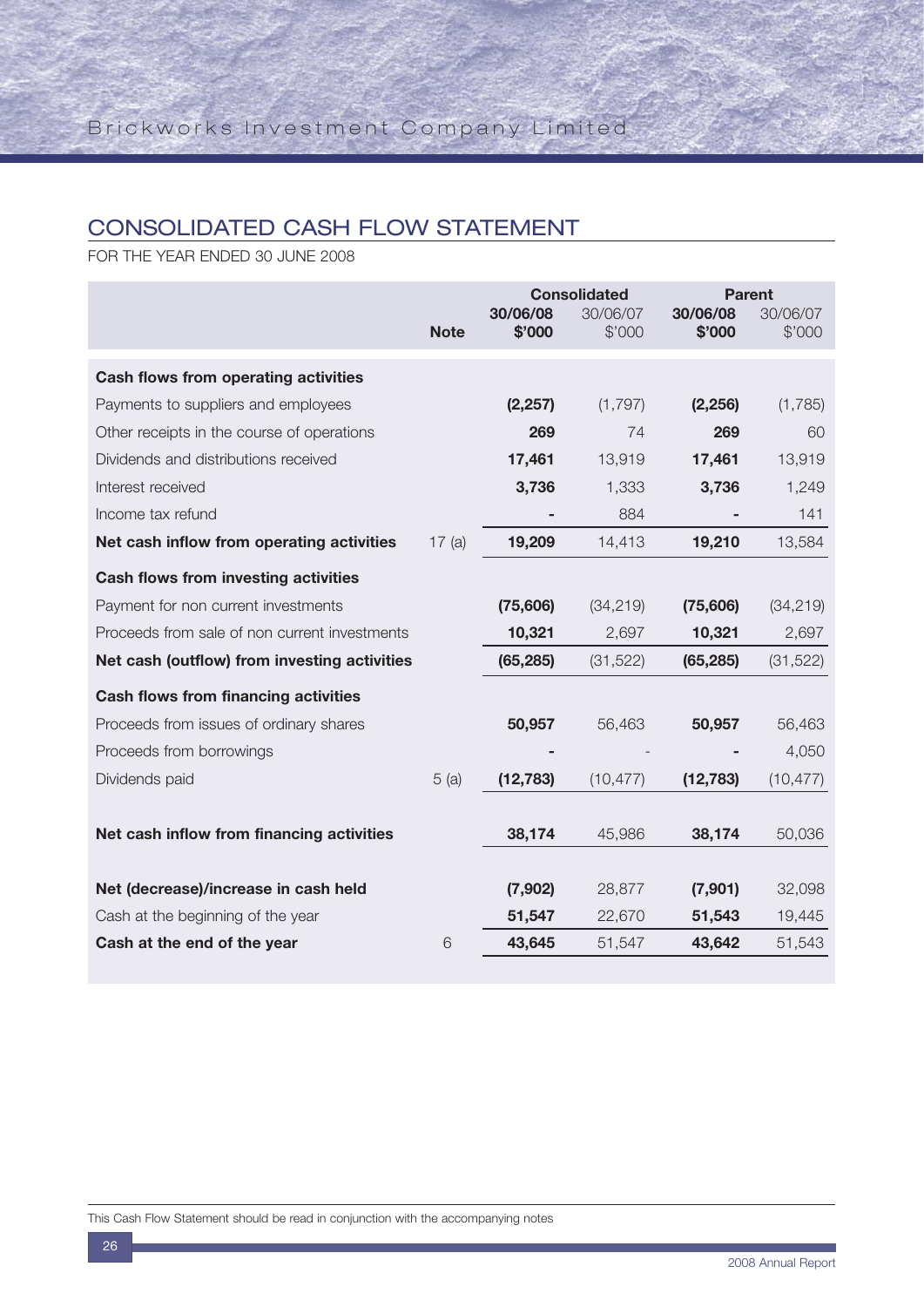## NOTES TO THE FINANCIAL STATEMENTS

FOR THE YEAR ENDED 30 JUNE 2008

### 1. SUMMARY OF SIGNIFICANT ACCOUNTING POLICIES

The financial report is a general purpose financial report that has been prepared in accordance with Australian Accounting Standards, Australian Accounting Interpretations, other authoritative pronouncements of the Australian Accounting Standards Board and the Corporations Act 2001.

The financial report covers the parent entity of Brickworks Investment Company Limited and controlled entities, and Brickworks Investment Company Limited as an individual parent entity. Brickworks Investment Company Limited is a listed public company, incorporated and domiciled in Australia.

The financial report of Brickworks Investment Company Limited and controlled entities, and Brickworks Investment Company Limited as an individual parent entity comply with all International Financial Reporting Standards (IFRS) in their entirety.

The following is a summary of the material accounting policies adopted by the group in the preparation of the financial report. The accounting policies have been consistently applied, unless otherwise stated.

#### *Basis of Preparation*

The accounting policies set out below have been consistently applied to all years presented.

#### *Reporting Basis and Conventions*

The financial report has been prepared on an accruals basis and is based on historical costs modified by the revaluation of selected non-current assets, financial assets and financial liabilities for which the fair value basis of accounting has been applied.

#### *Accounting Policies*

#### **a. Principles of Consolidation**

A controlled entity is any entity Brickworks Investment Company Limited has the power to control the financial and operating policies of so as to obtain benefits from its activities.

A list of controlled entities is contained in Note 22 to the financial statements. All controlled entities have a June financial year-end.

All inter-company balances and transactions between entities in the group, including any unrealised profits or losses, have been eliminated on consolidation. Accounting policies of subsidiaries have been changed where necessary to ensure consistencies with those policies applied by the parent entity.

Where controlled entities have entered or left the group during the year, their operating results have been included/excluded from the date control was obtained or until the date control ceased.

Minority equity interests in the equity and results of the entities that are controlled are shown as a separate item in the consolidated financial report.

### **b. Income Tax**

The charge for current income tax expense is based on the profit for the year adjusted for any nonassessable or disallowed items. It is calculated using the tax rates that have been enacted or are substantially enacted by the balance sheet date.

Deferred tax is accounted for using the balance sheet liability method in respect of temporary differences arising between the tax bases of assets and liabilities and their carrying amounts in the financial statements. No deferred income tax will be recognised from the initial recognition of an asset or liability, excluding a business combination, where there is no effect on accounting or taxable profit or loss.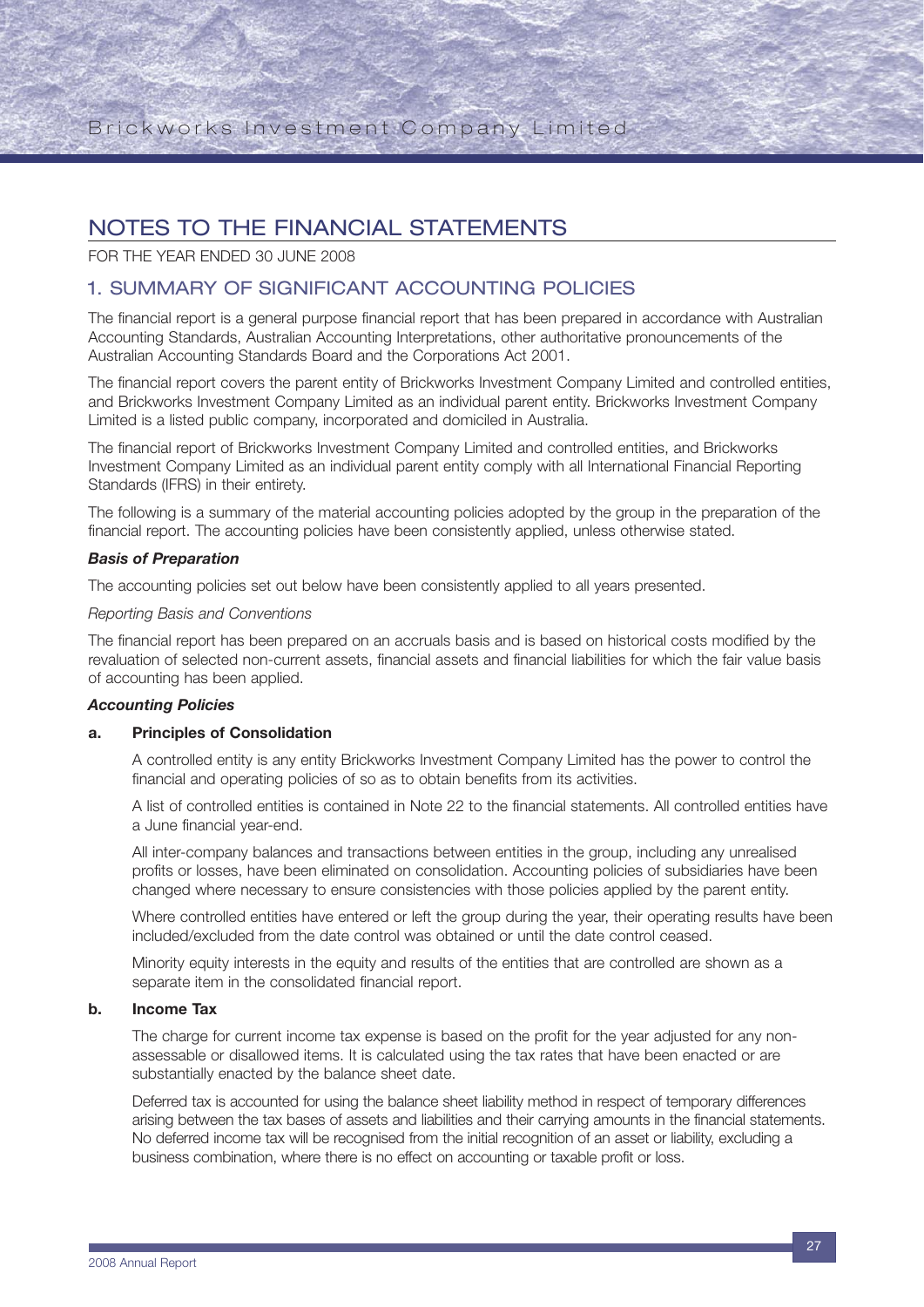FOR THE YEAR ENDED 30 JUNE 2008 (continued)

## 1. SUMMARY OF SIGNIFICANT ACCOUNTING POLICIES (continued)

#### **b. Income Tax (continued)**

Deferred tax is calculated at the tax rates that are expected to apply to the period when the asset is realised or liability is settled. Deferred tax is credited in the income statement except where it relates to items that may be credited directly to equity, in which case the deferred tax is adjusted directly against equity.

Deferred income tax assets are recognised to the extent that it is probable that future tax profits will be available against which deductible temporary differences can be utilised.

The amount of benefits brought to account or which may be realised in the future is based on the assumption that no adverse change will occur in income taxation legislation and the anticipation that the group will derive sufficient future assessable income to enable the benefit to be realised and comply with the conditions of deductibility imposed by the law.

Brickworks Investment Company Limited and its wholly-owned Australian subsidiaries have formed an income tax consolidated group under the tax consolidation regime. Each entity in the group recognises its own current and deferred tax liabilities, except for any deferred tax liabilities resulting from unused tax losses and tax credits, which are immediately assumed by the parent entity. The current tax liability of each group entity is then subsequently assumed by the parent entity. The group notified the Australian Tax Office that it had formed an income tax consolidated group to apply from 12 December 2003. The tax consolidated group has entered a tax sharing agreement whereby each group in the group contributes to the income tax payable in proportion to their contribution to the net profit before tax of the tax consolidated group.

#### **c. Financial Instruments**

#### *Recognition*

Financial instruments are initially measured at cost on trade date, which includes transaction costs, when the related contractual rights or obligations exist. Subsequent to initial recognition these instruments are measured as set out below.

#### *Financial assets at fair value through income*

A financial asset is classified in this category if acquired principally for the purpose of selling in the short term or if so designated by management and within the requirements of AASB 139: Recognition and Measurement of Financial Instruments. Derivatives are also categorised as held for trading unless they are designated as hedges. Realised and unrealised gains and losses arising from changes in the fair value of these assets are included in the income statement in the period in which they arise.

#### *Loans and receivables*

Loans and receivables are non-derivative financial assets with fixed or determinable payments that are not quoted in an active market and are stated at amortised cost using the effective interest rate method.

#### *Held-to-maturity investments*

These investments have fixed maturities, and it is the group's intention to hold these investments to maturity. Any held-to-maturity investments held by the group are stated at amortised cost using the effective interest rate method.

#### *Available-for-sale financial assets*

Available-for-sale financial assets include any financial assets not included in the above categories. Available-for-sale financial assets are reflected at fair value. Unrealised gains and losses arising from changes in fair value are taken directly to equity.

#### *Fair value*

Fair value is determined based on current bid prices for all quoted investments.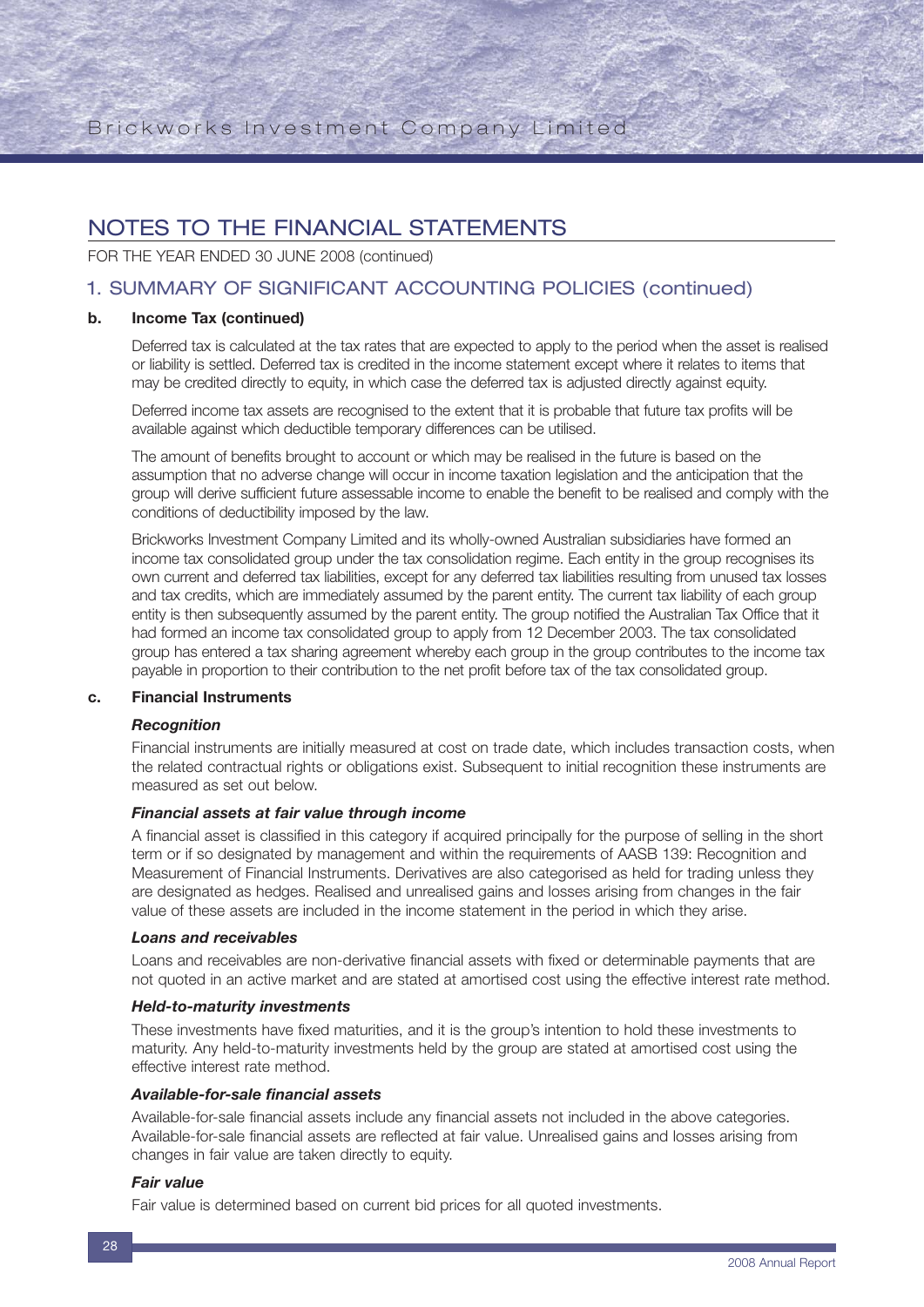## NOTES TO THE FINANCIAL STATEMENTS

FOR THE YEAR ENDED 30 JUNE 2008 (continued)

## 1. SUMMARY OF SIGNIFICANT ACCOUNTING POLICIES (continued)

#### **d. Impairment of Assets**

At each reporting date, the group reviews the carrying values of its tangible and intangible assets to determine whether there is any indication that those assets have been impaired. If such an indication exists, the recoverable amount of the asset, being the higher of the asset's fair value less costs to sell and value in use, is compared to the asset's carrying value. Any excess of the asset's carrying value over its recoverable amount is expensed to the income statement.

#### **e. Cash and Cash Equivalents**

Cash and cash equivalents include cash on hand, deposits held at call with banks, other short-term highly liquid investments with original maturities of 12 months or less, and bank overdrafts. Bank overdrafts are shown within short-term borrowings in current liabilities on the balance sheet.

#### **f. Revenue**

Sale of investments occur when the control of the right to equity has passed to the buyer. Interest revenue is recognised on a proportional basis taking into account the interest rates applicable to the financial assets.

Dividend revenue is recognised when the right to receive a dividend has been established.

Revenue from the rendering of a service is recognised upon the delivery of the service to the customers. All revenue is stated net of the amount of goods and services tax (GST).

#### **g. Goods and Services Tax (GST)**

Revenues, expenses and assets are recognised net of the amount of GST, except where the amount of GST incurred is not recoverable from the Australian Tax Office. In these circumstances the GST is recognised as part of the cost of acquisition of the asset or as part of an item of the expense. Receivables and payables in the balance sheet are shown inclusive of GST.

Cash flows are presented in the cash flow statement on a gross basis, except for the GST component of investing and financing activities, which are disclosed as operating cash flows.

#### **h. Comparative Figures**

When required by Accounting Standards, comparative figures have been adjusted to conform to changes in presentation for the current financial year.

#### **i. Rounding of Amounts**

The parent has applied the relief available to it under ASIC Class Order 98/100 and accordingly, amounts in the financial report and directors' report have been rounded off to the nearest \$1,000.

#### *Critical Accounting Estimates and Judgments*

The preparation of this financial report requires the use of certain critical estimates based on historical knowledge and best available current information. This requires the directors and management to exercise their judgement in the process of applying the Group's accounting policies.

The carrying amounts of certain assets and liabilities are often determined based on estimates and assumptions of future events. In accordance with AASB 112: Income Taxes deferred tax liabilities have been recognised for Capital Gains Tax on unrealised gains in the investment portfolio at the current tax rate of 30%.

As the Group does not intend to dispose of the portfolio, this tax liability may not be crystallised at the amount disclosed in Note 12. In addition, the tax liability that arises on disposal of those securities may be impacted by changes in tax legislation relating to treatment of capital gains and the rate of taxation applicable to such gains at the time of disposal.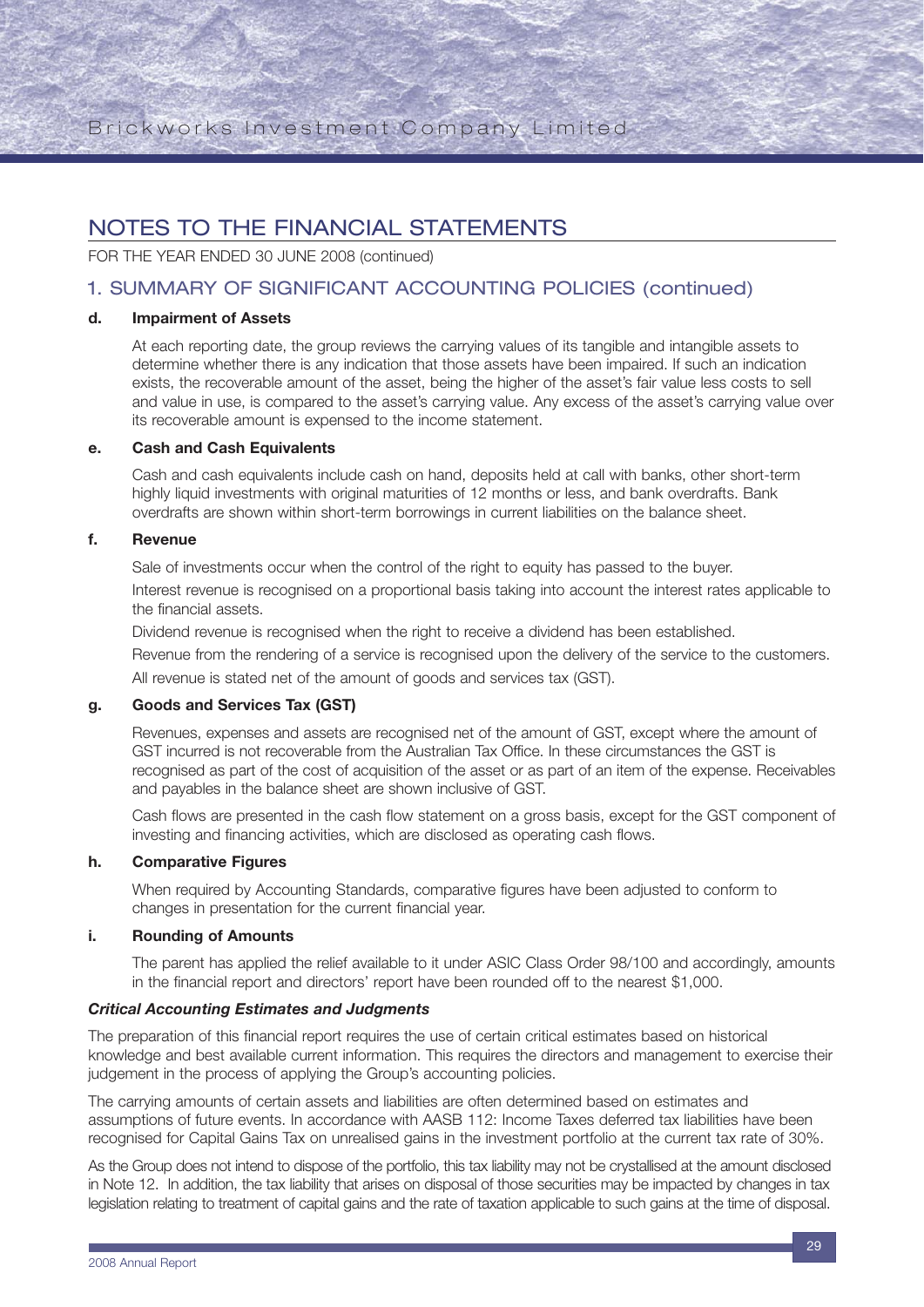FOR THE YEAR ENDED 30 JUNE 2008 (continued)

### 1. SUMMARY OF SIGNIFICANT ACCOUNTING POLICIES (continued)

#### *Critical Accounting Estimates and Judgments (continued)*

Apart from this, there are no other key assumptions or sources of estimation uncertainty that have a risk of causing a material adjustment to the carrying amount of certain assets and liabilities within the next reporting period.

#### *Australian Accounting Standards not yet effective*

The Group has not yet applied any Australian Accounting Standards or Australian Accounting Interpretations that have been issued as at balance date but are not yet mandatory for the year ended 30 June 2008. The impact of these new standards and interpretations has been assessed and is set out below:

1. Revised AASB 101 *Presentation of Financial Statements* and AASB 2007-8 *Amendments to Australian Accounting Standards arising from AASB 101*

A revised AASB 101 was issued in September 2007 and is applicable for annual reporting periods beginning on or after 1 January 2009. It requires the presentation of a statement of comprehensive income and makes changes to the statement of changes in equity, but will not affect any of the amounts recognised in the financial statements. If an entity has made a prior period adjustment or has reclassified items in the financial statements, it will need to disclose a third balance sheet (statement of financial position), this one being as at the beginning of the comparative period. The Group intends to apply the revised standard from 1 July 2009.

No other non-mandatory standards are considered applicable to the Group.

### 2. REVENUES

|                                 | <b>Consolidated</b> |                    | <b>Parent</b>      |                    |
|---------------------------------|---------------------|--------------------|--------------------|--------------------|
|                                 | 30/06/08<br>\$'000  | 30/06/07<br>\$'000 | 30/06/08<br>\$'000 | 30/06/07<br>\$'000 |
| Rebateable dividends:           |                     |                    |                    |                    |
| - other corporations            | 16,410              | 12,036             | 16,410             | 12,036             |
| Rebateable dividends - special: |                     |                    |                    |                    |
| - other corporations            | 892                 | 1,556              | 892                | 1,556              |
| Non - rebateable dividends:     |                     |                    |                    |                    |
| - other corporations            | 537                 | 418                | 537                | 418                |
| Trust distributions:            |                     |                    |                    |                    |
| - other corporations            | 289                 | 177                | 289                | 177                |
| Interest income - bank deposits | 3,731               | 1,505              | 3,731              | 1,421              |
| Interest income - notes         | 149                 | 89                 | 149                | 89                 |
| Other revenue                   | 5                   | 14                 | 5                  |                    |
| <b>Total Income</b>             | 22,013              | 15,795             | 22,013             | 15,697             |
| <b>3. EXPENSES</b>              |                     |                    |                    |                    |
| <b>Operating expenses</b>       |                     |                    |                    |                    |
| Administration expenses         | 314                 | 255                | 313                | 254                |
| Employment expense              | 131                 | 131                | 131                | 131                |

Professional fees **143** 153 **143** 153 Management fees **1,418** 1,132 **1,418** 1,132 **Total Expenditure 2,006** 1,671 **2,005** 1,670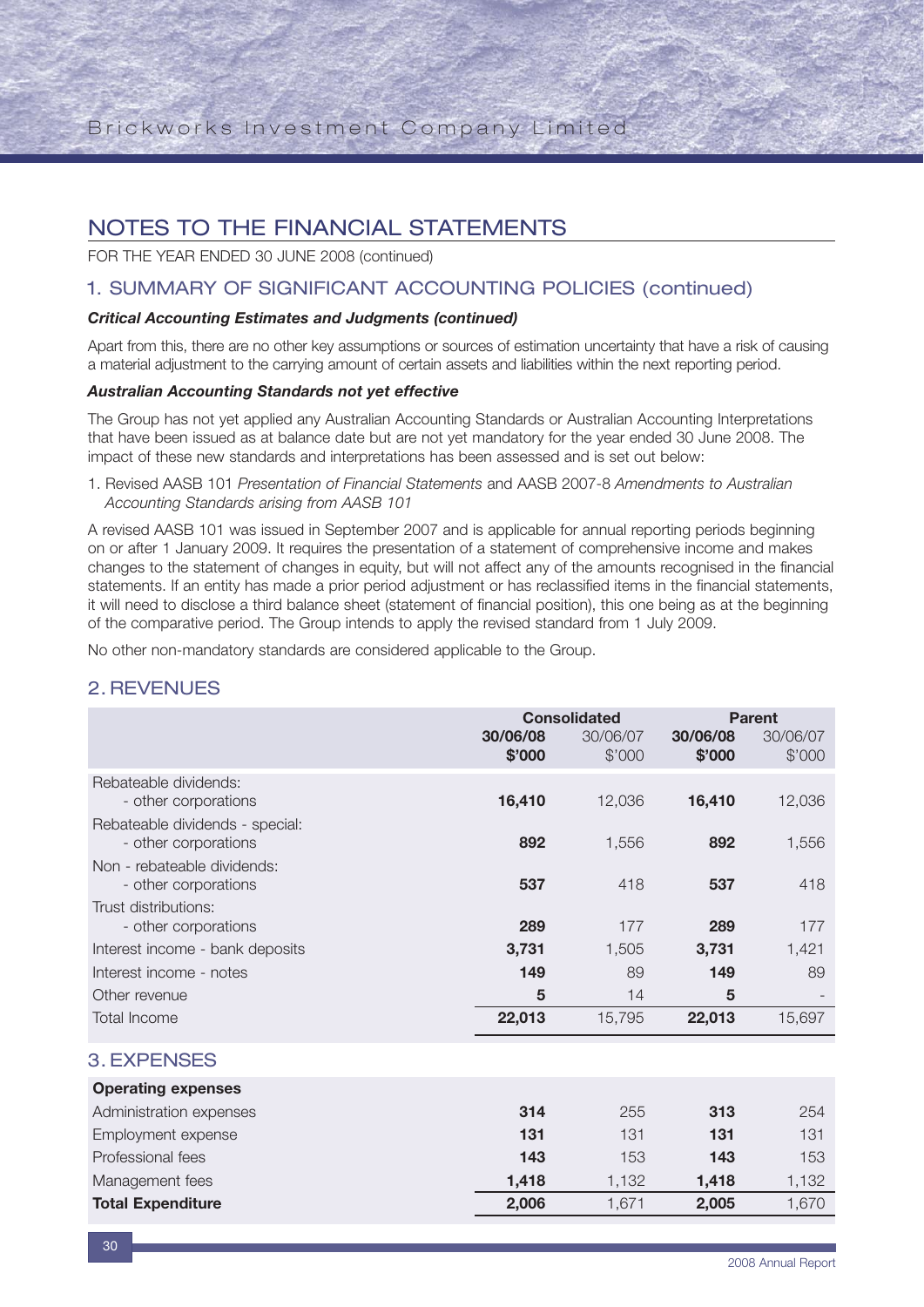FOR THE YEAR ENDED 30 JUNE 2008 (continued)

## 4. TAX EXPENSE

The aggregated amount of income tax expense attributable to the year differs from the amounts prima facie payable on profits from ordinary activities. The difference is reconciled as follows:

|                                                                                            | <b>Consolidated</b> |                    |                    | <b>Parent</b>      |
|--------------------------------------------------------------------------------------------|---------------------|--------------------|--------------------|--------------------|
|                                                                                            | 30/06/08<br>\$'000  | 30/06/07<br>\$'000 | 30/06/08<br>\$'000 | 30/06/07<br>\$'000 |
| (a) Operating profit before income tax expense<br>and net gains on investment portfolio    | 20,007              | 14,124             | 20,008             | 14,027             |
| Tax calculated at 30% (2007:30%)                                                           | 6,002               | 4,237              | 6,002              | 4,208              |
| Tax effect of amounts which are not deductible<br>(taxable) in calculating taxable income: |                     |                    |                    |                    |
| - Franked dividends and distributions received                                             | (5, 190)            | (4,078)            | (5, 190)           | (4,078)            |
| - (Over)/Under provision in prior year                                                     | 7                   | (55)               | 7                  | (55)               |
| Net tax expense on operating profit before net<br>gains on investments                     | 819                 | 104                | 819                | 75                 |
| Net gains on investments                                                                   | 4,625               | 1,300              | 4,625              | 1,300              |
| Tax calculated at 30% (2007: 30%)                                                          | 1,388               | 390                | 1,388              | 390                |
| Tax effect of:                                                                             |                     |                    |                    |                    |
| - difference between accounting and tax cost<br>bases for capital gains purposes           | (151)               |                    | (151)              |                    |
| Tax expense on net gains on investments                                                    | 1,237               | 390                | 1,237              | 390                |
| <b>Total Tax expense</b>                                                                   | 2,056               | 494                | 2,056              | 465                |
| Applicable weighted average effective tax rates                                            | 8.3%                | 3.2%               | 8.3%               | 3.0%               |
| (b) The components of tax expense comprise:                                                |                     |                    |                    |                    |
| Current tax                                                                                | 172                 |                    | 172                |                    |
| Deferred tax                                                                               | 1,877               | 549                | 1,877              | 520                |
| (Over)/Under provision in prior year                                                       | $\overline{7}$      | (55)               | 7                  | (55)               |
|                                                                                            | 2,056               | 494                | 2,056              | 465                |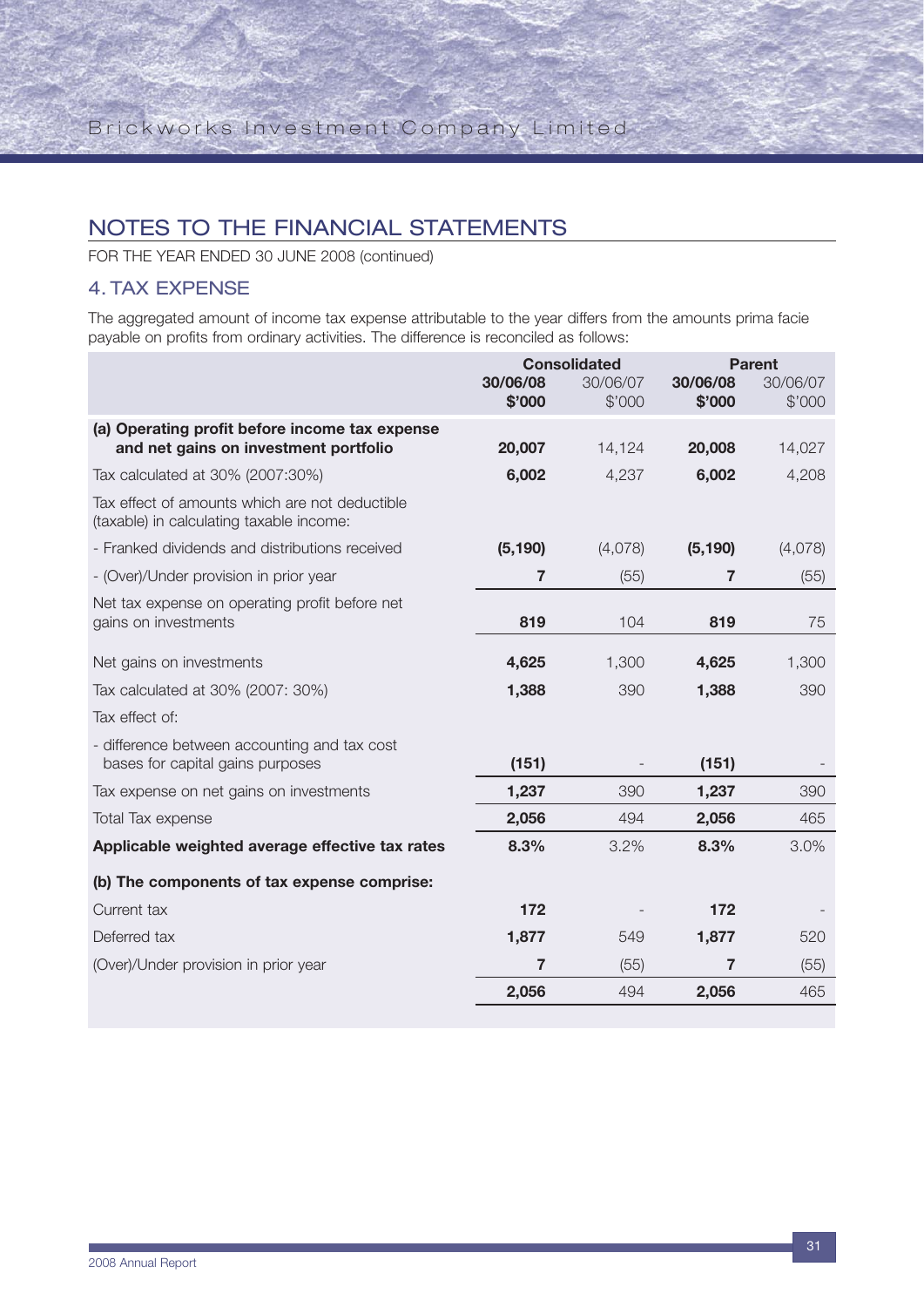FOR THE YEAR ENDED 30 JUNE 2008 (continued)

### 5. DIVIDENDS

| (a) Dividends paid during the year                                                                              |                    | <b>Consolidated</b> |                    | <b>Parent</b>      |  |
|-----------------------------------------------------------------------------------------------------------------|--------------------|---------------------|--------------------|--------------------|--|
|                                                                                                                 | 30/06/08<br>\$'000 | 30/06/07<br>\$'000  | 30/06/08<br>\$'000 | 30/06/07<br>\$'000 |  |
|                                                                                                                 |                    |                     |                    |                    |  |
| Final dividend for the year ended 30 June 2007 of                                                               |                    |                     |                    |                    |  |
| 2.7 cents per share (2006: 2.5 cents per share) fully<br>franked at the tax rate of 30%, paid on 31 August 2007 | 6,811              | 5,208               | 6,811              | 5,208              |  |
| Special dividend for the year ended 30 June 2006 of                                                             |                    |                     |                    |                    |  |
| 1.0 cents per share fully franked at the tax rate 30%,                                                          |                    |                     |                    |                    |  |
| paid on 31 August 2006                                                                                          |                    | 2,083               |                    | 2,083              |  |
| Interim dividend for the year ended 30 June 2008 of                                                             |                    |                     |                    |                    |  |
| 3.0 cents per share (2007: 2.6 cents per share) fully                                                           |                    |                     |                    |                    |  |
| franked at the tax rate 30%, paid on 7 March 2008                                                               | 8,615              | 5,442               | 8,615              | 5,442              |  |
| <b>Total</b>                                                                                                    | 15,426             | 12,733              | 15,426             | 12,733             |  |
| Dividends paid in cash or invested in shares under                                                              |                    |                     |                    |                    |  |
| the dividend reinvestment plan ("DRP")                                                                          |                    |                     |                    |                    |  |
| Paid in cash                                                                                                    | 12,783             | 10,477              | 12,783             | 10,477             |  |
| Reinvested in shares via DRP                                                                                    | 2,643              | 2,256               | 2,643              | 2,256              |  |
| <b>Total</b>                                                                                                    | 15,426             | 12,733              | 15,426             | 12,733             |  |
| <b>Franking Account Balance</b>                                                                                 |                    |                     |                    |                    |  |
| Balance of the franking account after allowing for tax                                                          |                    |                     |                    |                    |  |
| payable in respect of the current year's profits and the                                                        |                    |                     |                    |                    |  |
| receipt of dividends recognised as receivables                                                                  | 6,810              | 5,764               | 6,810              | 5,764              |  |
| Impact on the franking account of dividends declared                                                            |                    |                     |                    |                    |  |
| but not recognised as a liability at the end of the                                                             |                    |                     |                    |                    |  |
| financial year (b) below                                                                                        | (3,741)            | (2,919)             | (3,741)            | (2,919)            |  |
| <b>Net available</b>                                                                                            | 3,069              | 2,845               | 3,069              | 2,845              |  |

#### **(b) Dividends declared after balance date**

Since the end of the financial year the directors have declared a final dividend for the year ended 30 June 2008 of 3.0 cents per share (2007: final 2.7 cents per share) fully franked at the tax rate of 30%, payable on 29 August 2008, but not recognised as a liability at the end of the financial year. The final dividend includes an attributable LIC capital gain of 0.5 cents per share.

### 6. CURRENT ASSETS - CASH AND CASH EQUIVALENTS

| Cash at bank             | 2.623  | 17.547 | 2.623  | 17.543 |
|--------------------------|--------|--------|--------|--------|
| Short term bank deposits | 41.022 | 34,000 | 41.019 | 34.000 |
|                          | 43.645 | 51.547 | 43.642 | 51.543 |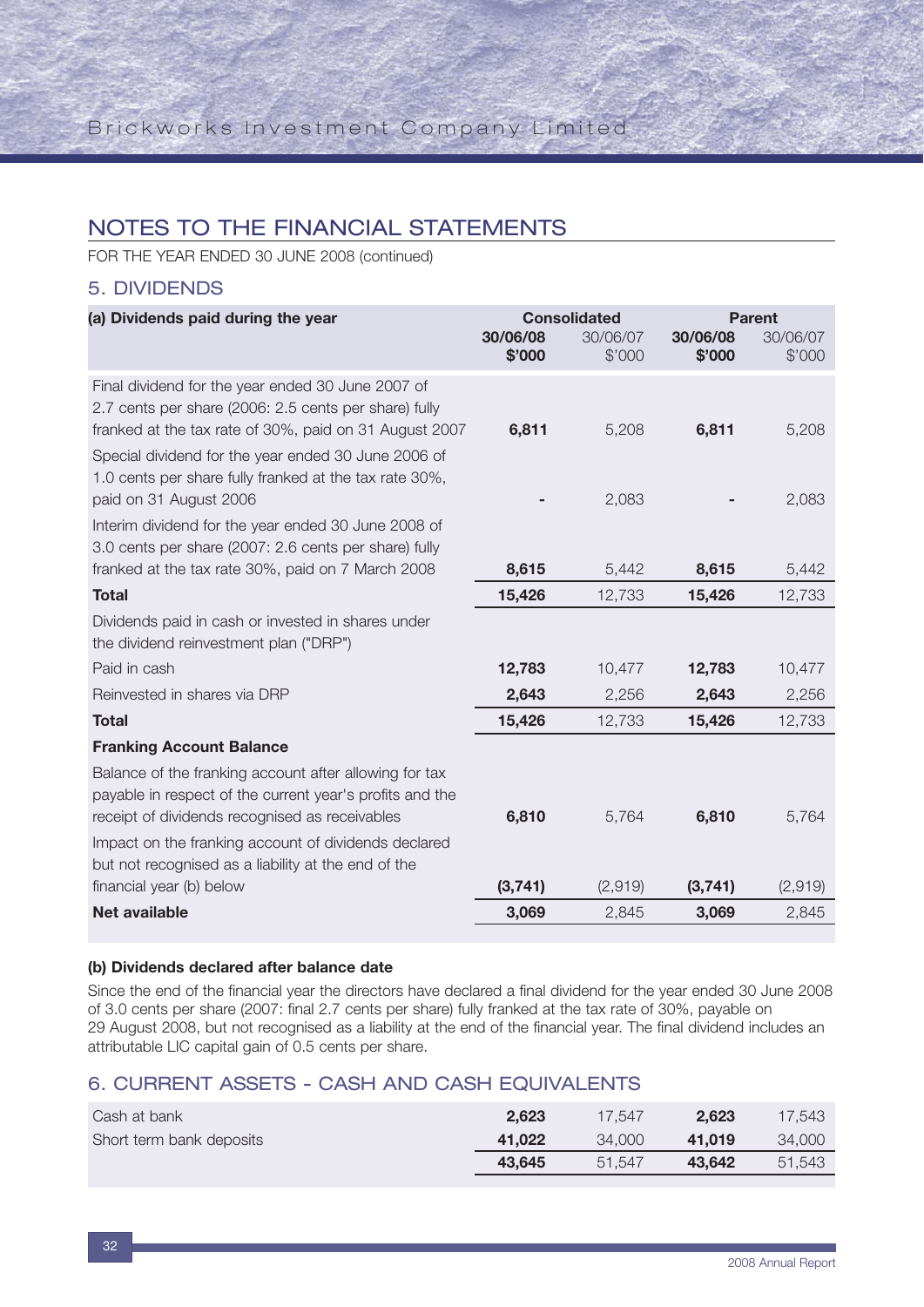FOR THE YEAR ENDED 30 JUNE 2008 (continued)

## 7. CURRENT ASSETS - TRADE AND OTHER RECEIVABLES

|                                             | <b>Consolidated</b>      |                          | <b>Parent</b>      |                    |
|---------------------------------------------|--------------------------|--------------------------|--------------------|--------------------|
|                                             | 30/06/08<br>\$'000       | 30/06/07<br>\$'000       | 30/06/08<br>\$'000 | 30/06/07<br>\$'000 |
| Dividends receivable                        | 2,948                    | 2,370                    | 2,948              | 2,370              |
| Distributions receivable                    | 197                      | 110                      | 197                | 110                |
| Interest receivable                         | 406                      | 261                      | 406                | 261                |
| Amounts receivable from controlled entities | $\overline{\phantom{a}}$ |                          | ۰                  | 114                |
| Outstanding settlements                     | 833                      | $\overline{\phantom{0}}$ | 833                |                    |
| Other receivable                            | 29                       | 41                       | 29                 | 41                 |
|                                             | 4,413                    | 2,782                    | 4,413              | 2,896              |

#### 8. NON CURRENT ASSETS - INVESTMENT PORTFOLIO Listed securities at fair value:

| Listed securities at fair value:      |                          |                          |         |          |
|---------------------------------------|--------------------------|--------------------------|---------|----------|
| - Shares in other corporations        | 394.001                  | 371.491                  | 394.001 | -371.491 |
| Shares in controlled entities at cost | $\overline{\phantom{a}}$ | $\overline{\phantom{a}}$ | 95.386  | 95.386   |
|                                       | 394.001                  | 371.491                  | 489.387 | 466.877  |

## 9. NON CURRENT ASSETS - DEFERRED TAX ASSETS

| The deferred tax asset balance comprises the        |     |       |     |       |
|-----------------------------------------------------|-----|-------|-----|-------|
| following timing differences and unused tax losses: |     |       |     |       |
| Transaction costs on equity issues                  | 489 | 417   | 488 | 416   |
| Accrued expenses                                    |     |       | 9   |       |
| Tax losses                                          | -   | 624   | ۰.  | 649   |
|                                                     | 498 | 1.050 |     | 1.074 |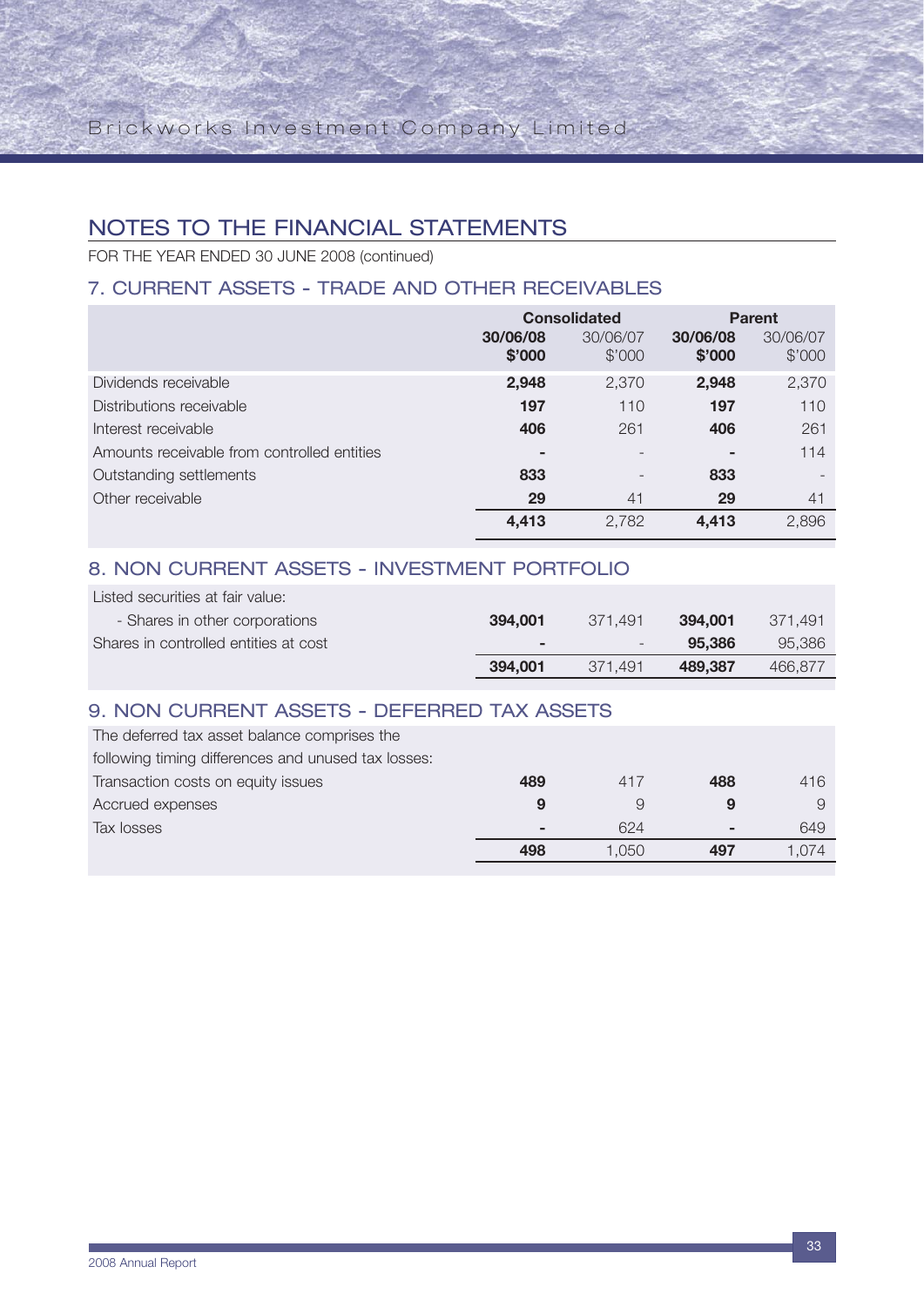FOR THE YEAR ENDED 30 JUNE 2008 (continued)

## 9. NON CURRENT ASSETS - DEFERRED TAX ASSETS (continued)

### **Movements in deferred assets**

|                                    | <b>Opening</b><br><b>Balance</b><br>\$'000 | Credited/<br>(Charged)<br>to Income<br><b>Statement</b><br>\$'000 | Credited/<br>(Charged)<br>to Equity<br>\$'000 | <b>Tax</b><br><b>Balances</b><br><b>Transferred</b><br>In<br>\$'000 | <b>Over</b><br><b>Provision</b><br>\$'000 | <b>Closing</b><br><b>Balance</b><br>\$'000 |
|------------------------------------|--------------------------------------------|-------------------------------------------------------------------|-----------------------------------------------|---------------------------------------------------------------------|-------------------------------------------|--------------------------------------------|
| <b>Parent</b>                      |                                            |                                                                   |                                               |                                                                     |                                           |                                            |
| Transaction costs on equity issues | 566                                        | (310)                                                             | 160                                           |                                                                     |                                           | 416                                        |
| Accrued expenses                   | 6                                          | 3                                                                 |                                               |                                                                     |                                           | 9                                          |
| Tax losses                         | 231                                        | 477                                                               |                                               | (114)                                                               | 55                                        | 649                                        |
| Balance as at 30 June 2007         | 803                                        | 170                                                               | 160                                           | (114)                                                               | 55                                        | 1,074                                      |
| Transaction costs on equity issues | 416                                        | (407)                                                             | 479                                           |                                                                     |                                           | 488                                        |
| Accrued expenses                   | 9                                          |                                                                   |                                               |                                                                     |                                           | $\overline{9}$                             |
| Tax losses                         | 649                                        | (617)                                                             |                                               | (25)                                                                | (7)                                       |                                            |
| Balance as at 30 June 2008         | 1,074                                      | (1,024)                                                           | 479                                           | (25)                                                                | (7)                                       | 497                                        |
| <b>Consolidated</b>                |                                            |                                                                   |                                               |                                                                     |                                           |                                            |
| Transaction costs on equity issues | 567                                        | (310)                                                             | 160                                           |                                                                     |                                           | 417                                        |
| Accrued expenses                   | 6                                          | 3                                                                 |                                               |                                                                     |                                           | 9                                          |
| Tax losses                         | 120                                        | 449                                                               |                                               |                                                                     | 55                                        | 624                                        |
| Balance as at 30 June 2007         | 693                                        | 142                                                               | 160                                           |                                                                     | 55                                        | 1,050                                      |
| Transaction costs on equity issues | 417                                        | (407)                                                             | 479                                           |                                                                     |                                           | 489                                        |
| Accrued expenses                   | 9                                          |                                                                   |                                               |                                                                     |                                           | $\overline{9}$                             |
| Tax losses                         | 624                                        | (617)                                                             |                                               |                                                                     | (7)                                       |                                            |
| Balance as at 30 June 2008         | 1,050                                      | (1,024)                                                           | 479                                           |                                                                     | (7)                                       | 498                                        |

## 10. TRADE AND OTHER PAYABLES

|                                   | <b>Consolidated</b>      |                          | <b>Parent</b>      |                    |
|-----------------------------------|--------------------------|--------------------------|--------------------|--------------------|
|                                   | 30/06/08<br>\$'000       | 30/06/07<br>\$'000       | 30/06/08<br>\$'000 | 30/06/07<br>\$'000 |
| <b>Current liabilities</b>        |                          |                          |                    |                    |
| Creditors and accruals            | 166                      | 170                      | 166                | 170                |
| Non current liabilities           |                          |                          |                    |                    |
| Amount due to controlled entities | $\overline{\phantom{a}}$ | $\overline{\phantom{0}}$ | 96,460             | 96,600             |
|                                   |                          |                          |                    |                    |

## 11. CURRENT TAX LIABILITIES

| Provision for income tax |  |  |
|--------------------------|--|--|
|                          |  |  |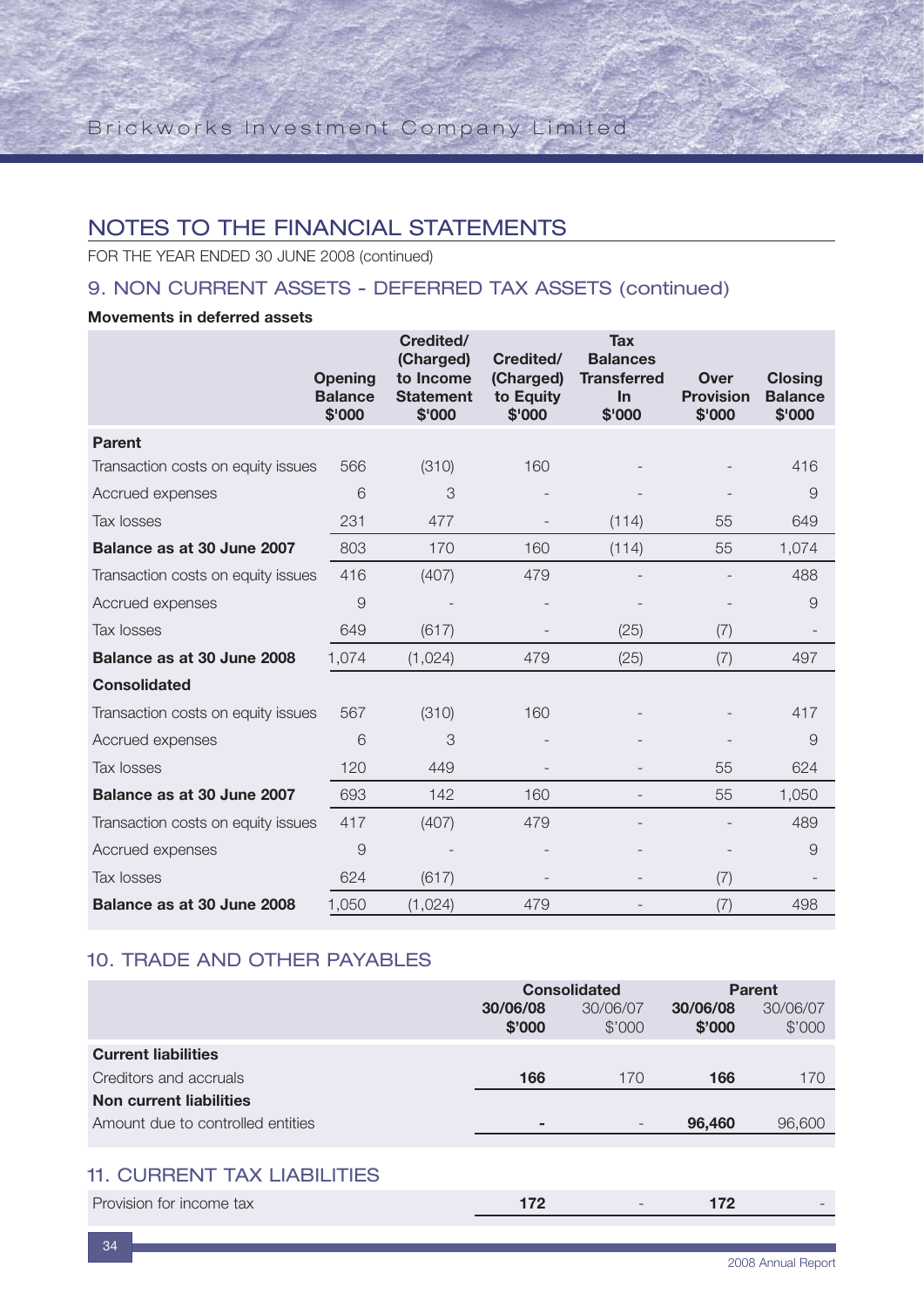## NOTES TO THE FINANCIAL STATEMENTS

FOR THE YEAR ENDED 30 JUNE 2008 (continued)

## 12. NON CURRENT LIABILITIES - DEFERRED TAX LIABILITIES

|                                                                                   | <b>Consolidated</b> |                    | <b>Parent</b>      |                    |
|-----------------------------------------------------------------------------------|---------------------|--------------------|--------------------|--------------------|
|                                                                                   | 30/06/08<br>\$'000  | 30/06/07<br>\$'000 | 30/06/08<br>\$'000 | 30/06/07<br>\$'000 |
| The deferred tax liability balance comprises<br>the following timing differences: |                     |                    |                    |                    |
| Revaluation of investments held                                                   | 30,603              | 43.617             | 30,603             | 43.617             |
| Non rebateable dividend receivable and                                            |                     |                    |                    |                    |
| interest receivable                                                               | 208                 | 160                | 208                | 160                |
|                                                                                   | 30.811              | 43.777             | 30,811             | 43.777             |

#### **Movements in deferred tax liabilities**

|                                                                 | <b>Opening</b><br><b>Balance</b><br>\$'000 | Credited/<br>(Charged)<br>to Income<br><b>Statement</b><br>\$'000 | Credited/<br>(Charged)<br>to Equity<br>\$'000 | <b>Tax</b><br><b>Balances</b><br><b>Transferred</b><br>In<br>\$'000 | Over<br><b>Provision</b><br>\$'000 | <b>Closing</b><br><b>Balance</b><br>\$'000 |
|-----------------------------------------------------------------|--------------------------------------------|-------------------------------------------------------------------|-----------------------------------------------|---------------------------------------------------------------------|------------------------------------|--------------------------------------------|
| <b>Parent</b>                                                   |                                            |                                                                   |                                               |                                                                     |                                    |                                            |
| Revaluation of investment portfolio                             | 23,063                                     | 608                                                               | 19,946                                        |                                                                     |                                    | 43,617                                     |
| Non rebateable dividends<br>receivable and interest receivable  | 78                                         | 82                                                                |                                               |                                                                     |                                    | 160                                        |
| Balance as at 30 June 2007                                      | 23,141                                     | 690                                                               | 19,946                                        |                                                                     |                                    | 43,777                                     |
| Revaluation of investment portfolio                             | 43,617                                     | 806                                                               | (13,820)                                      |                                                                     |                                    | 30,603                                     |
| Non rebateable dividends<br>receivable and interest receivable  | 160                                        | 48                                                                |                                               |                                                                     |                                    | 208                                        |
| Balance as at 30 June 2008                                      | 43,777                                     | 854                                                               | (13,820)                                      |                                                                     |                                    | 30,811                                     |
| <b>Consolidated</b>                                             |                                            |                                                                   |                                               |                                                                     |                                    |                                            |
| Revaluation of investment portfolio                             | 23,063                                     | 608                                                               | 19,946                                        |                                                                     |                                    | 43,617                                     |
| Non rebateable dividends<br>receivable and interest receivable  | 78                                         | 82                                                                |                                               |                                                                     |                                    | 160                                        |
| Balance as at 30 June 2007                                      | 23,141                                     | 690                                                               | 19,946                                        | $\overline{\phantom{a}}$                                            | $\overline{\phantom{a}}$           | 43,777                                     |
| Revaluation of investment portfolio<br>Non rebateable dividends | 43,617                                     | 806                                                               | (13,820)                                      |                                                                     |                                    | 30,603                                     |
| receivable and interest receivable                              | 160                                        | 48                                                                |                                               |                                                                     |                                    | 208                                        |
| Balance as at 30 June 2008                                      | 43,777                                     | 854                                                               | (13,820)                                      |                                                                     |                                    | 30,811                                     |
|                                                                 |                                            |                                                                   |                                               |                                                                     |                                    |                                            |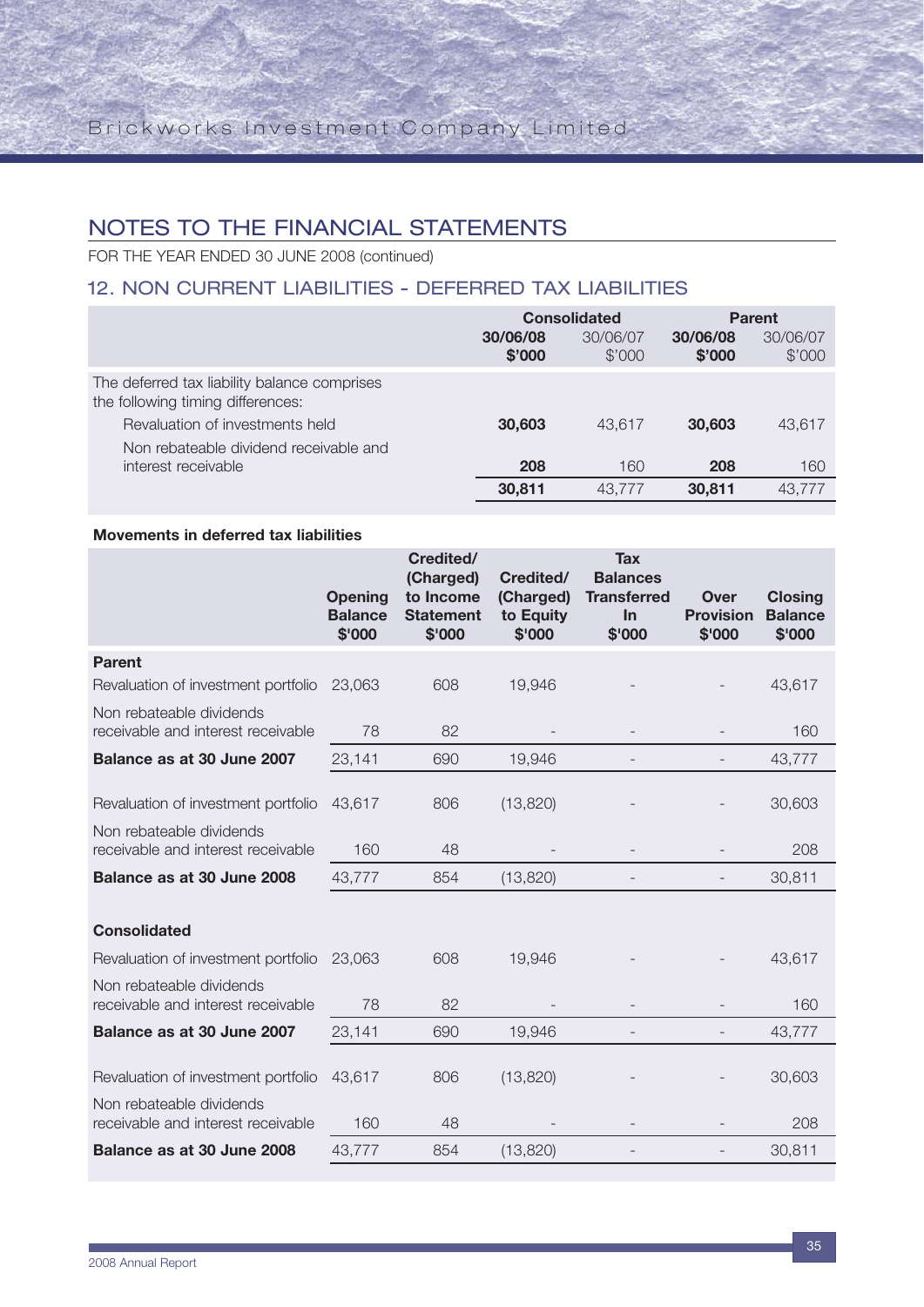FOR THE YEAR ENDED 30 JUNE 2008 (continued)

### 13. SHARE CAPITAL

The Parent does not have an authorised share capital and the ordinary shares on issue have no par value.

| (a) Issued and paid-up capital                               |                    | <b>Consolidated</b> | <b>Parent</b>      |                    |  |
|--------------------------------------------------------------|--------------------|---------------------|--------------------|--------------------|--|
|                                                              | 30/06/08<br>\$'000 | 30/06/07<br>\$'000  | 30/06/08<br>\$'000 | 30/06/07<br>\$'000 |  |
| 290,966,594 ordinary shares<br>fully paid(2007: 252,247,770) | 322.915            | 268.834             | 322.915            | 268,834            |  |
|                                                              |                    |                     |                    |                    |  |
| (b) Movement in ordinary shares                              |                    | 2008                |                    | 2007               |  |
|                                                              | Number of          | \$'000              | Number of          | \$'000             |  |

|                                 | <b>Shares</b> |          | <b>Shares</b> |         |
|---------------------------------|---------------|----------|---------------|---------|
| Beginning of the financial year | 252,247,770   | 268,834  | 208,324,328   | 209,964 |
| Issued during the year:         |               |          |               |         |
| - share placement               | 34,000,000    | 49,300   |               |         |
| - rights issue                  |               | ٠        | 42,213,292    | 56,988  |
| - dividend reinvestment plan    | 2,007,442     | 2,644    | 1,710,150     | 2,256   |
| - share purchase plan           | 2,711,382     | 3,254    |               |         |
| - less net transaction costs    |               | (1, 117) |               | (374)   |
| End of the financial year       | 290,966,594   | 322,915  | 252,247,770   | 268,834 |

In September 2007, the Parent issued 34,000,000 fully paid ordinary shares at \$1.45 from an ordinary share placement to raise additional funds to expand its investment portfolio.

Holders of ordinary shares participate in dividends and the proceeds on a winding up of the parent entity in proportion to the number of shares held.

At shareholders meetings each ordinary share is entitled to one vote when a poll is called, otherwise each shareholder has one vote on a show of hands.

### **(c) Capital Management**

The Group's objective in managing capital is to continue to provide shareholders with attractive investment returns through access to a steady stream of fully-franked dividends and enhancement of capital invested, with goals of paying an enhanced level of dividends and providing attractive total returns over the medium to long term.

The Group recognises that its capital will fluctuate in accordance with market conditions and in order to maintain or adjust the capital structure, may adjust the amount of dividends paid, issue new shares from time-to-time or return capital to shareholders.

The Group's capital consists of shareholders equity plus net debt. The movement in equity is shown in the Consolidated Statement of Changes in Equity. At 30 June 2008 net debt was \$ Nil (2007: \$Nil).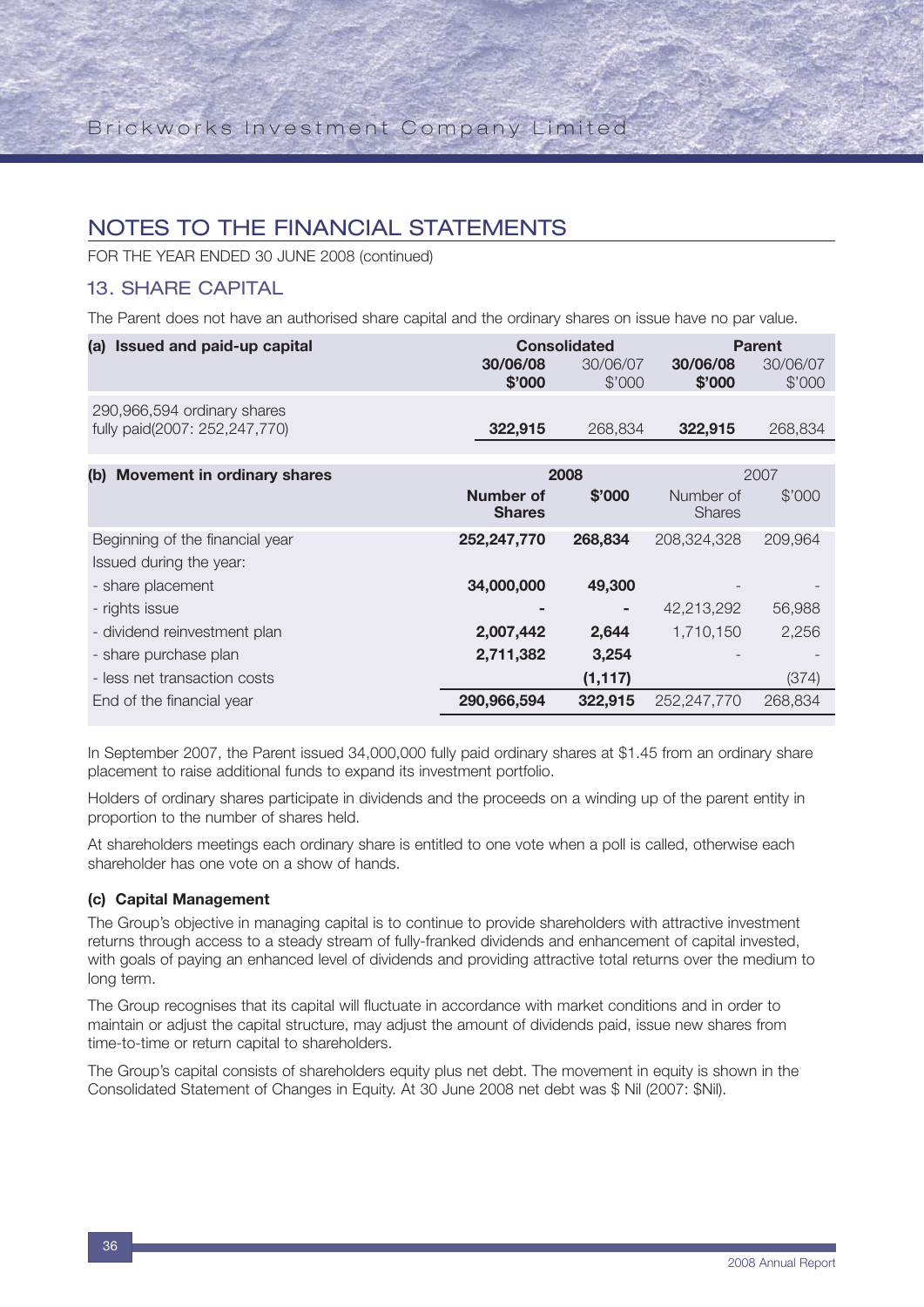FOR THE YEAR ENDED 30 JUNE 2008 (continued)

## 14. REVALUATION RESERVE

The Revaluation reserve is used to record increments and decrements on the revaluation of the investment portfolio.

|                                      | <b>Consolidated</b> |                    | <b>Parent</b>      |                    |
|--------------------------------------|---------------------|--------------------|--------------------|--------------------|
|                                      | 30/06/08<br>\$'000  | 30/06/07<br>\$'000 | 30/06/08<br>\$'000 | 30/06/07<br>\$'000 |
| Balance at the beginning of the year | 100,128             | 53.588             | 102,080            | 55,540             |
| Revaluation of investment portfolio  | (32, 747)           | 46.540             | (32, 747)          | 46,540             |
| Balance at the end of the year       | 67.381              | 100,128            | 69.333             | 102,080            |

## 15. REALISED CAPITAL GAINS RESERVE

The Realised capital gains reserve records gains or losses after applicable taxation arising from the disposal of securities in the investment portfolio.

| Balance at the beginning of the year              | 2,660     | 1,750     | 2,660     | 1,750     |
|---------------------------------------------------|-----------|-----------|-----------|-----------|
| Net gains on investment portfolio transferred     |           |           |           |           |
| from retained profits                             | 3,388     | 910       | 3,388     | 910       |
| Balance at the end of the year                    | 6,048     | 2,660     | 6,048     | 2,660     |
|                                                   |           |           |           |           |
| <b>16. RETAINED PROFITS</b>                       |           |           |           |           |
| Retained profits at the beginning of the year     | 11,317    | 10,030    | 8.286     | 7,067     |
| Net profit attributable to members of the company | 22,576    | 14,930    | 22,577    | 14,862    |
| Net gains on investment portfolio transferred to  |           |           |           |           |
| realised capital gains reserve                    | (3,388)   | (910)     | (3,388)   | (910)     |
| Dividends provided for or paid                    | (15, 426) | (12, 733) | (15, 426) | (12, 733) |
| Retained profits at the end of the year           | 15,079    | 11.317    | 12,049    | 8,286     |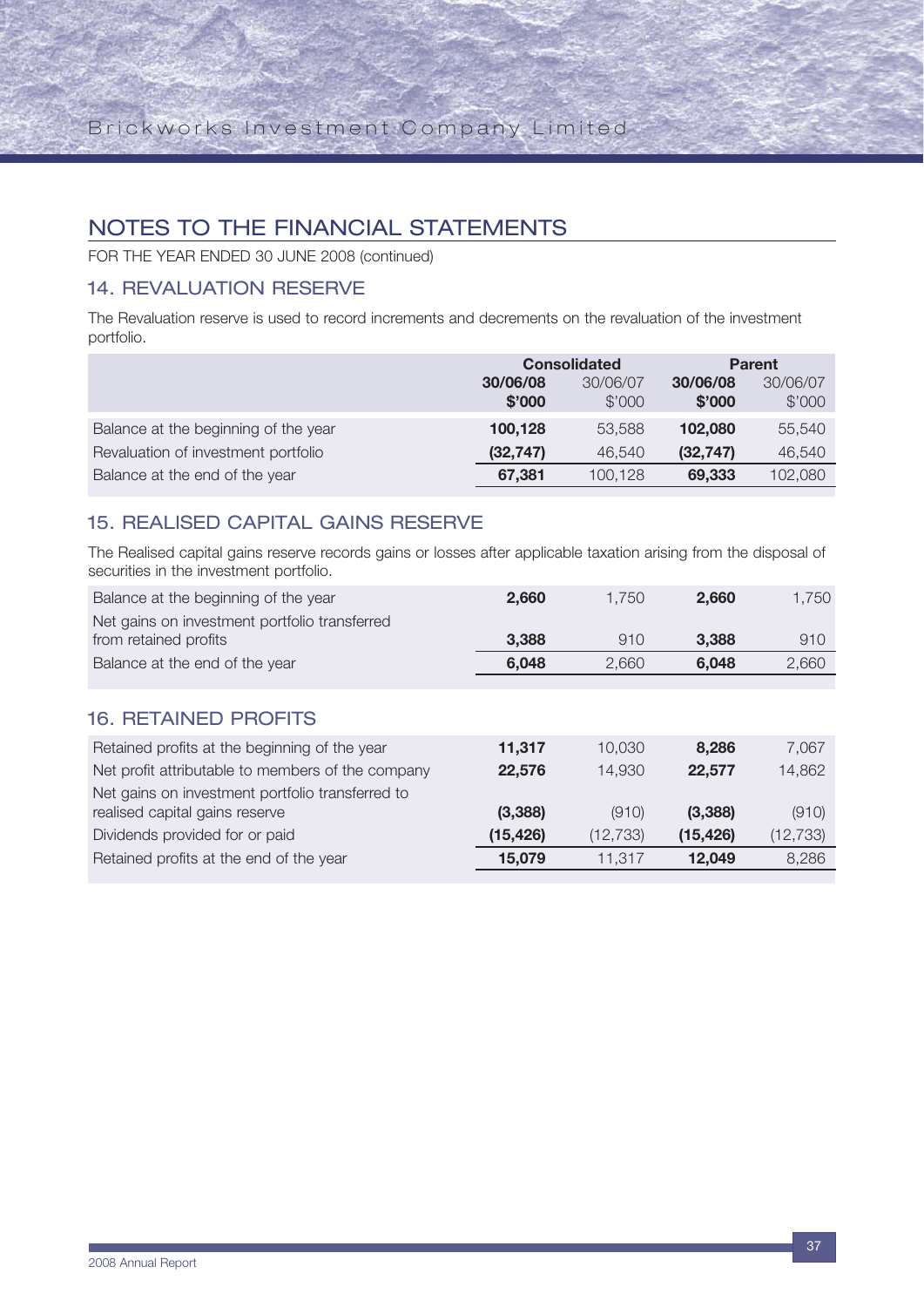FOR THE YEAR ENDED 30 JUNE 2008 (continued)

## 17. RECONCILIATION OF CASH FLOW

|                                                                                     | <b>Consolidated</b> |                    |                    | <b>Parent</b>      |
|-------------------------------------------------------------------------------------|---------------------|--------------------|--------------------|--------------------|
|                                                                                     | 30/06/08<br>\$'000  | 30/06/07<br>\$'000 | 30/06/08<br>\$'000 | 30/06/07<br>\$'000 |
| (a)<br>Reconcilation of cash flow from operating<br>activities to operating profit  |                     |                    |                    |                    |
| Net Profit from ordinary activities                                                 | 22,576              | 14,930             | 22,577             | 14,862             |
| Non cash item:                                                                      |                     |                    |                    |                    |
| - net gains on investment portfolio                                                 | (4,625)             | (1,300)            | (4,625)            | (1,300)            |
| Change in assets and liabilities, net of the effects<br>of purchase of subsidiaries |                     |                    |                    |                    |
| (Increase) / Decrease in receivables and prepayments                                | (797)               | 348                | (797)              | (509)              |
| Increase / (Decrease) in payables                                                   | (2)                 | (58)               | (2)                | (49)               |
| Increase / (Decrease) in deferred tax liabilities                                   | 854                 | 690                | 854                | 690                |
| Increase / (Decrease) in current tax liabilities                                    | 172                 |                    | 172                |                    |
| (Increase) / Decrease in deferred tax assets                                        | 1,031               | (197)              | 1,031              | (110)              |
| Net cash inflow from operating activities                                           | 19,209              | 14,413             | 19,210             | 13,584             |

### **(b) Non-cash financing and investing activities**

### **i) Dividend reinvestment plan**

Under the terms of the dividend reinvestment plan, \$2,644,000 (2007: \$2,256,182) of dividends were paid via the issue of 2,007,442 shares (2007: 1,710,150)

## 18. EARNINGS PER SHARE

|                                                                                                               | <b>Consolidated</b> |                    |
|---------------------------------------------------------------------------------------------------------------|---------------------|--------------------|
|                                                                                                               | 30/06/08<br>\$'000  | 30/06/07<br>\$'000 |
| Profit for the year                                                                                           | 22,576              | 14,930             |
| Earnings used in calculating basic and diluted                                                                |                     |                    |
| earnings per share                                                                                            | 22,576              | 14,930             |
|                                                                                                               |                     |                    |
|                                                                                                               | 2008<br>No. ('000)  | 2007<br>No. ('000) |
| Weighted average number of ordinary shares used<br>in the calculation of basic and diluted earnings per share | 281,950             | 216,074            |
| Basic earnings per share (cents)                                                                              | 8.01                | 6.91               |
| Diluted earnings per share (cents)                                                                            | 8.01                | 6.91               |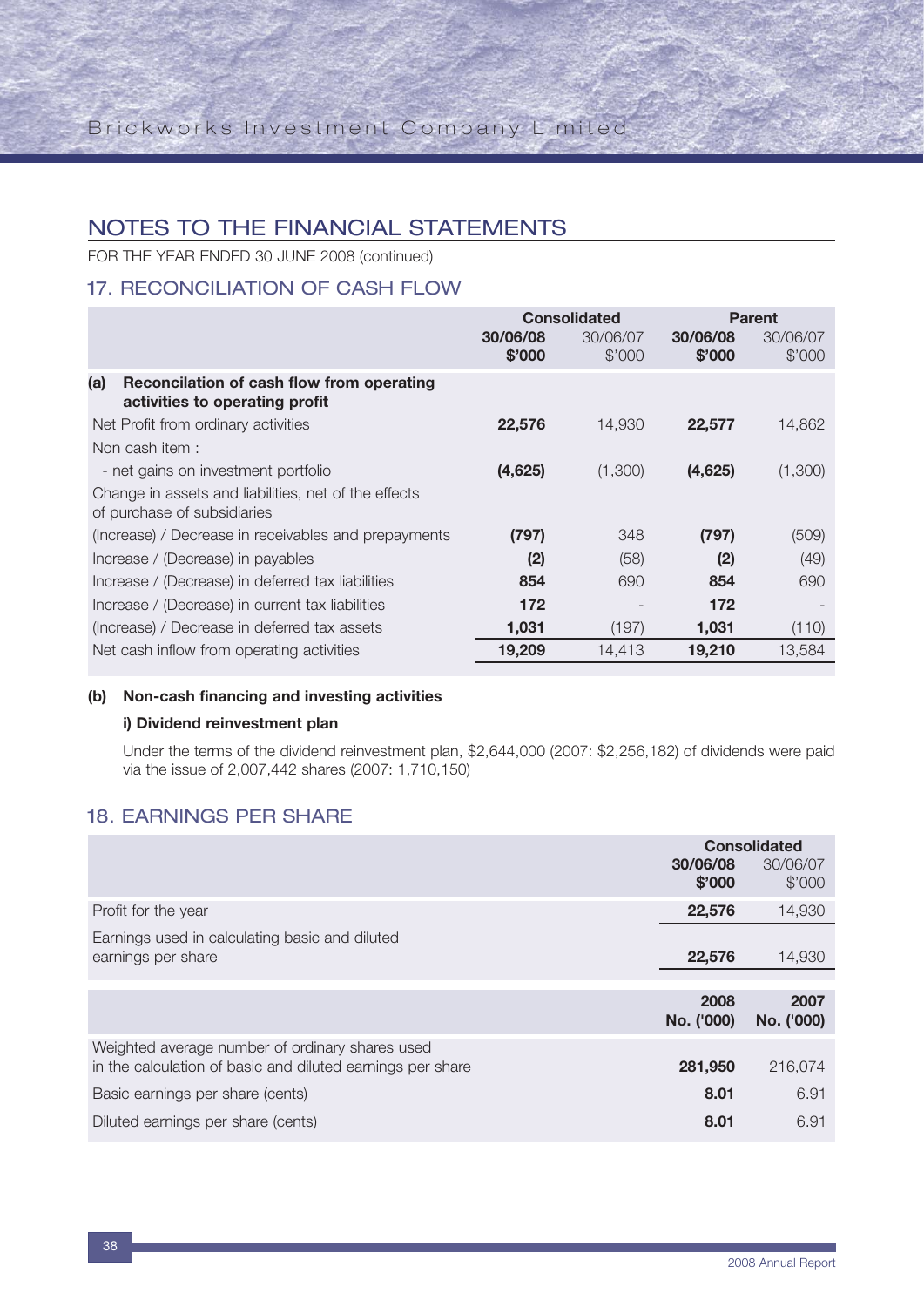FOR THE YEAR ENDED 30 JUNE 2008 (continued)

## 19. AUDITOR'S REMUNERATION

|                                                       | <b>Consolidated</b> |                    | <b>Parent</b>      |                    |
|-------------------------------------------------------|---------------------|--------------------|--------------------|--------------------|
|                                                       | 30/06/08<br>\$'000  | 30/06/07<br>\$'000 | 30/06/08<br>\$'000 | 30/06/07<br>\$'000 |
| Remuneration of the auditor of the parent entity for: |                     |                    |                    |                    |
| (a) Auditing the financial report of the              |                     |                    |                    |                    |
| Parent and the controlled entities                    | 29                  | 29                 | 29                 | 29                 |
| (b) Taxation services                                 | $\mathbf 2$         |                    | 2                  |                    |
| (c) Due diligence investigations                      | -                   | っ                  | ۰                  | $\Omega$           |
|                                                       | 31                  | 38                 | 31                 | 38                 |

### 20. DIRECTORS REMUNERATION

Payment to non-executive directors is fixed at \$300,000 until shareholders, by ordinary resolution, approve some other fixed sum amount. This amount is to be divided amongst the Directors as they may determine.

These fees exclude any additional fee for any service based agreement which may be agreed from time to time, and also excludes statutory superannuation and the reimbursement of out of pocket expenses.

Details of the nature and amount of each Non – Executive Director's emoluments from the Parent and controlled entities in respect of the year to 30 June 2008 were:

|                   | <b>Primary</b><br>\$ | <b>Superannuation</b><br>S | <b>Equity</b><br><b>Compensation</b> | <b>Other</b><br>Compensation<br>S | <b>Total</b><br>\$ |  |
|-------------------|----------------------|----------------------------|--------------------------------------|-----------------------------------|--------------------|--|
| <b>RD Millner</b> | 40,000               | 3,600                      | $\overline{\phantom{0}}$             | $\overline{\phantom{a}}$          | 43,600             |  |
| DC Hall           | 30,000               | 2,700                      |                                      | $\overline{\phantom{0}}$          | 32,700             |  |
| AJ Payne          | 25,000               | 2,250                      | $\overline{\phantom{0}}$             | $\overline{\phantom{0}}$          | 27,250             |  |
| <b>GG Hill</b>    | 25,000               | 2,250                      | $\overline{\phantom{0}}$             | $\overline{\phantom{0}}$          | 27,250             |  |
| Total             | 120,000              | 10,800                     | $\overline{\phantom{0}}$             | $\overline{\phantom{a}}$          | 130,800            |  |

There were no retirement allowances provided for the retirement of non-executive directors.

|                                                                                                                                                                                                  | 2008<br>\$                   | 2007<br>S                    |
|--------------------------------------------------------------------------------------------------------------------------------------------------------------------------------------------------|------------------------------|------------------------------|
| Income paid or payable, or otherwise made available to<br>Non-Executive Directors of the consolidated entity in<br>connection with managing the affairs of the Parent and<br>controlled entities |                              |                              |
| Fees<br>Superannuation Guarantee amounts                                                                                                                                                         | 120,000<br>10,800<br>130,800 | 120,000<br>10,800<br>130,800 |

Other than the Directors acting in their capacity as directors, the Group had no employees during the year to 30 June 2008.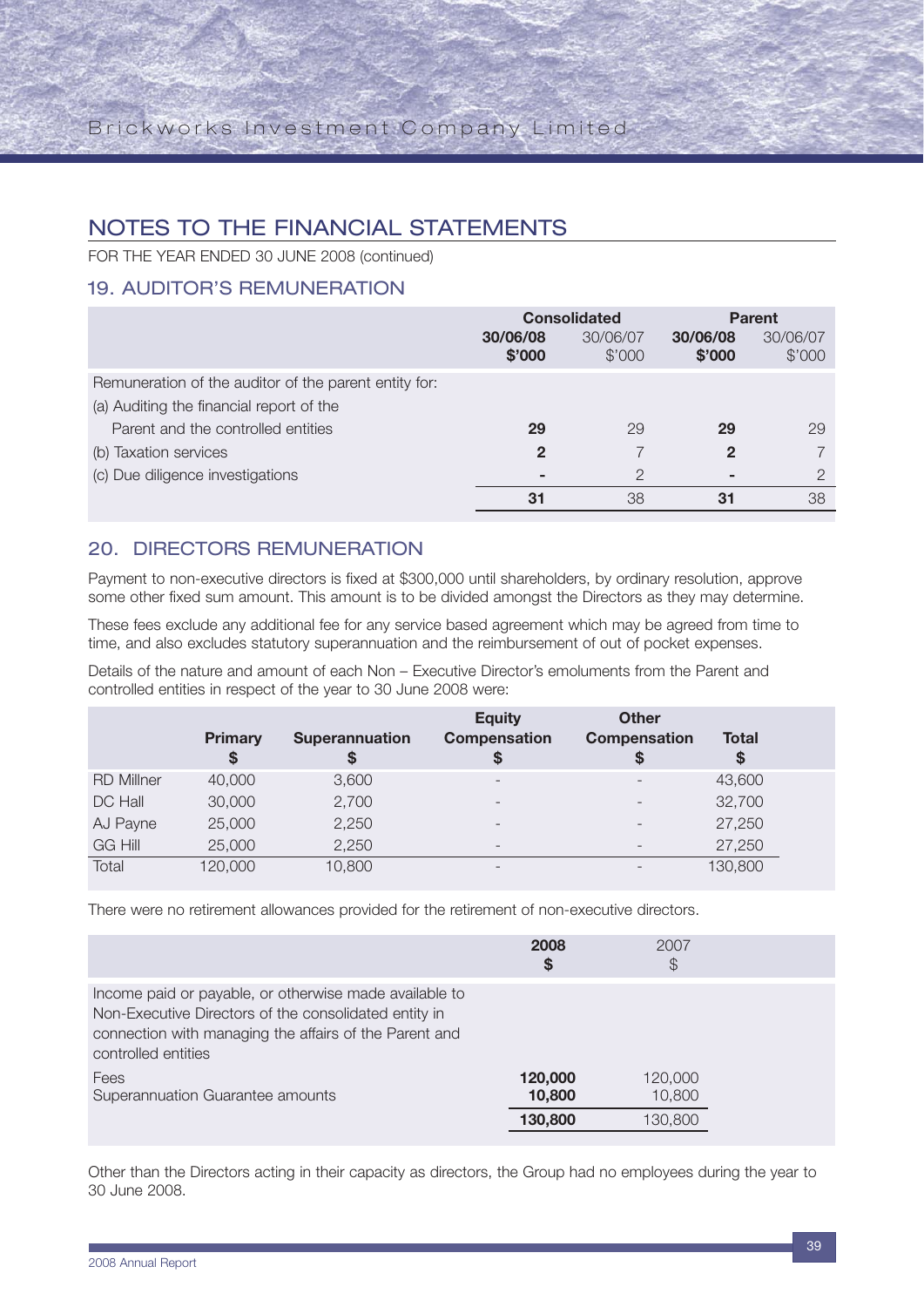## NOTES TO THE FINANCIAL STATEMENTS

FOR THE YEAR ENDED 30 JUNE 2008 (continued)

### 21. SUPERANNUATION COMMITMENTS

The Group contributes superannuation payments on behalf of directors in accordance with relevant legislation. Superannuation funds are nominated by the individual directors and are independent of the Group.

### 22. RELATED PARTY TRANSACTIONS

Related parties of the Group fall into the following categories:

#### **(i)** *Controlled Entities*

#### **(a) Acquisition of controlled entities**

During 2008, the Group did not acquire any controlled entities.

At 30 June 2008, subsidiaries of the Parent were:

|                                           | Country of Incorporation | Percentage Owned (%) |      |  |
|-------------------------------------------|--------------------------|----------------------|------|--|
|                                           |                          | 2008                 | 2007 |  |
| <b>Brickworks Securities Pty Limited</b>  | Australia                | 100                  | 100  |  |
| Pacific Strategic Investments Pty Limited | Australia                | 100                  | 100  |  |

Transactions between the Parent and its controlled entities consist of loan balance from the Parent to its controlled entities. No interest is charged on the loan balance to the controlled entities and no repayment period is fixed for the loan.

#### **(b) Disposal of controlled entities**

There was no disposal of controlled entities in 2008 (2007: Nil).

#### **(ii)** *Directors/Officers Related Entities*

Persons who were Directors/Officers of Brickworks Investment Company Limited for part or all of the year ended 30 June 2008 were:

| Directors:                      | <b>RD</b> Millner |
|---------------------------------|-------------------|
|                                 | DC Hall           |
|                                 | AJ Payne          |
|                                 | GG Hill           |
| Company Secretary: RJ Pillinger |                   |
|                                 | G S Bruce         |
|                                 | J de Gouveia      |

#### **Pitt Capital Partners Limited**

There were no transactions with Pitt Capital Partners Limited during the year (2007: \$125,000).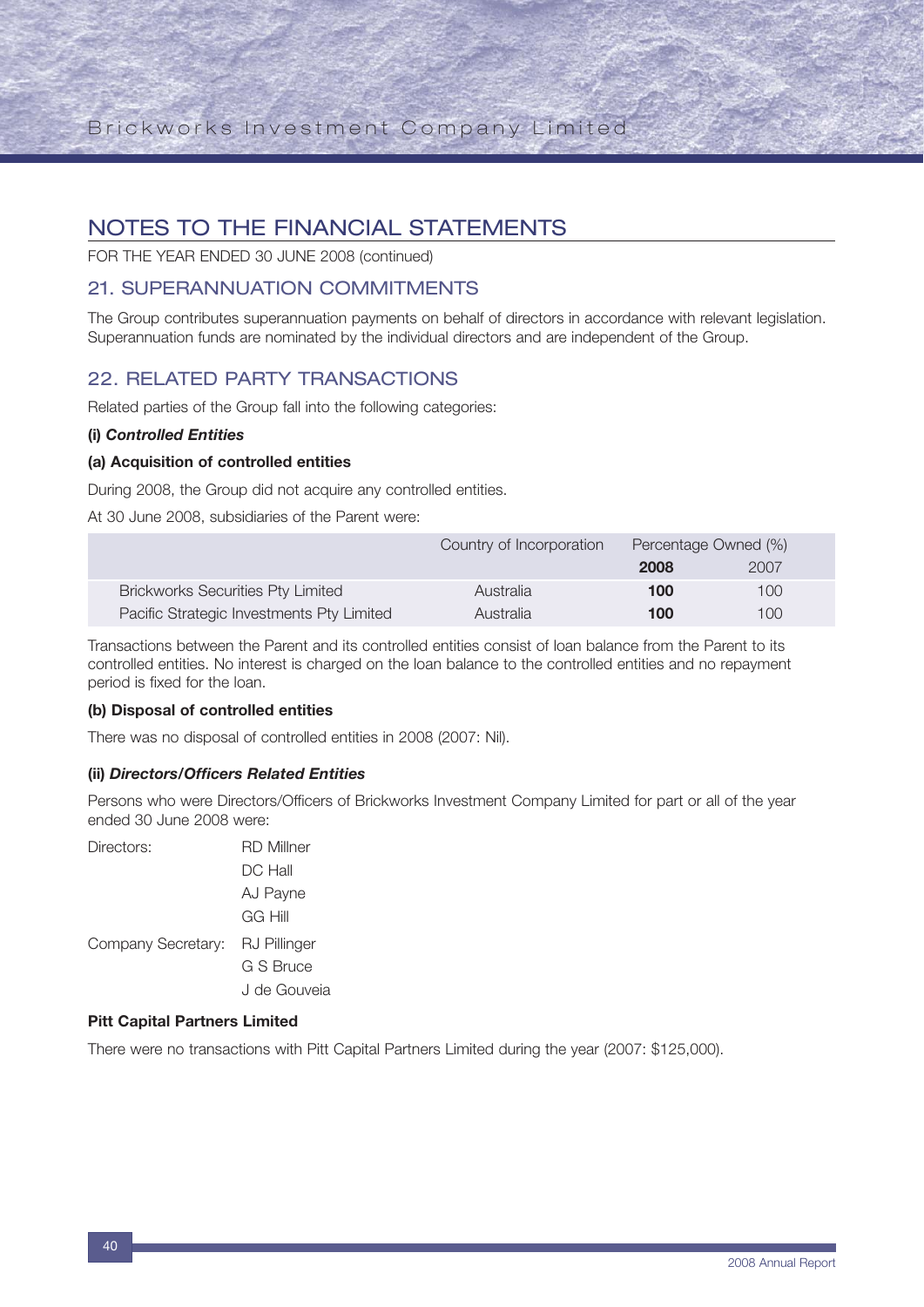FOR THE YEAR ENDED 30 JUNE 2008 (continued)

#### **(ii)** *Directors/Officers Related Entities (contiuned)*

#### **Souls Funds Management Limited**

The Group has appointed Souls Funds Management Limited, an entity in which Messrs. RD Millner and GG Hill have an indirect interest, to act as investment manager for a period of 5 years from 24 October 2003. Under the agreement between the two parties, the Group agrees to pay Souls Funds Management Limited a monthly management fee equal to one-twelfth of 0.35% of the assets of the Group in the preceding month under their management.

Management fees paid or payable for the year ending 30 June 2008 were \$1,417,805 (2007: \$1,132,182); and the management fee owed by the Group to Souls Funds Management Limited at 30 June 2008 was \$126,413 (2007: \$119,187).

#### **Corporate and Administrative Services Pty Limited**

The Group has appointed Corporate & Administrative Services Pty Limited, an entity in which Mr. RD Millner has an indirect interest to provide the Group with administration, company secretarial services and preparation of all financial accounts.

Administration and secretarial fees paid for services provided to the Parent and its controlled entities for the year ending 30 June 2008 were \$111,540 (2007: \$111,540, including GST) and are at standard market rates.

No administration fees were owed by the Group to Corporate & Administrative Services Pty Limited as at 30 June 2008.

#### **(iii)** *Transactions in securities*

Aggregate number of securities acquired or disposed of by Directors or their Director-related entities:

|                      | 2007<br>2008                       |  |
|----------------------|------------------------------------|--|
|                      | <b>No. of Shares</b> No. of Shares |  |
| Acquisition - Shares | 2,039,795<br>1.876.434             |  |
| Disposal - Shares    | $\overline{\phantom{0}}$           |  |

During the year ended 30 June 2008, entities related to Directors acquired, under normal commercial terms, shares in the Parent as follows:

| (ii) Entities related to Mr RD Millner: | 1,989,907 shares (2007: 1,046,365 shares) |
|-----------------------------------------|-------------------------------------------|
| (ii) Entities related to Mr DC Hall:    | 11,916 shares (2007: 47,231 shares)       |
| (iii) Entities related to Mr AJ Payne:  | 33,806 shares (2007: 25,304 shares)       |
| (iv) Entities related to Mr. GG Hill:   | 4,166 shares (2007: 757,534 shares)       |

Directors acquired shares through dividend reinvestment plan, share purchase plan or on-market purchase.

There has been no other change to Directors' shareholdings during the year ended 30 June 2008.

Messrs RD Millner, DC Hall, AJ Payne and GG Hill, or their associated entities, being shareholders are entitled to receive dividends.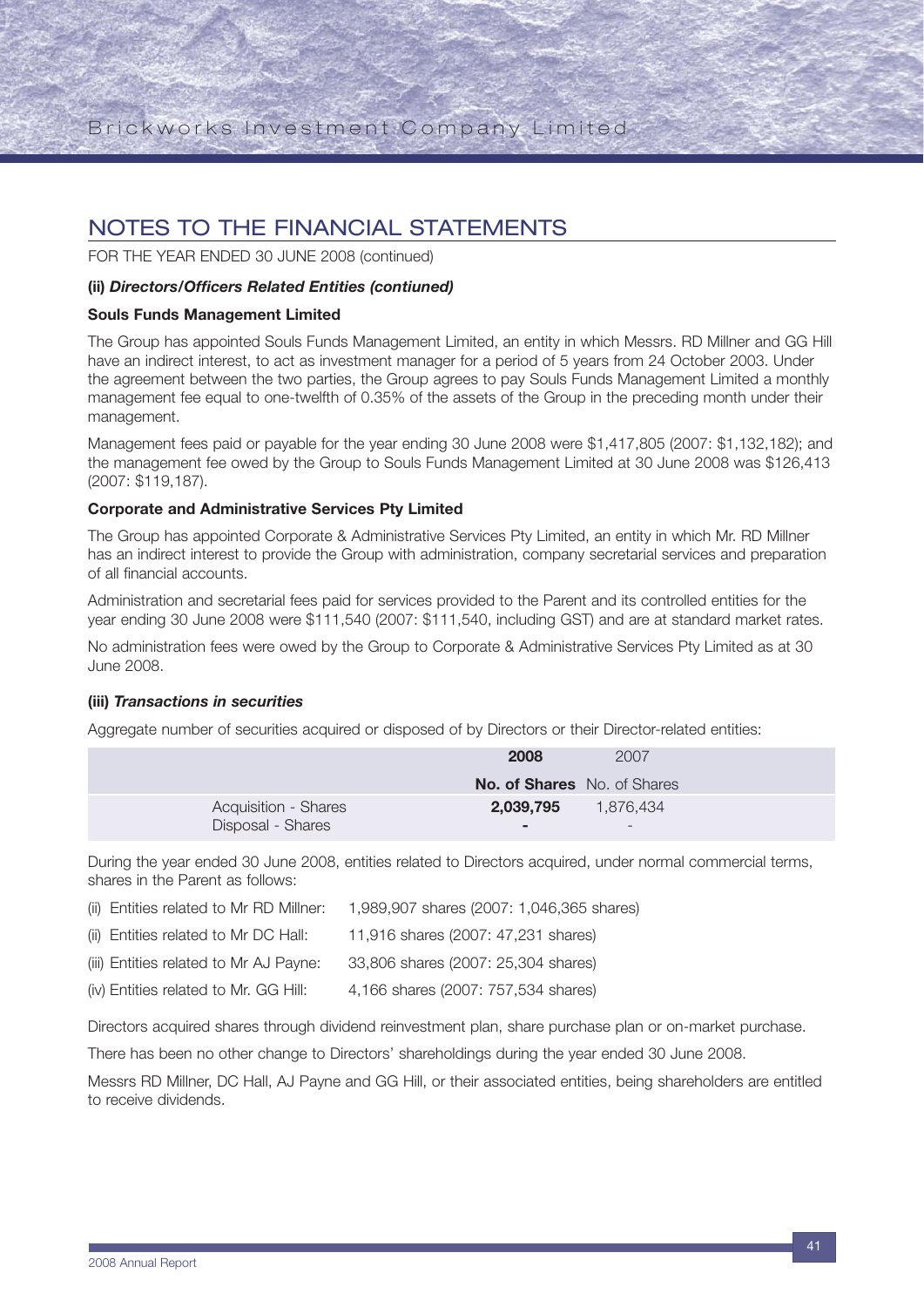FOR THE YEAR ENDED 30 JUNE 2008 (continued)

### 23. FINANCIAL REPORTING BY SEGMENTS

The Group operates predominately in the securities industry in Australia.

### 24. MANAGEMENT OF FINANCIAL RISK

The risks associated with the holding of financial instruments such as investments, cash, bank bills and borrowings include market risk, credit risk and liquidity risk. The Audit Committee has approved the policies and procedures that have been established to manage these risks. The effectiveness of these policies and procedures is reviewed by the Audit Committee.

#### **a) Financial instruments' terms, conditions and accounting policies**

The Group's accounting policies are included in note 1, while the terms and conditions of each class of financial asset, financial liability and equity instrument, both recognised and unrecognised at the balance date, are included under the appropriate note for that instrument.

#### **b) Net fair values**

The carrying amounts of financial instruments in the balance sheets approximate their net fair value determined in accordance with the accounting policies disclosed in note 1 to the accounts.

#### **c) Credit risk**

The risk that a financial loss will occur because counterparty to a financial instrument fails to discharge an obligation is known as credit risk.

The credit risk on the Group's financial assets, excluding investments, is the carrying amount of those assets. The Group's principal credit risk exposures arise from the investment in liquid assets, such as cash and bank bills, and income receivable.

The spread of cash and bank bills between banks is reviewed monthly by the board to determine if it is within agreed limits. Income receivable is comprised of accrued interest and dividends and distributions which were brought to account on the date the shares or units traded ex-dividend.

There are no financial instruments overdue or considered to be impaired.

#### **d) Market risk**

Market risk is the risk that changes in market prices will affect the fair value of the financial instrument.

The Group is a long term investor in companies and trusts and is therefore exposed to market risk through the movement of the share prices of the companies and trusts in which it is invested.

As the market value of individual companies fluctuates throughout the day, the fair value of the portfolio changes continuously. The change in the fair value of the portfolio is recognised through the Revaluation Reserve. Investments represent 89% (2007: 87%) of total assets.

A 5% movement in the market value of each of the companies and trusts within the portfolio would result in a 4% (2007: 4%) movement in the net assets before provision for tax on unrealised capital gains at 30 June 2008.

The net asset backing before provision for tax on unrealised capital gains would move by 6.8 cents per share at 30 June 2008.

The market value of the portfolio could fall by 25% before any reduction in the value of the portfolio would be recognised through the Income Statement.

The performance of the companies within the portfolio are monitored by the Investment Committee and the Board as a whole.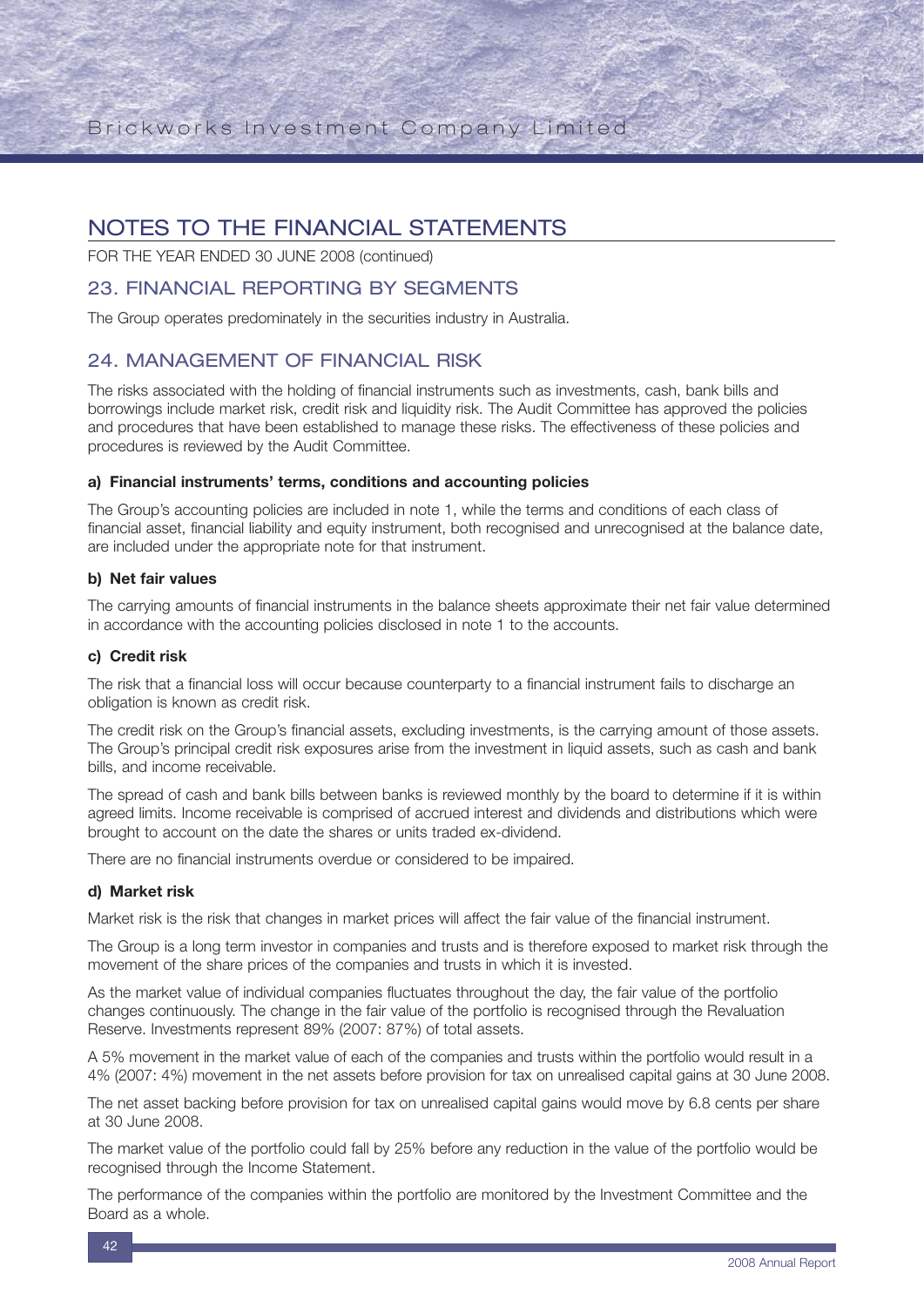FOR THE YEAR ENDED 30 JUNE 2008 (continued)

## 24. MANAGEMENT OF FINANCIAL RISK (continued)

### **d) Market risk (continued)**

The Group seeks to reduce market risk at the investment portfolio level by ensuring that it is not, in the opinion of the Investment Committee, overly exposed to one Group or one particular sector of the market.

At 30 June, the spread of investments is in the following sectors:

|                                         |               | Percentage of total investment |         | Amount  |
|-----------------------------------------|---------------|--------------------------------|---------|---------|
| <b>Sector</b>                           | 2008          | 2007                           | 2008    | 20076   |
|                                         | $\frac{0}{0}$ | %                              | \$'000  | \$'000  |
| <b>Banks</b>                            | 23.21         | 31.54                          | 101,596 | 133,438 |
| Energy                                  | 20.85         | 9.69                           | 91,252  | 40,995  |
| <b>Materials</b>                        | 13.19         | 11.65                          | 57,719  | 49,296  |
| <b>Bank deposits</b>                    | 9.97          | 12.18                          | 43,645  | 51,547  |
| Food & Staples Retailing                | 7.22          | 4.37                           | 31,588  | 18,488  |
| <b>Diversified Financials</b>           | 5.15          | 5.77                           | 22,526  | 24,417  |
| Insurance                               | 4.49          | 3.54                           | 19,629  | 14,976  |
| <b>Commercial Services and Supplies</b> | 3.68          | 3.60                           | 16,105  | 15,239  |
| <b>Telecommunications Services</b>      | 2.50          | 2.54                           | 10,927  | 10,725  |
| Media                                   | 2.20          | 3.90                           | 9,610   | 16,479  |
| <b>Utilities</b>                        | 1.73          | 2.34                           | 7,565   | 9,894   |
| Food, Beverages & Tobacco               | 1.31          | 1.01                           | 5,730   | 4,290   |
| <b>Consumer Services</b>                | 1.16          | 0.61                           | 5,061   | 2,573   |
| Transportation                          | 1.07          | 1.74                           | 4,669   | 7,340   |
| Capital Goods                           | 1.03          | 4.37                           | 4,494   | 18,480  |
| <b>Real Estate</b>                      | 0.72          | 0.31                           | 3,141   | 1,302   |
| Retailing                               | 0.42          | 0.00                           | 1,854   |         |
| <b>Consumer Durables and Apparel</b>    | 0.09          | 0.12                           | 402     | 487     |
| Health Care Equipment & Services        | 0.03          | 0.02                           | 133     | 90      |
| Automobile & Components                 |               | 0.14                           |         | 609     |
| Software and Services                   |               | 0.56                           |         | 2,373   |
|                                         | 100.0         | 100.0                          | 437,646 | 423,038 |

Securities representing over 5% of the investment portfolio at 30 June were:

|                                 | Percentage of total investment |              | Amount         |                 |
|---------------------------------|--------------------------------|--------------|----------------|-----------------|
| Company                         | 2008<br>$\frac{0}{0}$          | 2007<br>$\%$ | 2008<br>\$'000 | 20076<br>\$'000 |
| New Hope Corporation Limited    | 18.8%                          | $8.2\%$      | \$74,099       | \$30,371        |
| National Australia Bank Limited | 10.6%                          | 17.3%        | \$41,920       | \$64,207        |
| <b>BHP Billiton Limited</b>     | 10.2%                          | $8.2\%$      | \$40,361       | \$30,483        |
| Commonwealth Bank               | 7.4%                           | 10.3%        | \$29,307       | \$38,193        |
|                                 | 47.0%                          | 44.0%        | \$185,687      | \$163,254       |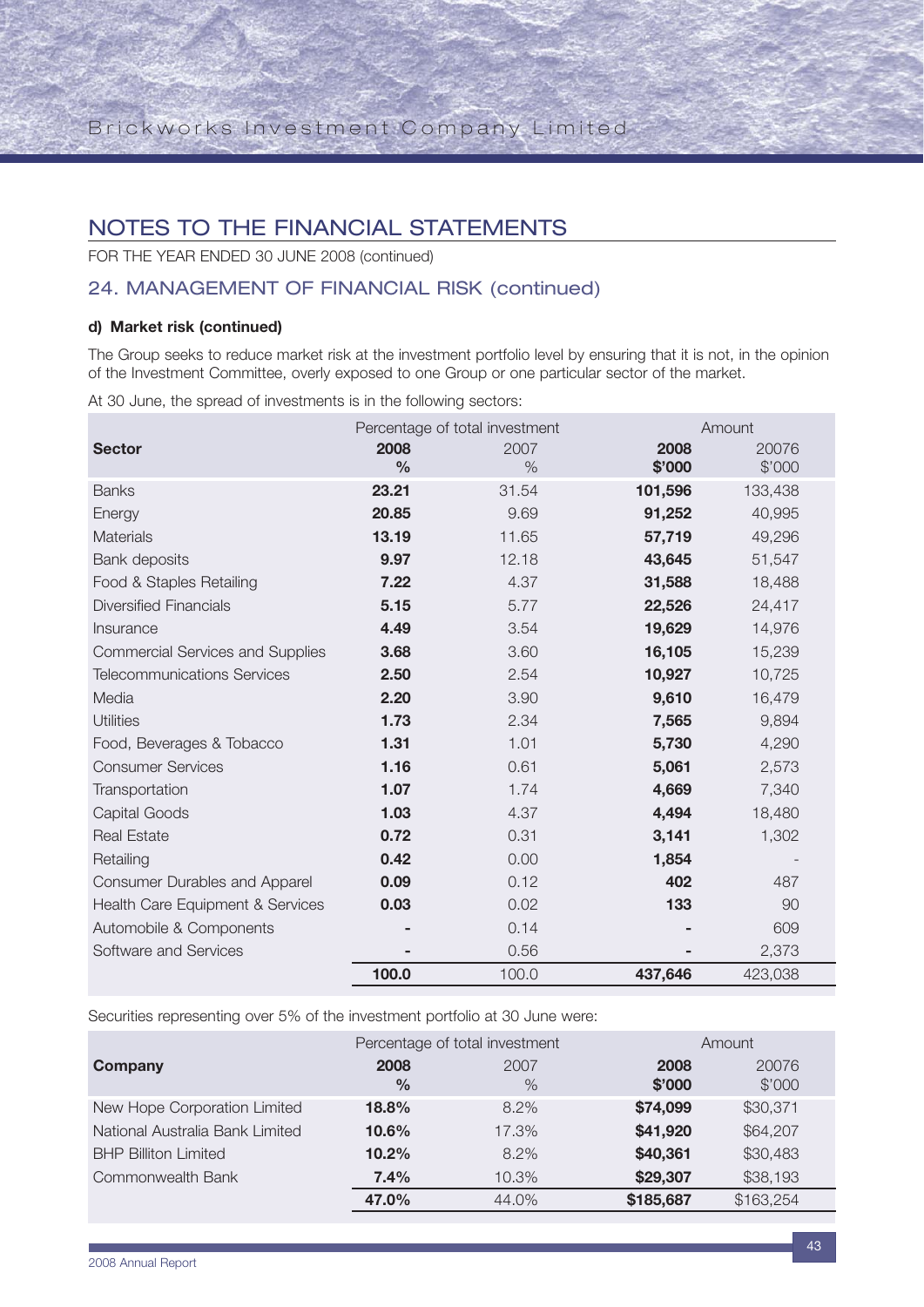FOR THE YEAR ENDED 30 JUNE 2008 (continued)

## 24. MANAGEMENT OF FINANCIAL RISK (continued)

#### **d) Market risk (continued)**

The relative weightings of the individual securities and relevant market sectors are reviewed at each meeting of the Investment Committee and the Board, and risk can be managed by reducing exposure where necessary. There are no set parameters as to a minimum or maximum amount of the portfolio that can be invested in a single company or sector.

The Group traded all investment transactions through a number of major broking firms with trades evenly placed amongst those firms.

The Group is not exposed to foreign currency risk as all its investments are quoted in Australian dollars. The fair value of the Group's other financial instruments is unlikely to be materially affected by a movement in interest rates as they generally have short dated maturities and fixed interest rates.

#### **e) Liquidity risk**

Liquidity risk is the risk that the Group is unable to meet its financial obligations as they fall due.

The Group has a zero level of gearing, and sufficient cash reserves to meet operating cash requirements at current levels for well in excess of 5 years.

The Group's other major cash outflows are the purchase of securities and dividends paid to shareholders and the level of both of these is fully controllable by the Board.

Furthermore, the majority of the assets of the Group in the form of readily tradable securities which can be sold on-market if necessary.

#### **f) Capital risk management**

The Group invests its equity in a diversified portfolio of assets that aim to generate a growing income stream for distribution to shareholders in the form of fully franked dividends.

The capital base is managed to ensure there are funds available for investment as opportunities arise. Capital is increased annually through the issue of shares under the Dividend Reinvestment Plan. Other means of increasing capital include Rights Issues, Share Placements and Share Purchase Plans.

### 25. CONTINGENT LIABILITIES

The Group has no contingent liabilities at 30 June 2008.

### 26. AUTHORISATION

The financial report was authorised for issue on 6 August 2008 by the Board of Directors.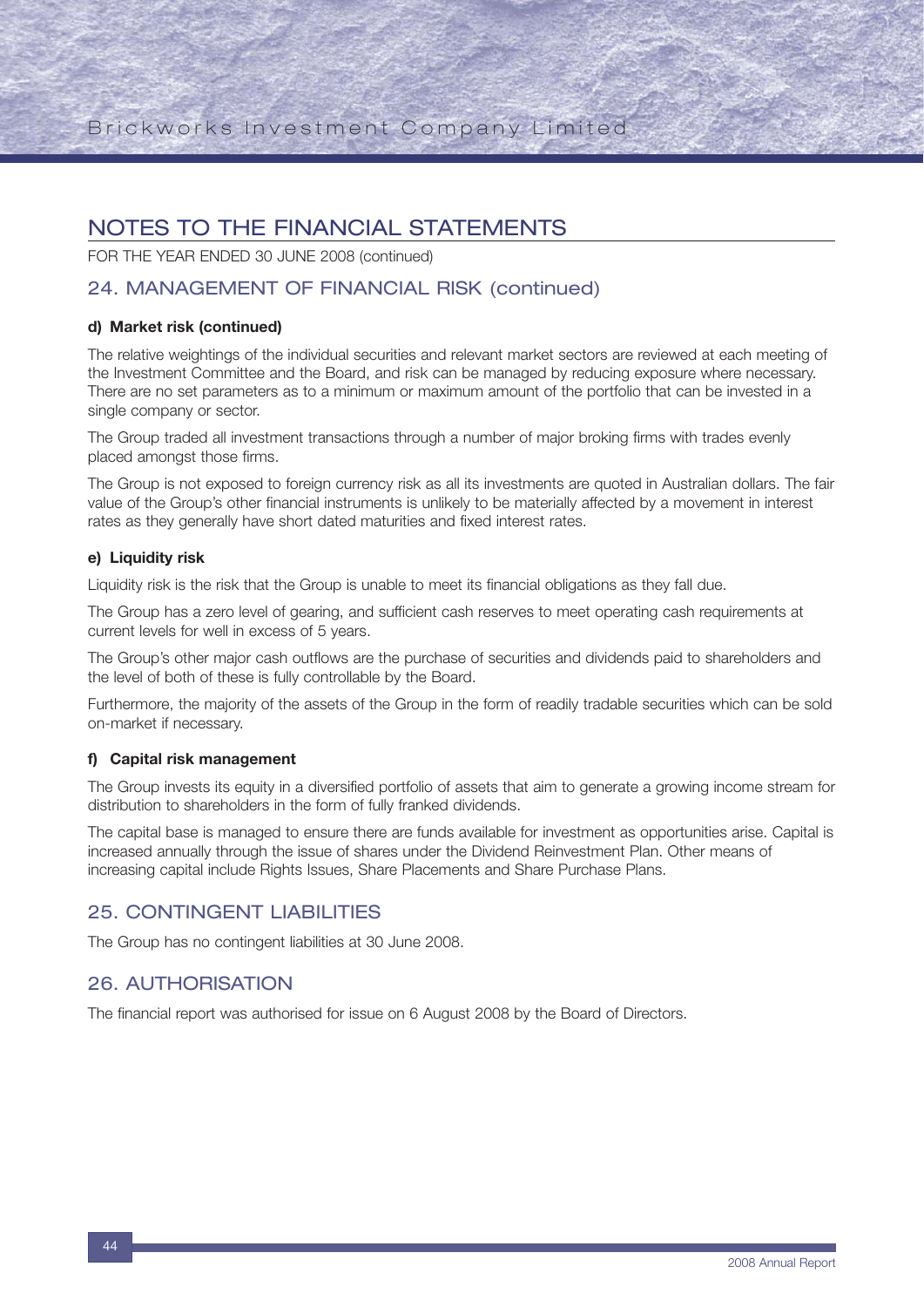## DIRECTORS' DECLARATION

The directors of Brickworks Investment Company Limited declare that:

- 1. The financial statements and notes, as set out on pages 23 to 44, are in accordance with the *Corporations Act 2001* and:
	- a. comply with Accounting Standards and the Corporations Regulations 2001; and
	- b. give a true and fair view of the financial position as at 30 June 2008 and of the performance for the year ended on that date of the company and economic entity.
- 2. In the directors' opinion there are reasonable grounds to believe that the company will be able to pay its debts as and when they become due and payable.
- 3. This declaration has been made after receiving the declaration required to be made to the directors in accordance with section 295A of the Corporations Act 2001 for the financial year ending 30 June 2008.

This declaration is made in accordance with a resolution of the Board of Directors.

#### **Robert D Millner Director**

Sydney 6 August 2008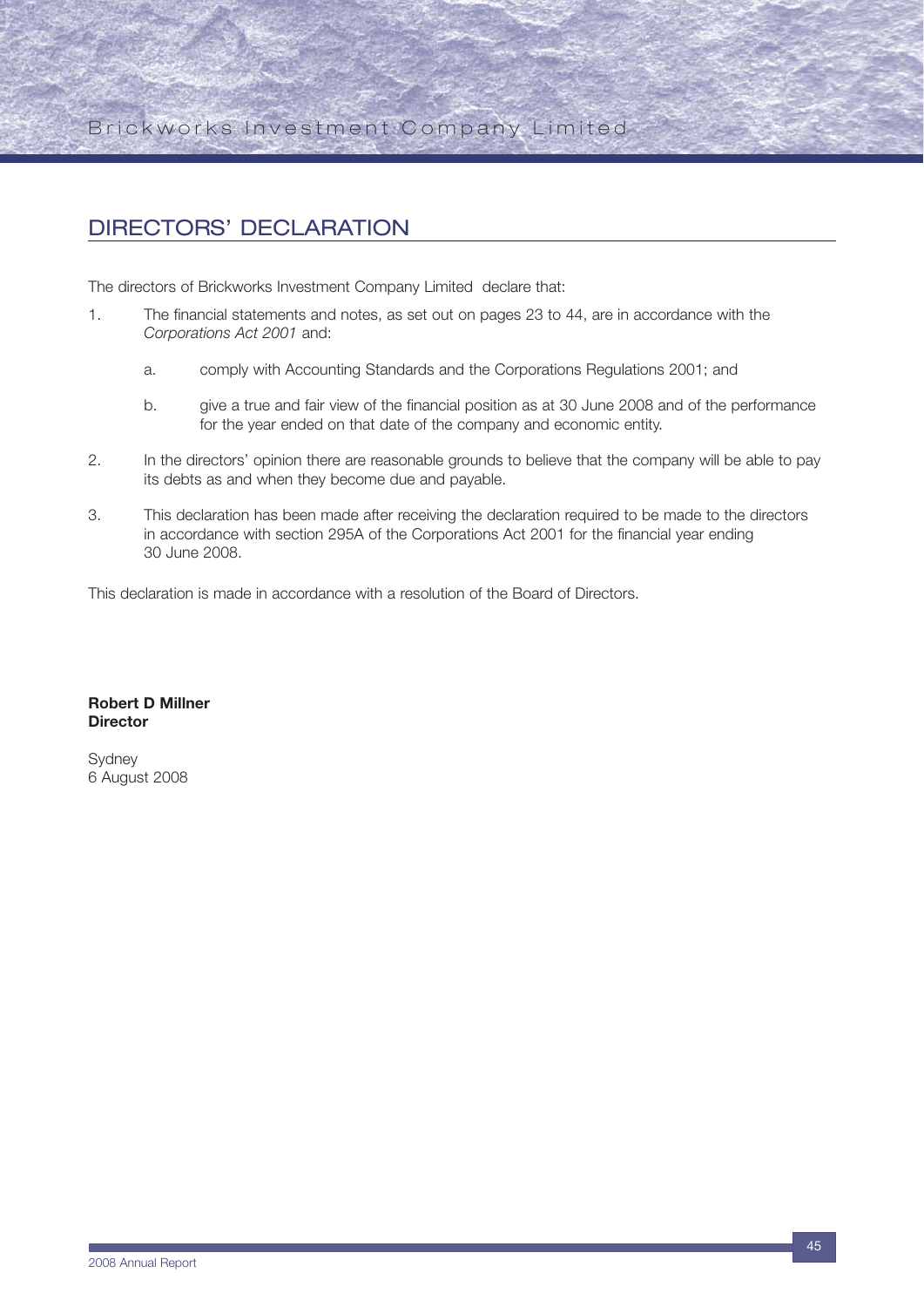## AUDITOR'S REPORT

#### **TRAVIS & TRAVIS** CHARTERED ACCOUNTANTS

P.O. BOX 429 LANE COVE, AUSTRALIA TELEPHONE: +61 2 9427 6555 FACSIMILE:+61 2 9427 5127 EMAIL: info@travisntravis.com.au

#### **INDEPENDENT AUDITOR'S REPORT TO THE MEMBERS OF BRICKWORKS INVESTMENT COMPANY LIMITED**

#### **Report on the Financial Report**

We have audited the accompanying financial report of Brickworks Investment Company Limited (the parent) and Controlled Entities (the consolidated entity), which comprises the balance sheet as at 30 June 2008, and the income statement, statement of changes in equity and cash flow statement for the year ended on that date, a summary of significant accounting policies and other explanatory notes and the directors' declaration of the consolidated entity comprising the parent and the entities it controlled at the year's end or from time to time during the financial year.

#### **Director's Responsibility for the Financial Report**

The directors of the company are responsible for the preparation and fair presentation of the financial report in accordance with Australian Accounting Standards (including the Australian Accounting Interpretations) and the Corporations Act 2001. This responsibility includes establishing and maintaining internal control relevant to the preparation and fair presentation of the financial report that is free from material misstatement, whether due to fraud or error; selecting and applying appropriate accounting policies; and making accounting estimates that are reasonable in the circumstances. In Note 1, the directors also state, in accordance with Accounting Standard AASB 101: Presentation of Financial Statements, that compliance with the Australian equivalents to International Financial Reporting Standards (IFRS) ensures that the financial report, comprising the financial statements and notes, complies with IFRS.

#### **Audit Responsibility**

Our responsibility is to express an opinion on the financial report based on our audit. We conducted our audit in accordance with Australian Auditing Standards. These Auditing Standards require that we comply with relevant ethical requirements relating to audit engagements and plan and perform the audit to obtain reasonable assurance whether the financial report is free from material misstatement.

An audit involves performing procedures to obtain audit evidence about the amounts and disclosures in the financial report. The procedures selected depend on the auditor's judgment, including the assessment of the risks of material misstatement of the financial report, whether due to fraud or error. In making those risk assessments, the auditor considers internal control relevant to the entity's preparation and fair presentation of the financial report in order to design audit procedures that are appropriate in the circumstances, but not for the purpose of expressing an opinion on the effectiveness of the entity's internal control. An audit also includes evaluating the appropriateness of accounting policies used and the reasonableness of accounting estimates made by the directors, as well as evaluating the overall presentation of the financial report.

We believe that the audit evidence we have obtained is sufficient and appropriate to provide a basis for our audit opinion.

#### **Independence**

In conducting our audit, we have complied with the independence requirements of the *Corporations Act 2001*.

Auditor's Opinion

In our opinion:

- (a) The financial report of Brickworks Investment Company Limited and Controlled Entities is in accordance with the *Corporations Act 2001*, including:
	- (i) giving a true and fair view of the company's and consolidated entity's financial position as at 30 June 2008 and of their performance for the year ended on that date; and
	- (ii) complying with Australian Accounting Standards (including the Australian Accounting Interpretations) and the *Corporations Regulations 2001*; and
- (b) The financial report also complies with International Financial Reporting Standards as disclosed in Note 1.

#### **TRAVIS & TRAVIS**

**Dated: 6 August 2008**

**A.J. FAIRALL 1/114 Longueville Road LANE COVE NSW 2066** 

Liability limited by a scheme approved under Professional Standards legislation.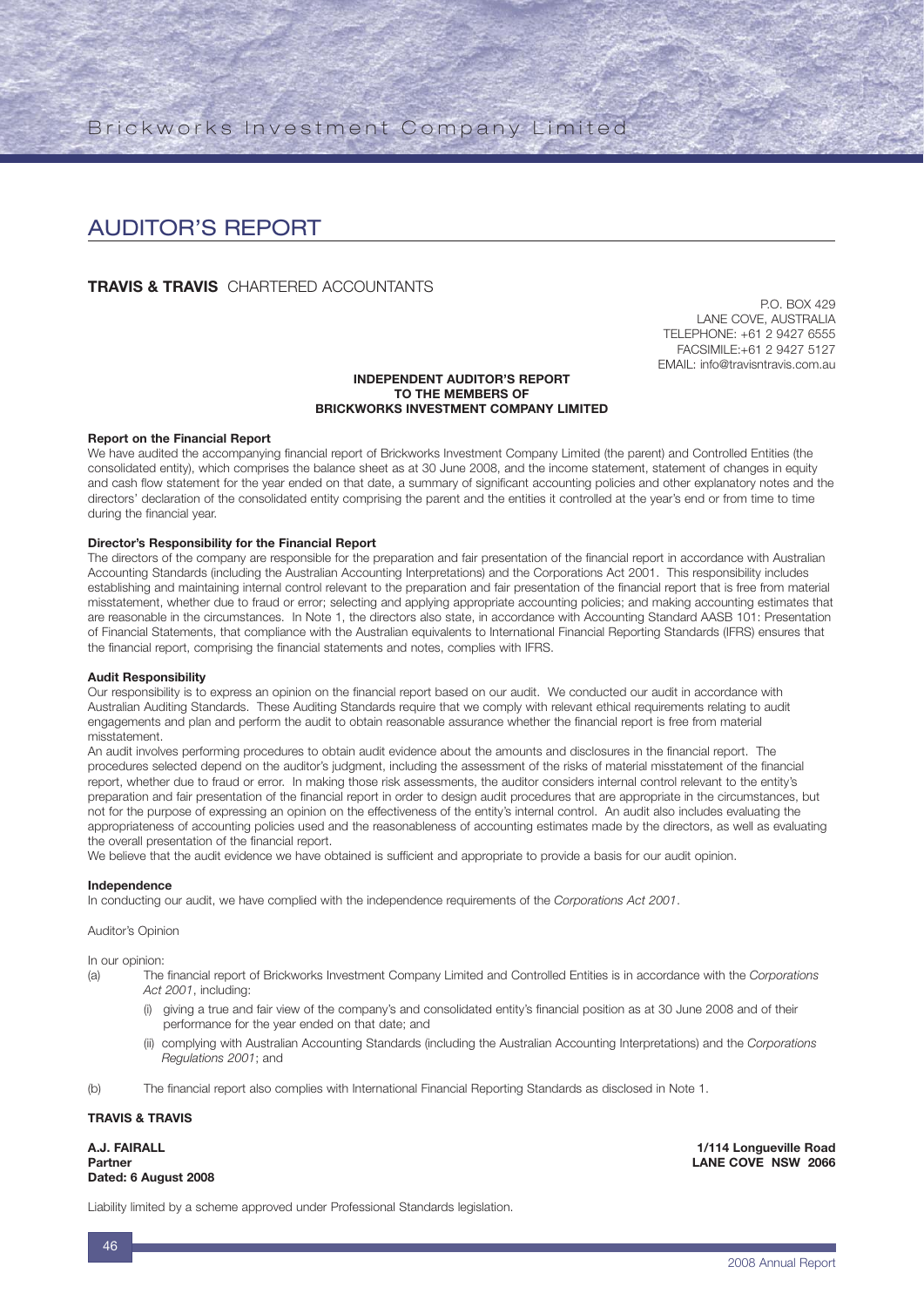## AUDITOR'S INDEPENDENCE DECLARATION

**TRAVIS & TRAVIS** CHARTERED ACCOUNTANTS

P.O. BOX 429 LANE COVE, AUSTRALIA TELEPHONE: +61 2 9427 6555 FACSIMILE:+61 2 9427 5127 EMAIL: info@travisntravis.com.au

#### **Auditor's Independence Declaration to the Directors of Brickworks Investment Company Limited**

I declare that, to the best of my knowledge and belief, during the year ended 30 June 2008 there have been:

- (i) no contraventions of the auditor independence requirements as set out in the *Corporations Act 2001* in relation to the audit; and
- (ii) no contraventions of any applicable code of professional conduct in relation to the audit.

#### **TRAVIS & TRAVIS**

**A.J. FAIRALL**

**Dated: 6 August 2008**

**1/114 Longueville Road, Lane Cove NSW**

Liability limited by a scheme approved under Professional Standards legislation.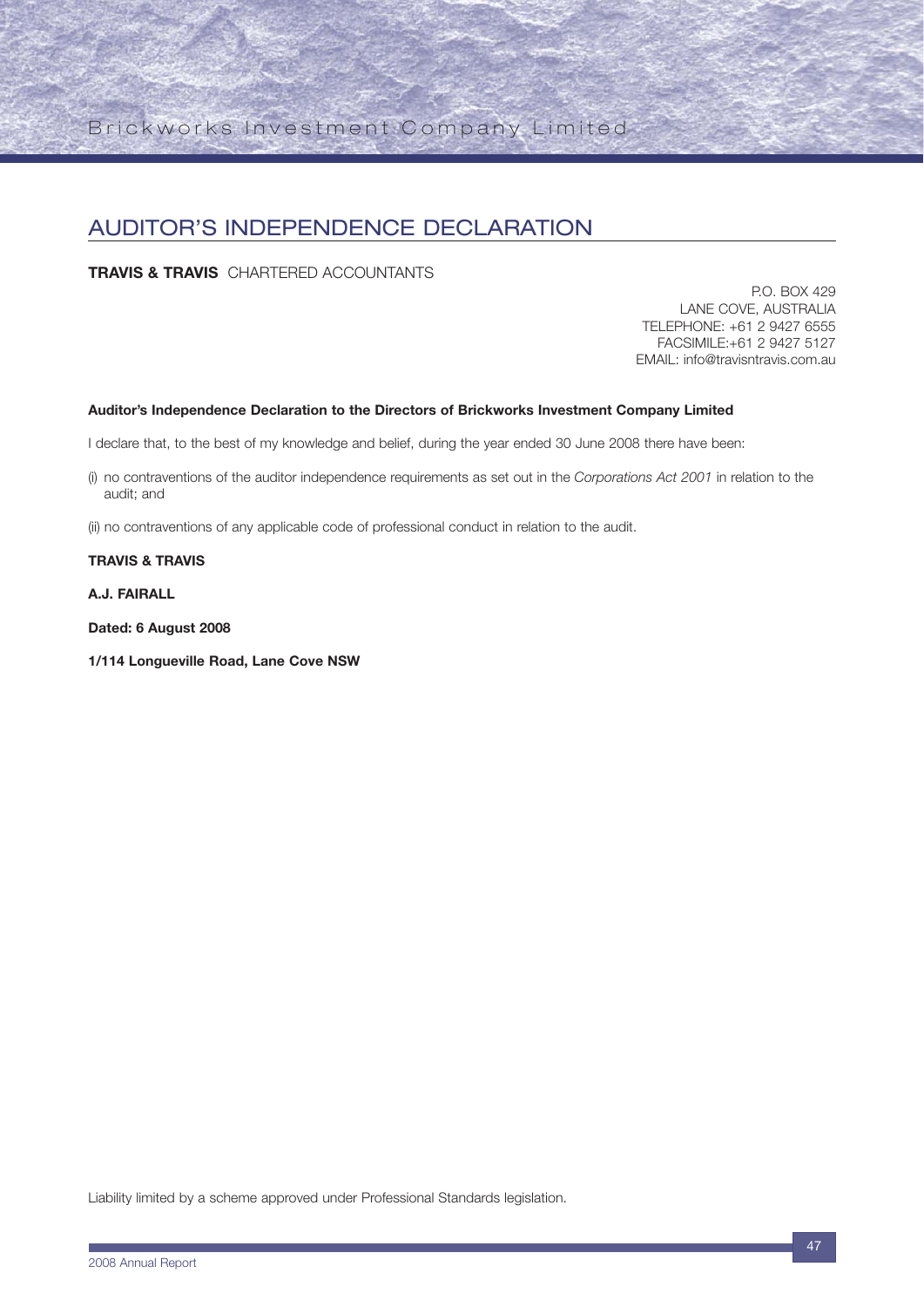## ASX Additional Information

### 1) Equity Holders

At 31 July 2008, there were 8,466 holders of ordinary shares in the capital of the Parent. These holders were distributed as follow:

| <b>No. of Shares held</b>                           |  |            | <b>No. of Shareholders</b> |  |
|-----------------------------------------------------|--|------------|----------------------------|--|
| $\mathbf{1}$                                        |  | $-1,000$   | 364                        |  |
| 1,001                                               |  | $-5,000$   | 1,539                      |  |
| 5,001                                               |  | $-10,000$  | 1,492                      |  |
| 10,001                                              |  | $-100,000$ | 4,781                      |  |
| 100,001 and over                                    |  |            | 290                        |  |
| <b>Total</b>                                        |  |            | 8,466                      |  |
|                                                     |  |            |                            |  |
| Holding less than a marketable parcel of 385 shares |  |            | 189                        |  |

#### **Votes of Members**

Article 5.12 of the Company's Constitution provides:

- a) Subject to this Constitution and any rights or restrictions attached to a class of Shares, on a show of hands at a meeting of Members, every Eligible Member present has one vote.
- b) Subject to this Constitution and any rights or restrictions attached to a class of Shares, on a poll at a meeting of Members, every Eligible Member present has:
	- (i) one vote for each fully paid up Share (whether the issue price of the Share was paid up or credited or both) that the Eligible Member holds; and
	- (ii) a fraction of one vote for each partly paid up Share that the Eligible Member holds. The fraction is equal to the proportion which the amount paid up on that Share (excluding amounts credited) is to the total amounts paid up and payable (excluding amounts credited on that Share).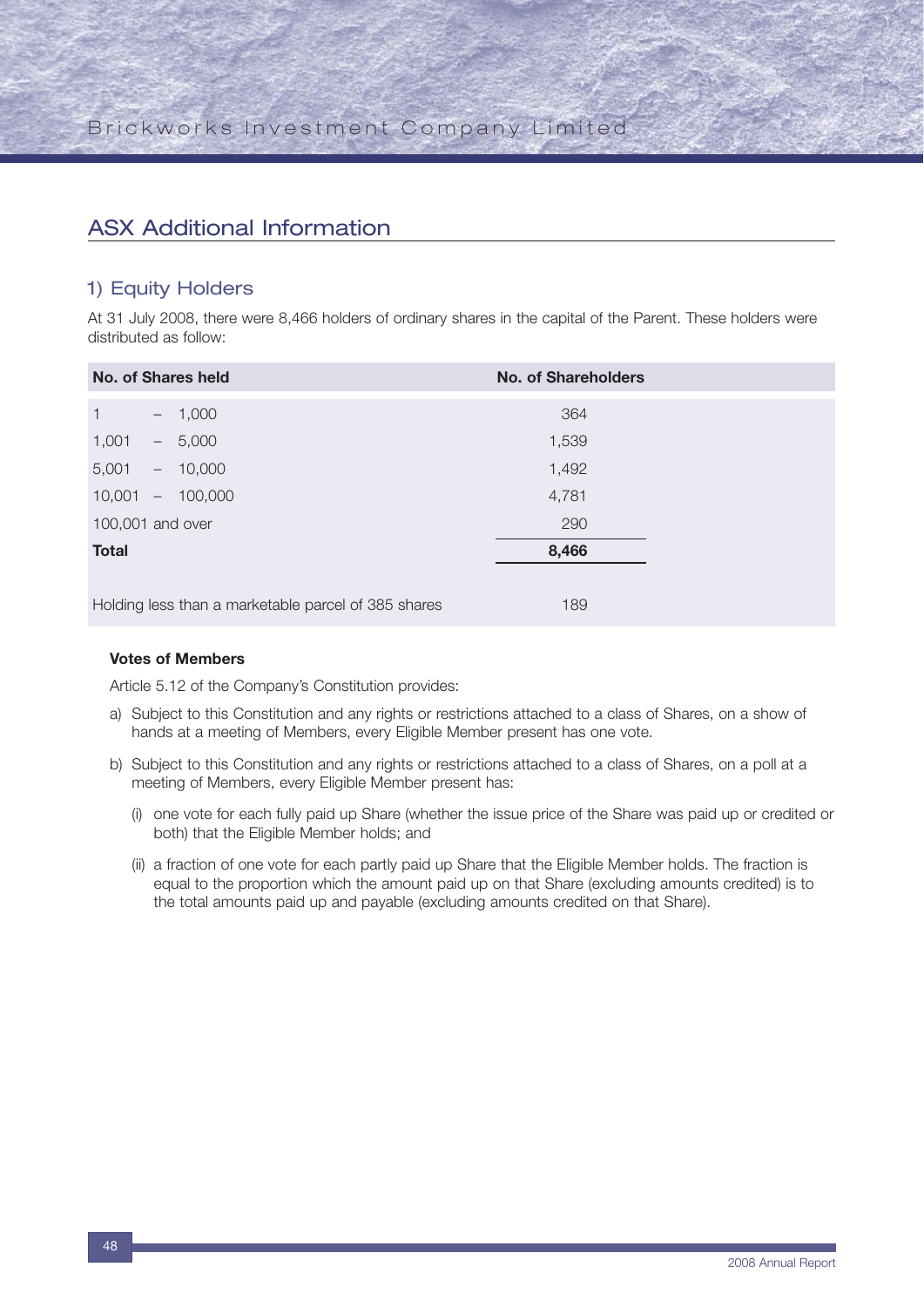## ASX Additional Information (continued)

The 20 largest holdings of the Company's share as at 31 July 2008 are listed below:

| <b>Name</b>                                                                          | <b>Shares Held</b> | $\frac{0}{0}$ |
|--------------------------------------------------------------------------------------|--------------------|---------------|
| <b>Brickworks Limited</b>                                                            | 51,721,775         | 17.78%        |
| Washington H Soul Pattinson & Co Ltd                                                 | 7,671,387          | 2.64%         |
| Bougainville Copper Limited                                                          | 7,297,357          | 2.51%         |
| Argo Investments Limited                                                             | 6,477,402          | 2.23%         |
| J S Millner Holdings Pty Limited                                                     | 2,388,523          | 0.82%         |
| Aust Executor Trustees Ltd <lic a="" c="" fund=""></lic>                             | 2,244,035          | 0.77%         |
| Palmerston Pty Ltd                                                                   | 1,372,092          | 0.47%         |
| UBS Wealth Management Australia Nominees Pty Ltd                                     | 1,257,172          | 0.43%         |
| T G Millner Holdings Pty Limited                                                     | 1,090,731          | 0.37%         |
| Mr Galfrid Leslie Melville                                                           | 957,043            | 0.33%         |
| Willpower Investments Pty Ltd                                                        | 856,920            | 0.29%         |
| Mr David McKee & Mrs Pamela Forbes McKee <d a="" c="" fund="" mckee="" super=""></d> | 842,331            | 0.29%         |
| Trehant Pty Ltd                                                                      | 840,000            | 0.29%         |
| McRallek Pty Ltd                                                                     | 735,852            | 0.25%         |
| K C Perks Investments Pty Ltd <kym a="" c="" fund="" perks="" super=""></kym>        | 709,710            | 0.24%         |
| Mr Robert Dobson Millner & Mr Michael Millner < Est James S Millner A/C>             | 703,243            | 0.24%         |
| Janivan Investments Pty Ltd                                                          | 700,000            | 0.24%         |
| RBC Dexia Investor Services Australia Nominees Pty Limited <mlci a="" c=""></mlci>   | 689,456            | 0.24%         |
| DEC Investments Pty Ltd                                                              | 656,408            | 0.23%         |
| Millane Pty Ltd                                                                      | 649,099            | 0.22%         |
| <b>Total top 20 security holders</b>                                                 | 89,860,536         | 30.88%        |
| Total number of shares on Issue                                                      | 290,966,594        |               |

### 2)Substantial Shareholders

As at 31 July 2008 the name and holding of substantial shareholder as disclosed in a notice received by the company is:

| <b>Substantial Shareholders</b> | No. of Shares | $%$ of Total |
|---------------------------------|---------------|--------------|
| <b>Brickworks Limited</b>       | 51.721.775    | 17.78%       |

### 3)Other Information

- There is no current on-market buy-back in place.
- There were 417 (2007: 187) transactions in securities undertaken by the Parent and the total brokerage paid or accrued during the year was \$292,959 (2007: \$104,002)

### 4)Management Fees

Management fees paid and accrued during the year ended 30 June 2008 to Souls Funds Management Limited were \$1,417,805 (2007: \$1,132,182).

### 5) Management Expense Ratio

The Management Expense Ratio ("MER") is the total expenses of the Group for the financial year, as shown in the income statement, expressed as a percentage of the average total assets of the Group for the financial year.

| 30/06/04 | 30/06/05 | 30/06/06 | 30/06/07 | 30/06/08 |
|----------|----------|----------|----------|----------|
| 0.69%    | 0.71%    | 0.56%    | 0.46%    | $0.46\%$ |